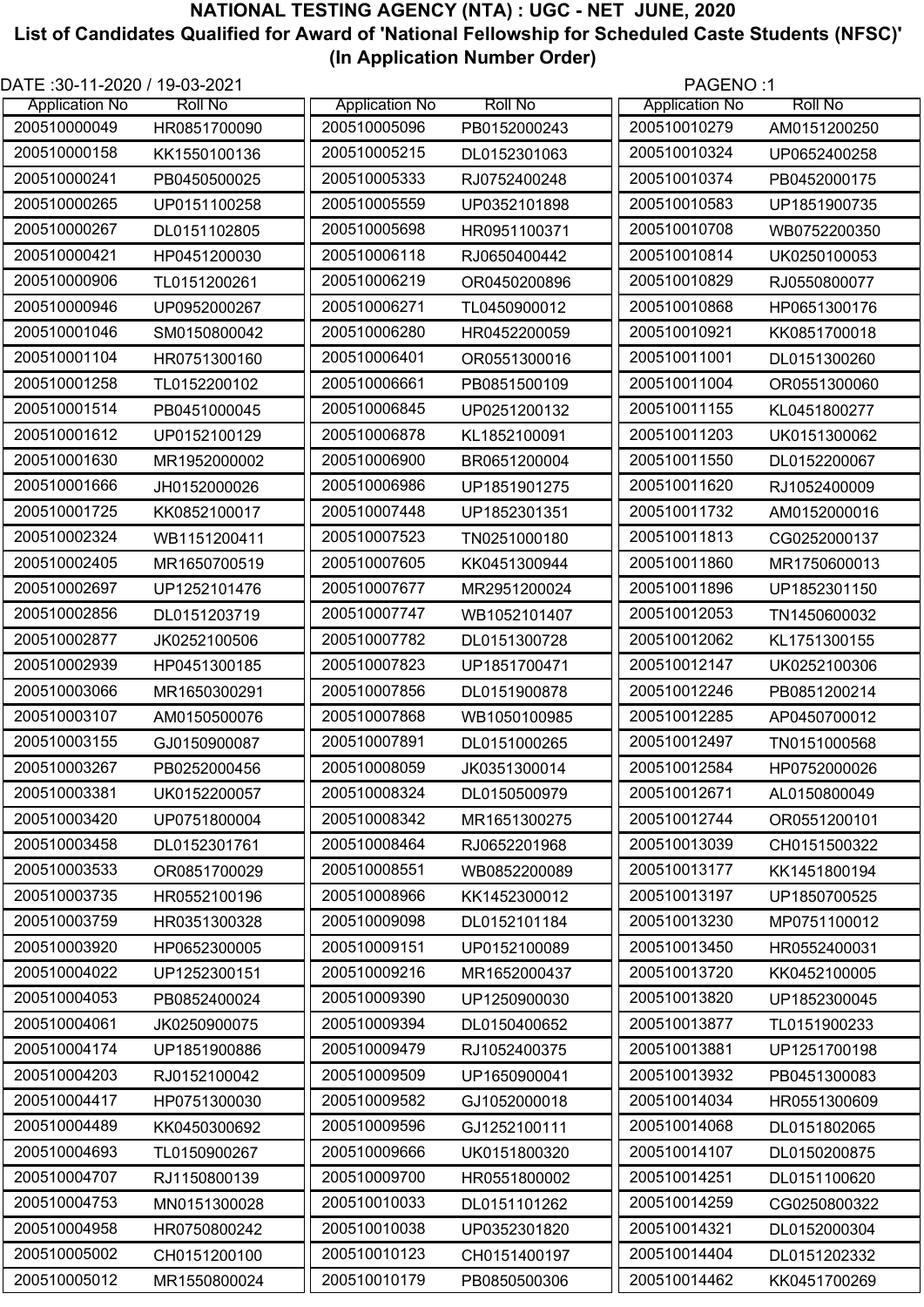| DATE: 30-11-2020 / 19-03-2021 |                |                       |                | PAGENO:2              |                |
|-------------------------------|----------------|-----------------------|----------------|-----------------------|----------------|
| <b>Application No</b>         | <b>Roll No</b> | <b>Application No</b> | <b>Roll No</b> | <b>Application No</b> | <b>Roll No</b> |
| 200510014742                  | DL0152300552   | 200510020098          | UP0151800196   | 200510025402          | DL0152300452   |
| 200510014779                  | UP0651100531   | 200510020100          | GJ1051300001   | 200510025416          | MR2850600052   |
| 200510015259                  | CG0251300400   | 200510020205          | DL0152301035   | 200510025671          | DL0151201068   |
| 200510015306                  | PB0452200021   | 200510020451          | DL0151800387   | 200510025706          | DL0152301254   |
| 200510015394                  | RJ0551100294   | 200510020469          | WB1051200707   | 200510025840          | AM0251200041   |
| 200510015564                  | TN0151300420   | 200510020511          | MP0350700059   | 200510026086          | HR0951200273   |
| 200510015593                  | KK0451700416   | 200510020719          | DL0151302181   | 200510026214          | KK0451000156   |
| 200510015827                  | WB1152200807   | 200510020722          | UP0351100772   | 200510026915          | HP0751300022   |
| 200510015839                  | TL0150200473   | 200510020773          | TN0850800067   | 200510027108          | JK0350800038   |
| 200510015852                  | RJ1052400103   | 200510020920          | TL0551500008   | 200510027185          | WB1050900594   |
| 200510015974                  | CH0150200079   | 200510021087          | KK0852300040   | 200510027422          | UK0251900052   |
| 200510016032                  | HR0851300076   | 200510021157          | HR0551301084   | 200510027728          | MR2251500218   |
| 200510016116                  | MR2552400013   | 200510021589          | KK0351300321   | 200510027783          | GJ0150200026   |
| 200510016206                  | UP0351201236   | 200510021594          | UP1152400167   | 200510027880          | UP0850900009   |
| 200510016272                  | UP0751200049   | 200510021640          | UP1151900031   | 200510027942          | UP0352400591   |
| 200510016366                  | DL0151801638   | 200510021705          | HR0550600165   | 200510028019          | HR0451300744   |
| 200510016406                  | RJ0652202524   | 200510021794          | MR2251300218   | 200510028113          | KL0451500077   |
| 200510016548                  | UP0352301847   | 200510021929          | WB0652300035   | 200510028240          | UP0451800019   |
| 200510016718                  | KL1550500065   | 200510022455          | MR1651300613   | 200510028249          | UP1850400725   |
| 200510016753                  | HR0550100171   | 200510022474          | KK1650300007   | 200510028292          | KL1250900224   |
| 200510016824                  | WB1052200766   | 200510022625          | RJ0751100339   | 200510028324          | TN0151700324   |
| 200510016948                  | DL0151204751   | 200510022656          | UP0352301460   | 200510028798          | WB1150100731   |
| 200510017027                  | DL0152301469   | 200510022795          | DL0152001360   | 200510028810          | DL0151800045   |
| 200510017043                  | KK0450800187   | 200510023021          | HR0451100065   | 200510028845          | WB0250200042   |
| 200510017175                  | UP1852300959   | 200510023318          | WB1050900835   | 200510028864          | WB0450900085   |
| 200510017372                  | CH0151800145   | 200510023370          | JK0251300019   | 200510028896          | WB0850500194   |
| 200510017454                  | DL0151301148   | 200510023433          | PB0451300107   | 200510028898          | DL0151302135   |
| 200510017550                  | TL0150800035   | 200510023479          | HP0851200099   | 200510029032          | DL0151201370   |
| 200510017906                  | JH0151300048   | 200510023521          | HP0651100035   | 200510029490          | WB1051000107   |
| 200510017914                  | WB1151700030   | 200510023639          | HR0551301338   | 200510029687          | JK0251200860   |
| 200510017985                  | OR0451400228   | 200510023667          | RJ0650100779   | 200510029747          | HR0851000088   |
| 200510018118                  | KK0850800148   | 200510023687          | UP0750600071   | 200510029820          | HR0950800010   |
| 200510018289                  | DL0150502323   | 200510023702          | RJ0951100202   | 200510029860          | HP0752300005   |
| 200510018421                  | DL0151800312   | 200510023825          | HR0751100228   | 200510030081          | PB0250800052   |
| 200510018499                  | RJ1151800203   | 200510023838          | KK1051200141   | 200510030138          | CH0150200137   |
| 200510018541                  | DL0151200884   | 200510024071          | OR0251300022   | 200510030144          | OR0350200112   |
| 200510018602                  | DL0152300458   | 200510024157          | DL0151701777   | 200510030637          | TL0152001272   |
| 200510018820                  | UP1851300026   | 200510024253          | DL0150800726   | 200510030947          | OR0950100224   |
| 200510018838                  | MR1751800312   | 200510024674          | UP0852100331   | 200510030969          | HP0451300196   |
| 200510018852                  | UP1251100327   | 200510024725          | HR0350500101   | 200510030972          | HR0551300381   |
| 200510018923                  | CH0152200071   | 200510024796          | UP1852301148   | 200510031086          | BR0750700429   |
| 200510019430                  | PB0452400007   | 200510025138          | CH0151000218   | 200510031173          | HP0450400009   |
| 200510019488                  | TN1552200007   | 200510025250          | RJ1152200037   | 200510031282          | DL0152300291   |
| 200510019579                  | AM0252100854   | 200510025351          | RJ0151200091   | 200510031600          | CG0351300002   |
| 200510019894                  | UP1152000146   | 200510025357          | KK0351200094   | 200510031777          | BR0651700125   |
| 200510020019                  | WB0851600752   | 200510025383          | WB0251100228   | 200510031996          | DL0151900934   |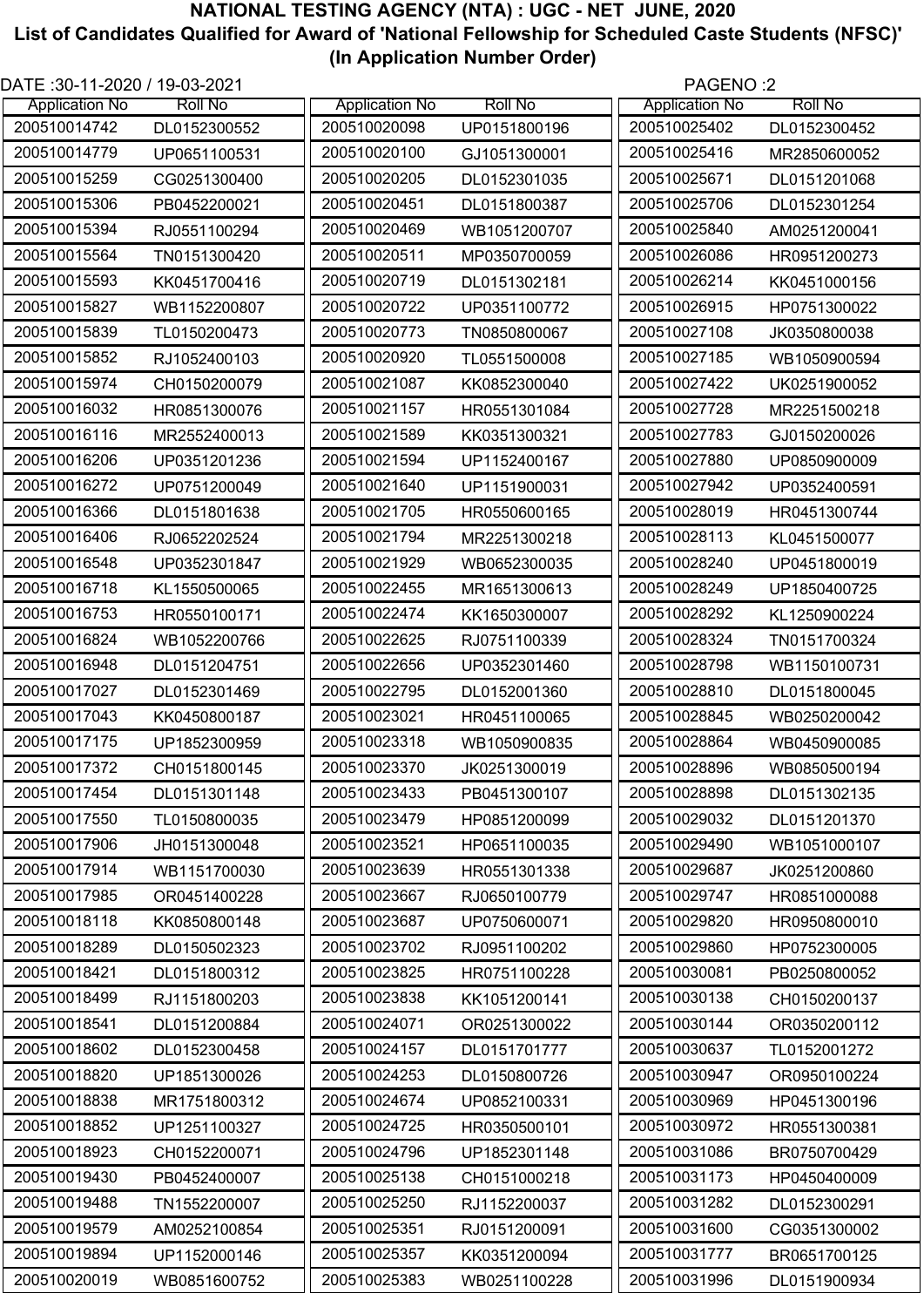| DATE :30-11-2020 / 19-03-2021 |                |                       |                | PAGENO:3              |                |
|-------------------------------|----------------|-----------------------|----------------|-----------------------|----------------|
| <b>Application No</b>         | <b>Roll No</b> | <b>Application No</b> | <b>Roll No</b> | <b>Application No</b> | <b>Roll No</b> |
| 200510032106                  | TN0150200590   | 200510038376          | HR0651300189   | 200510043600          | JH0351300001   |
| 200510032153                  | WB1052100714   | 200510038491          | UP1450800048   | 200510043702          | PB0852000075   |
| 200510032540                  | JK0251200047   | 200510038562          | JK0251200295   | 200510043714          | WB1151600730   |
| 200510032567                  | UP0752400069   | 200510038636          | UP1252101192   | 200510044026          | TN0151300569   |
| 200510032623                  | DL0152200432   | 200510038656          | UP0150700205   | 200510044213          | DL0151201822   |
| 200510032756                  | DL0152100852   | 200510038798          | UP0851900581   | 200510044437          | UP1251700857   |
| 200510032792                  | KK0851300061   | 200510038818          | PB0251501008   | 200510044539          | KL0851200040   |
| 200510032840                  | HR0351200010   | 200510038937          | JK0252100483   | 200510044567          | KK1651300159   |
| 200510032880                  | PO0150900018   | 200510038994          | DL0151301248   | 200510044688          | RJ0651102319   |
| 200510032910                  | UP1252300014   | 200510039086          | UP1852000291   | 200510044922          | WB1052200397   |
| 200510032941                  | MR1651800052   | 200510039258          | PB0450500188   | 200510045057          | DL0151801840   |
| 200510032956                  | RJ1051200405   | 200510039261          | OR0951300023   | 200510045073          | OR0451300125   |
| 200510033047                  | HP0952000055   | 200510039518          | BR0652400202   | 200510045089          | DL0150601446   |
| 200510033152                  | WB0750100102   | 200510039625          | UP1252300368   | 200510045757          | DL0151200385   |
| 200510033334                  | RJ1150500096   | 200510039719          | MR1750200115   | 200510046059          | WB1050400808   |
| 200510033391                  | UP0350500240   | 200510039731          | KK1451300096   | 200510046163          | CH0150800185   |
| 200510033504                  | HR0551300572   | 200510040304          | JK0250900238   | 200510046195          | UP0352401279   |
| 200510033557                  | TN1251800070   | 200510040382          | CG0351300072   | 200510046218          | RJ0651202429   |
| 200510033595                  | JK0252000240   | 200510040413          | UP1551800112   | 200510046232          | UK0250800054   |
| 200510033602                  | MP0652400044   | 200510040471          | AP0851700020   | 200510046310          | UP0752200002   |
| 200510033715                  | WB0850100209   | 200510040473          | PB0452400043   | 200510046621          | UP1852400219   |
| 200510033910                  | WB0752300001   | 200510040850          | DL0151300155   | 200510046637          | WB1051700629   |
| 200510034092                  | JH0551700008   | 200510041149          | JK0251100496   | 200510046662          | WB1152200302   |
| 200510034126                  | TL0151300466   | 200510041203          | RJ1152000062   | 200510046698          | WB1152200977   |
| 200510034577                  | HR0450600208   | 200510041301          | DL0151900112   | 200510047048          | HR0452000575   |
| 200510034726                  | MR2251000160   | 200510041367          | HR0551000442   | 200510047153          | WB1052200637   |
| 200510035040                  | DL0151000057   | 200510041508          | UP0350500872   | 200510047226          | HR0750800185   |
| 200510035202                  | DL0151201207   | 200510041614          | MP1552400039   | 200510047350          | WB1052000046   |
| 200510035223                  | JH0452000113   | 200510041695          | CG0352200171   | 200510047464          | WB0850100186   |
| 200510035614                  | WB0852200215   | 200510041749          | DL0151205280   | 200510047505          | UP1451000093   |
| 200510036137                  | UP0350400296   | 200510041809          | HR0552201220   | 200510047530          | OR0551000006   |
| 200510036309                  | MP0352400141   | 200510041814          | UP1250500520   | 200510047533          | HR0350800050   |
| 200510036460                  | UP1852300141   | 200510041925          | OR0552100159   | 200510047536          | KK1051800124   |
| 200510036500                  | HR0652000001   | 200510042016          | PB0151300107   | 200510047571          | DL0151100713   |
| 200510036590                  | HR0852300009   | 200510042321          | RJ0251100045   | 200510047783          | DL0150800801   |
| 200510036706                  | DL0152301255   | 200510042401          | TN0150800040   | 200510048152          | AM0251800146   |
| 200510036784                  | KL0451300428   | 200510042429          | KK0851300193   | 200510048359          | UP0952100180   |
| 200510036826                  | RJ0751300216   | 200510042476          | MR0351800119   | 200510048520          | JK0251200025   |
| 200510036923                  | TN0151200023   | 200510042960          | UP0352400212   | 200510048795          | DL0151301458   |
| 200510036938                  | DL0151301986   | 200510043059          | AM0552000034   | 200510049076          | UP1850500682   |
| 200510037184                  | DL0151301206   | 200510043073          | HR0151500025   | 200510049078          | CG0351800343   |
| 200510037392                  | PB0451500110   | 200510043114          | WB1152000064   | 200510049238          | AM0250500334   |
| 200510037870                  | UP0151700024   | 200510043133          | RJ1052400137   | 200510049357          | HP0452000137   |
| 200510037996                  | UP0750300078   | 200510043214          | DL0151301030   | 200510049507          | MP1551700058   |
| 200510038089                  | UK0551700038   | 200510043324          | MP0351800120   | 200510049541          | KK1451300102   |
| 200510038313                  | TN0851200009   | 200510043375          | UP1251700671   | 200510049683          | WB1052200683   |
|                               |                |                       |                |                       |                |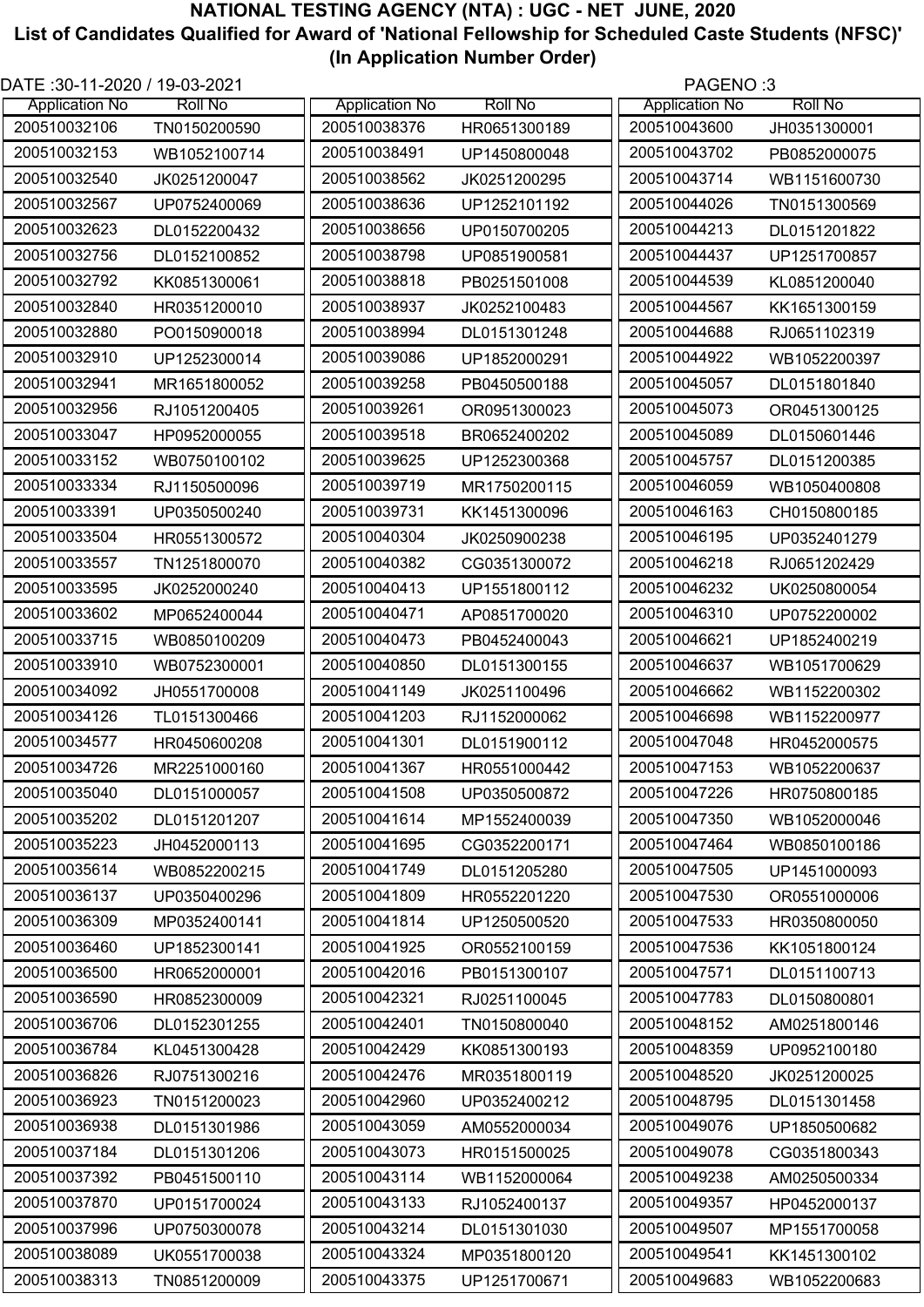| DATE: 30-11-2020 / 19-03-2021 |                |                       |                | PAGENO:4              |                |
|-------------------------------|----------------|-----------------------|----------------|-----------------------|----------------|
| <b>Application No</b>         | <b>Roll No</b> | <b>Application No</b> | <b>Roll No</b> | <b>Application No</b> | <b>Roll No</b> |
| 200510049701                  | UK0251400011   | 200510056528          | HP0850600025   | 200510062856          | AM0251000282   |
| 200510049771                  | HR0650500027   | 200510056546          | UP0352401409   | 200510062858          | UP1151600053   |
| 200510049901                  | WB1050400094   | 200510056672          | DL0151300704   | 200510063137          | UP1250800646   |
| 200510049994                  | DL0151000681   | 200510056910          | DL0152300036   | 200510063476          | KL0452000533   |
| 200510050039                  | KK0451301704   | 200510057274          | WB1052200842   | 200510063703          | UP1552200079   |
| 200510050065                  | BR0752200471   | 200510057325          | DL0150801102   | 200510064117          | MR1950300057   |
| 200510050072                  | DL0152000621   | 200510057399          | WB1051001032   | 200510064570          | AM0551000006   |
| 200510050192                  | UP1251300220   | 200510057455          | UP0951000036   | 200510065014          | MR1851500064   |
| 200510050260                  | HR0552000046   | 200510057782          | KL1150900111   | 200510065041          | RJ1052200116   |
| 200510050312                  | DL0151200335   | 200510057852          | MR1651500019   | 200510065064          | UK0150500173   |
| 200510051043                  | UP1152100548   | 200510057887          | RJ0751201053   | 200510065176          | UP0252200121   |
| 200510051209                  | KL1751300533   | 200510058022          | GJ0850700007   | 200510065321          | KK1250700027   |
| 200510051594                  | UP0352000135   | 200510058207          | UP1252101307   | 200510065388          | UP1850400687   |
| 200510051746                  | WB1052201158   | 200510058438          | AP0151500217   | 200510065523          | HP0650500063   |
| 200510052015                  | HR0651300150   | 200510058504          | UP1252200321   | 200510065567          | RJ0651101999   |
| 200510052416                  | HR0450900192   | 200510058552          | WB1052200445   | 200510065940          | WB0452100022   |
| 200510052623                  | HP0651200142   | 200510058583          | AM0252100331   | 200510065942          | RJ0650300126   |
| 200510052846                  | PB0750400013   | 200510058590          | DL0151200621   | 200510066308          | TN0151600053   |
| 200510052863                  | GJ0350300007   | 200510058601          | AP0851500008   | 200510066325          | DL0152200656   |
| 200510052961                  | UP0352200332   | 200510058617          | HR0751700170   | 200510066393          | BR0751200412   |
| 200510053101                  | WB1150900064   | 200510058647          | HR0751300311   | 200510066563          | HR0651800033   |
| 200510053270                  | CG0352300021   | 200510059362          | MP1252400032   | 200510066877          | JK0252100507   |
| 200510053370                  | DL0151300194   | 200510059372          | DL0151700649   | 200510066920          | RJ0651200099   |
| 200510053506                  | KL1251300659   | 200510059508          | UK0251000163   | 200510067205          | HR0751300215   |
| 200510053970                  | PO0151000012   | 200510059743          | RJ0651100938   | 200510067302          | MR2251300091   |
| 200510054020                  | DL0151200123   | 200510059799          | KL1850800460   | 200510067393          | WB0852100352   |
| 200510054159                  | BR0551200180   | 200510059910          | TN0250600004   | 200510067407          | UP0950500255   |
| 200510054177                  | KK1251800098   | 200510059933          | RJ0651100918   | 200510067424          | HR0452200273   |
| 200510054199                  | UP1152400343   | 200510059934          | WB0851000074   | 200510068282          | PB0151200058   |
| 200510054493                  | RJ1150700083   | 200510060255          | WB1051300173   | 200510068319          | WB0151800067   |
| 200510054514                  | CH0151300248   | 200510060275          | MR1650600124   | 200510068666          | RJ0652400834   |
| 200510054585                  | DL0151301433   | 200510060535          | PB0251500645   | 200510068748          | WB1051000894   |
| 200510054639                  | BR0751900463   | 200510060629          | DL0151302207   | 200510068900          | TN0151100002   |
| 200510054706                  | OR0250800176   | 200510060867          | TL0150701416   | 200510069020          | TL0152300005   |
| 200510054711                  | UK0451200011   | 200510061276          | UK0151000157   | 200510069095          | UP1252400403   |
| 200510054730                  | UP1351200004   | 200510061391          | UP1352100029   | 200510069214          | UP0350500443   |
| 200510054805                  | HR0550800529   | 200510061397          | UP0751300157   | 200510069244          | WB1150900285   |
| 200510055030                  | PB1151500008   | 200510061429          | UK0150800358   | 200510069572          | UP0752400028   |
| 200510055289                  | UP1850101005   | 200510061606          | HR0551300878   | 200510069576          | OR0451900197   |
| 200510055409                  | WB0850400237   | 200510061810          | UK0652400002   | 200510069654          | DL0151202591   |
| 200510055440                  | DL0151800111   | 200510061971          | KL0451300174   | 200510069787          | MP1252400092   |
| 200510055558                  | HR0751700211   | 200510062051          | MP1252400020   | 200510069808          | UK0251100436   |
| 200510055604                  | DL0152000947   | 200510062092          | HR0351300098   | 200510070086          | BR0552200133   |
| 200510055692                  | JH0552400043   | 200510062357          | MP0751200295   | 200510070265          | MN0152200123   |
| 200510055715                  | UP1852400819   | 200510062492          | UP0151700102   | 200510070519          | OR0851200088   |
| 200510056452                  | RJ0650500278   | 200510062573          | HP0352000042   | 200510070671          | DL0152300398   |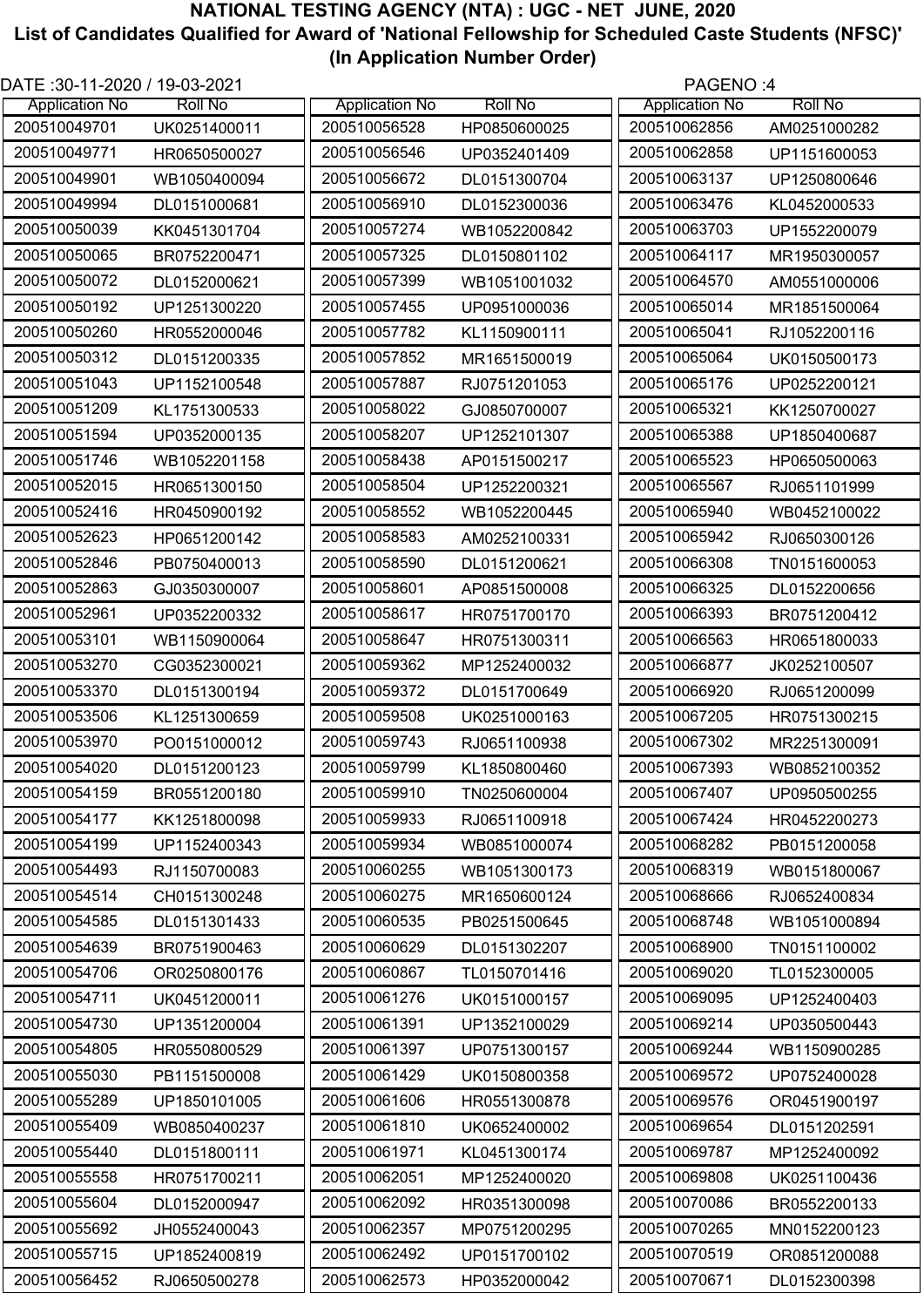| DATE: 30-11-2020 / 19-03-2021 |                |                       |                | PAGENO:5              |                |
|-------------------------------|----------------|-----------------------|----------------|-----------------------|----------------|
| <b>Application No</b>         | <b>Roll No</b> | <b>Application No</b> | <b>Roll No</b> | <b>Application No</b> | <b>Roll No</b> |
| 200510070946                  | TL0551500264   | 200510075552          | KK1051300126   | 200510082891          | MP0350800041   |
| 200510071107                  | WB1152100796   | 200510075578          | UP0652200074   | 200510083309          | UP1451200336   |
| 200510071119                  | KL1750800487   | 200510075696          | WB0450600181   | 200510083358          | MR1751200216   |
| 200510071653                  | RJ0751200475   | 200510075848          | WB1050100956   | 200510083445          | HR0451300462   |
| 200510071749                  | HR0451300774   | 200510076221          | GJ0152400014   | 200510083874          | TL0151700870   |
| 200510071923                  | TL0151800285   | 200510076487          | GJ0850100218   | 200510084293          | OR0451400142   |
| 200510071978                  | GJ0151300336   | 200510076688          | RJ0651102320   | 200510084458          | DL0152301763   |
| 200510072043                  | DL0151300847   | 200510076754          | TN0250200247   | 200510084724          | HR0550800287   |
| 200510072181                  | WB1052100402   | 200510076856          | RJ0752400492   | 200510084744          | AM0551000038   |
| 200510072198                  | UP0351201850   | 200510076884          | WB1150900309   | 200510084912          | AP1651500061   |
| 200510072339                  | WB1152201020   | 200510077093          | HR0350600046   | 200510085054          | UP1851300418   |
| 200510072480                  | RJ0752400066   | 200510077137          | TL0152200092   | 200510085258          | UP1252300231   |
| 200510072570                  | PO0152100003   | 200510077256          | RJ0752400483   | 200510085355          | WB1152200637   |
| 200510072609                  | MR2850500071   | 200510077302          | HR0450600065   | 200510085373          | MR2251000092   |
| 200510072770                  | UP1651200012   | 200510077336          | WB1152200728   | 200510085485          | RJ1151200291   |
| 200510072793                  | BR0851300036   | 200510077450          | WB1152200056   | 200510085643          | KL1850900164   |
| 200510072813                  | OR0951300046   | 200510077451          | CG0251300064   | 200510086011          | UP1251300081   |
| 200510072826                  | TN1851300099   | 200510077468          | AP1751500098   | 200510086021          | MP0352000062   |
| 200510073015                  | PB0252400113   | 200510077593          | UP1851900754   | 200510086027          | KK1050100346   |
| 200510073068                  | KK1451300600   | 200510077643          | HR0951300147   | 200510086099          | CH0151900359   |
| 200510073258                  | MR0351300069   | 200510077801          | CG0252300046   | 200510087004          | RJ1052400161   |
| 200510073343                  | UP0150500065   | 200510078002          | MR1751900036   | 200510087131          | UP1451200046   |
| 200510073387                  | WB1150100635   | 200510078123          | RJ0751300104   | 200510087143          | WB1150400230   |
| 200510073520                  | HR0551200031   | 200510078166          | MR1652200067   | 200510087696          | HR0151300138   |
| 200510073537                  | DL0152301506   | 200510078183          | PB0251900048   | 200510087861          | UP1351200026   |
| 200510073583                  | UP0350600197   | 200510078231          | TL0151300097   | 200510088140          | CG0350400007   |
| 200510073841                  | DL0150500353   | 200510078514          | WB0150900059   | 200510088263          | TN0150700384   |
| 200510073843                  | RJ0651100939   | 200510078799          | AP0151500256   | 200510088767          | AP1851700609   |
| 200510073885                  | UP0852100684   | 200510078912          | TL0151500317   | 200510089163          | UP0750200017   |
| 200510074080                  | PB0750500003   | 200510078958          | UK0250100114   | 200510089168          | HR0550300556   |
| 200510074175                  | UK0251400065   | 200510079107          | WB0152200168   | 200510089355          | UP1052200043   |
| 200510074188                  | HR0552201191   | 200510079949          | WB1050800392   | 200510089398          | HP0650800211   |
| 200510074272                  | JK0352000020   | 200510080189          | CH0152100210   | 200510089502          | UP1150500097   |
| 200510074314                  | CH0151400256   | 200510080311          | DL0150300273   | 200510089683          | AP1850700314   |
| 200510074491                  | UP1250500266   | 200510080687          | KL1250300475   | 200510090052          | HP0652000056   |
| 200510074649                  | HR0552400609   | 200510080812          | UP1251800286   | 200510090339          | UP1252400633   |
| 200510074875                  | PB0151200121   | 200510081046          | HR0451300522   | 200510090357          | UP1552200224   |
| 200510074901                  | OR0450800075   | 200510081190          | KL1551000025   | 200510090399          | UP0350501055   |
| 200510074941                  | RJ0751100185   | 200510081513          | WB1052300032   | 200510090456          | DL0152301334   |
| 200510074950                  | WB0252200027   | 200510081718          | KK1450100446   | 200510090725          | WB1050900543   |
| 200510075047                  | DL0151301773   | 200510081834          | TL0150900295   | 200510090794          | DL0151301241   |
| 200510075083                  | UP1250400146   | 200510081932          | DL0152300534   | 200510091044          | UP1152400150   |
| 200510075121                  | DL0152200147   | 200510081952          | WB1151100421   | 200510091089          | RJ0652401200   |
| 200510075401                  | UP0850100038   | 200510082281          | TL0151300133   | 200510091190          |                |
| 200510075449                  |                | 200510082820          |                | 200510091479          | MN0150600035   |
|                               | UP1752400105   |                       | HR0650300005   |                       | BR0751200987   |
| 200510075481                  | DL0152300411   | 200510082836          | OR0551000076   | 200510091489          | DL0151302372   |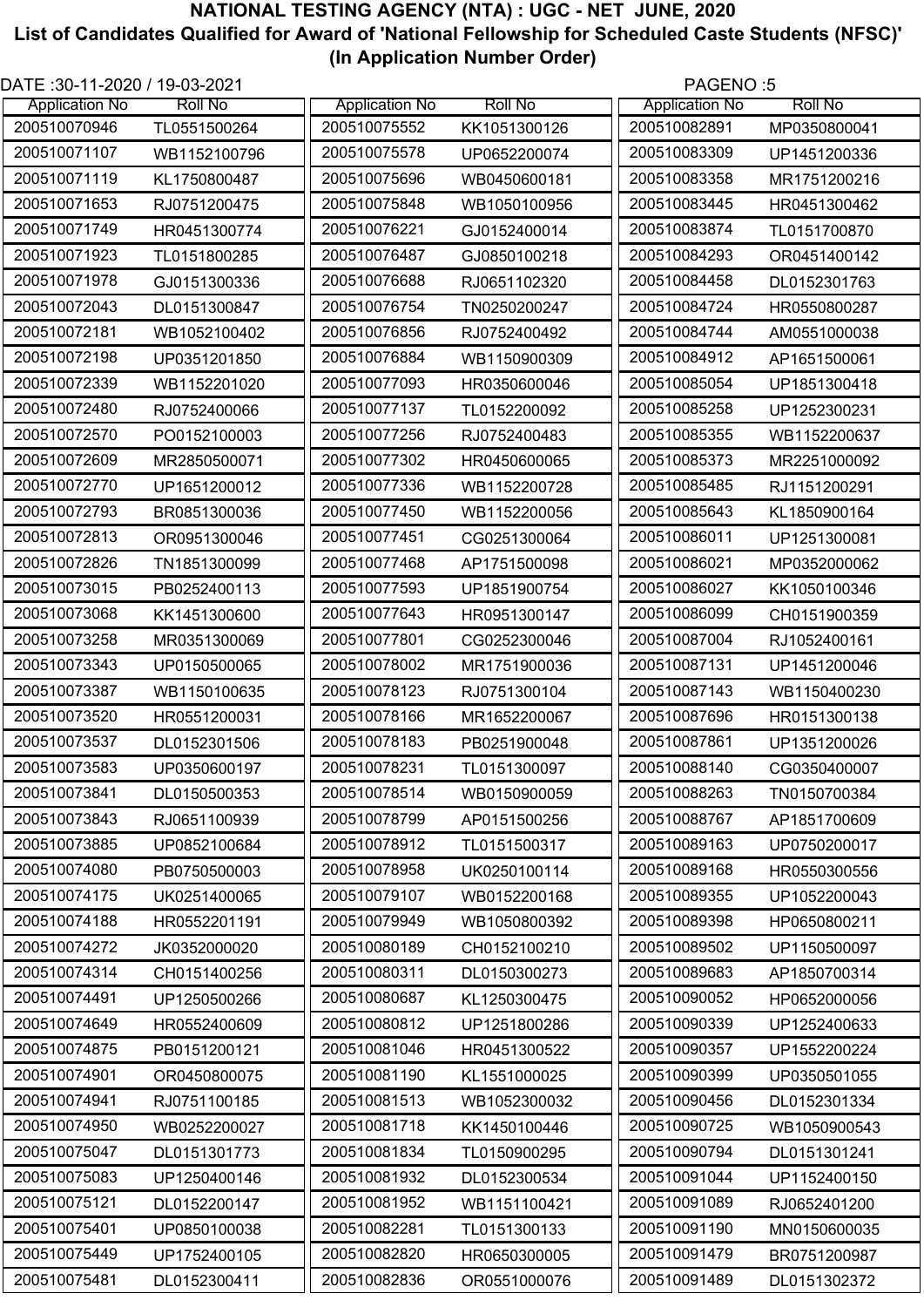| DATE :30-11-2020 / 19-03-2021 |                |                       |                | PAGENO:6              |                |
|-------------------------------|----------------|-----------------------|----------------|-----------------------|----------------|
| <b>Application No</b>         | <b>Roll No</b> | <b>Application No</b> | <b>Roll No</b> | <b>Application No</b> | <b>Roll No</b> |
| 200510091516                  | CH0151300373   | 200510096426          | GJ0151000105   | 200510103804          | GJ0152100082   |
| 200510092080                  | UP0750600010   | 200510096462          | TL0150500196   | 200510103834          | KK1451300325   |
| 200510092106                  | DL0150900812   | 200510096558          | TN1450700243   | 200510103955          | TN1551000213   |
| 200510092174                  | UP1750500016   | 200510096600          | WB0250900001   | 200510104761          | DL0151300446   |
| 200510092192                  | UP1250500368   | 200510096605          | CG0352400167   | 200510105052          | UP1252200183   |
| 200510092244                  | TN1450400047   | 200510096933          | RJ0651201064   | 200510105411          | UP1451300032   |
| 200510092528                  | JK0252000349   | 200510097117          | HR0450700486   | 200510105423          | DL0150900457   |
| 200510092954                  | WB1150100352   | 200510097240          | AP1050700003   | 200510105572          | UK0252200058   |
| 200510093019                  | OR0551200222   | 200510097394          | MR1951000066   | 200510105659          | AL0152400126   |
| 200510093090                  | WB1152200093   | 200510097516          | UP1250500742   | 200510105939          | UP1252200717   |
| 200510093254                  | HP0652400076   | 200510097520          | DL0150700079   | 200510106080          | KL0751300043   |
| 200510093260                  | JK0252000028   | 200510097542          | DL0150500580   | 200510106269          | UP1851701330   |
| 200510093538                  | HP0650700165   | 200510097695          | WB0250500120   | 200510106711          | MP0350300025   |
| 200510093556                  | AP1850700520   | 200510098178          | UK0250900160   | 200510106765          | MR1750300118   |
| 200510093615                  | UK0650800050   | 200510098187          | WB0851100492   | 200510106804          | AP0951700042   |
| 200510093641                  | WB1151200132   | 200510098407          | DL0152001589   | 200510106833          | WB1051900108   |
| 200510093745                  | BR0252400121   | 200510098455          | UP0750600054   | 200510107107          | UP0850500180   |
| 200510093790                  | TL0152000137   | 200510098554          | MR1751100079   | 200510107140          | BR0752000021   |
| 200510093831                  | UP1851300133   | 200510098566          | WB0152200154   | 200510107670          | MR0251800006   |
| 200510093853                  | MP0651700071   | 200510098689          | KK1451300673   | 200510107731          | UP1850400097   |
| 200510094186                  | WB1051000726   | 200510099082          | RJ0952400107   | 200510107787          | MP1252400091   |
| 200510094207                  | WB1052201245   | 200510099112          | UP1251100288   | 200510108127          | UK0252100296   |
| 200510094290                  | DL0152300168   | 200510099238          | UP1850500837   | 200510108161          | UP0751300036   |
| 200510094417                  | GJ1052300024   | 200510099248          | PB1151500411   | 200510108864          | BR0750800436   |
| 200510094497                  | CH0150300372   | 200510099251          | DL0151000203   | 200510109270          | UP0152400015   |
| 200510094536                  | TN0851000415   | 200510099389          | UP0350501044   | 200510109617          | UP1852401115   |
| 200510094740                  | UP0750700016   | 200510099584          | UP1450100070   | 200510109894          | RJ0651000308   |
| 200510094757                  | RJ1150100238   | 200510099763          | MR2550900025   | 200510110006          | WB1150400436   |
| 200510094786                  | WB1050500431   | 200510100126          | OR0452100423   | 200510110199          | UP0351202053   |
| 200510094790                  | JK0251300025   | 200510100367          | RJ0752400581   | 200510110218          | PB0451200193   |
| 200510094851                  | KK0650800020   | 200510100390          | UP0151700030   | 200510110811          | UP1852400085   |
| 200510094917                  | KL1850300266   | 200510101308          | HR0151200090   | 200510110991          | OR0252100095   |
| 200510094997                  | WB1051601899   | 200510101487          | MR1752200065   | 200510111021          | DL0152200144   |
| 200510095027                  | OR0951000139   | 200510101596          | AP0151500179   | 200510111029          | CH0150800464   |
| 200510095033                  | BR0451100283   | 200510101695          | UP1452400109   | 200510111039          | UP1852201447   |
| 200510095198                  | DL0151702106   | 200510101990          | KL1150800038   | 200510111174          | MP1251300033   |
| 200510095207                  | DL0152301436   | 200510102267          | DL0150801593   | 200510111710          | HR0651100005   |
| 200510095456                  | UP1252000419   | 200510102321          | UP0652100159   | 200510111776          | UK0250900122   |
| 200510095888                  | DL0151204985   | 200510102392          | HR0651300087   | 200510111883          | UP1852400637   |
| 200510095905                  | DL0152301056   | 200510102539          | WB0652200197   | 200510111884          | KK0450100360   |
| 200510096025                  | HR0750900114   | 200510102550          | UP1852400073   | 200510111929          | HR0650800129   |
| 200510096039                  | OR0450900251   | 200510102749          | WB0650100167   | 200510111978          | TL0150500609   |
| 200510096148                  | UP1851201238   | 200510102899          | CH0151200431   | 200510112056          | HP0452000117   |
| 200510096296                  | JK0250600298   | 200510103038          | TN0250600221   | 200510112273          | MP0651300033   |
| 200510096381                  | RJ0751200243   | 200510103193          | UP0152200079   | 200510112288          | HP0450800137   |
| 200510096418                  | UP1252200627   | 200510103220          | WB1150400021   | 200510112351          | WB0850100067   |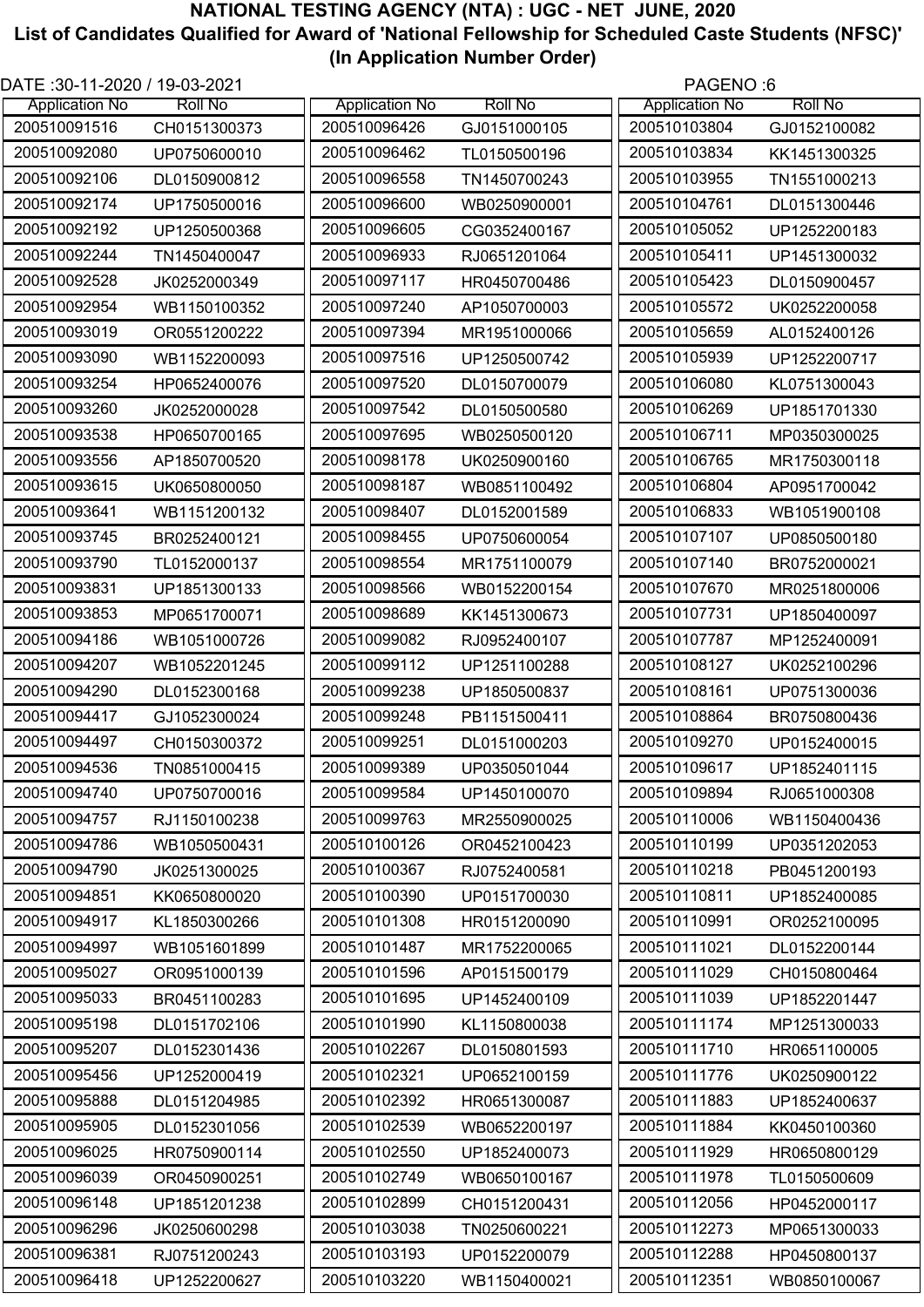| DATE: 30-11-2020 / 19-03-2021 |                |                       |                | PAGENO:7              |                |
|-------------------------------|----------------|-----------------------|----------------|-----------------------|----------------|
| <b>Application No</b>         | <b>Roll No</b> | <b>Application No</b> | <b>Roll No</b> | <b>Application No</b> | <b>Roll No</b> |
| 200510112422                  | UP1252200163   | 200510118746          | HR0950900167   | 200510125804          | HP0651200172   |
| 200510112423                  | UP1352400026   | 200510118759          | HR0551301366   | 200510125913          | TA0150700021   |
| 200510112471                  | MP0650600015   | 200510119024          | UP0751900056   | 200510125974          | JK0252100303   |
| 200510112472                  | UP0352400643   | 200510119039          | GJ0152200057   | 200510125977          | HR0551301114   |
| 200510112736                  | HR0551100287   | 200510119048          | WB1052101573   | 200510126018          | DL0151204538   |
| 200510112742                  | WB1050600126   | 200510119101          | HR0851900006   | 200510126094          | UP1250300268   |
| 200510112867                  | JK0252400181   | 200510119140          | RJ0651700039   | 200510126233          | WB0851000052   |
| 200510112941                  | DL0152400304   | 200510119169          | AP0151500248   | 200510126293          | UP1050400033   |
| 200510113269                  | CG0251800281   | 200510119291          | WB0751200019   | 200510126782          | UP1852200462   |
| 200510113526                  | UP1150700276   | 200510119332          | RJ0251200099   | 200510126924          | DL0151301079   |
| 200510113627                  | UP1851201079   | 200510119472          | WB1052000260   | 200510126957          | RJ0651202276   |
| 200510113636                  | UP0352401386   | 200510119688          | DL0151204972   | 200510127084          | HR0351300168   |
| 200510113908                  | DL0150901087   | 200510120058          | UP1850500850   | 200510127135          | DL0151000717   |
| 200510113995                  | UP1252400409   | 200510120230          | WB0252200015   | 200510127147          | PB0850400122   |
| 200510114142                  | WB1052100518   | 200510120446          | CG0351200173   | 200510127372          | UP1052400037   |
| 200510114363                  | WB1052400039   | 200510120806          | OR0950600140   | 200510127462          | UP0650400029   |
| 200510114573                  | DL0152100475   | 200510121119          | AP0750900060   | 200510127580          | DL0151300220   |
| 200510114682                  | RJ0652400402   | 200510121152          | OR0351200038   | 200510127675          | MR2251300249   |
| 200510114929                  | DL0152401907   | 200510121187          | WB1052201381   | 200510127873          | DL0151300327   |
| 200510114984                  | WB1051000513   | 200510121211          | UP1852400194   | 200510127951          | UP0451200042   |
| 200510114998                  | DL0151302137   | 200510121230          | JK0251900017   | 200510128262          | DL0152000612   |
| 200510115074                  | PO0150200137   | 200510121483          | UP1851700547   | 200510128443          | UP0151900095   |
| 200510115241                  | OR0352100021   | 200510121664          | DL0151301172   | 200510128451          | UP0650100074   |
| 200510115370                  | TL0151800056   | 200510121821          | WB1051100191   | 200510128488          | TL0151300658   |
| 200510115625                  | OR0352100068   | 200510122018          | RJ0652401002   | 200510128622          | MR1751500063   |
| 200510115773                  | TL0150700702   | 200510122135          | PB0550700106   | 200510128637          | MR0251200039   |
| 200510115789                  | UP1250800873   | 200510122167          | WB0452400013   | 200510128706          | DL0150701867   |
| 200510115813                  | TL0150700598   | 200510122986          | MP0751800430   | 200510128888          | UP1152101330   |
| 200510116180                  | HP0952000011   | 200510123122          | MP0751300057   | 200510128990          | RJ1150800025   |
| 200510116206                  | HR0451000191   | 200510123346          | JK0251300156   | 200510129253          | OR0451200167   |
| 200510116207                  | WB1150400507   | 200510123483          | DL0152000886   | 200510129290          | WB0751800012   |
| 200510116329                  | DL0151302200   | 200510123546          | WB0152400065   | 200510129772          | TL0150700516   |
| 200510116419                  | DL0151802199   | 200510123766          | HP0651200260   | 200510129910          | MR1651300018   |
| 200510116472                  | MR1551800019   | 200510124034          | MR0152100013   | 200510130059          | KK0650900098   |
| 200510116761                  | DL0151300447   | 200510124233          | DL0151300834   | 200510130129          | TL0551500373   |
| 200510116764                  | GJ1250700081   | 200510124269          | RJ1150900124   | 200510130499          | MR1750600187   |
| 200510117012                  | TN0151800200   | 200510124590          | HR0952400024   | 200510130655          | RJ0951200559   |
| 200510117090                  | WB1051800060   | 200510124679          | RJ0150600081   | 200510130705          | MR1750600088   |
| 200510117235                  | TL0151300407   | 200510124898          | DL0151103281   | 200510130787          | UP1151100544   |
| 200510117629                  | OR0450800635   | 200510124903          | TL0151800271   | 200510130942          | WB1151200232   |
| 200510117812                  | UP1852400367   | 200510125462          | WB0752200125   | 200510131161          | WB0152200036   |
| 200510117900                  | CH0151900005   | 200510125489          | UP1651200134   | 200510131362          | UP1852100662   |
| 200510117960                  | DL0150300156   | 200510125508          | HP0650900097   | 200510131488          | RJ1151100572   |
| 200510117976                  | JH0451600138   | 200510125637          | MR0251700054   | 200510131509          | UP1051300077   |
| 200510118598                  | WB0751300051   | 200510125664          | DL0150800981   | 200510131674          | UP0950700259   |
| 200510118733                  | UP1251000106   | 200510125737          | TN0150500458   | 200510131691          | RJ0752200201   |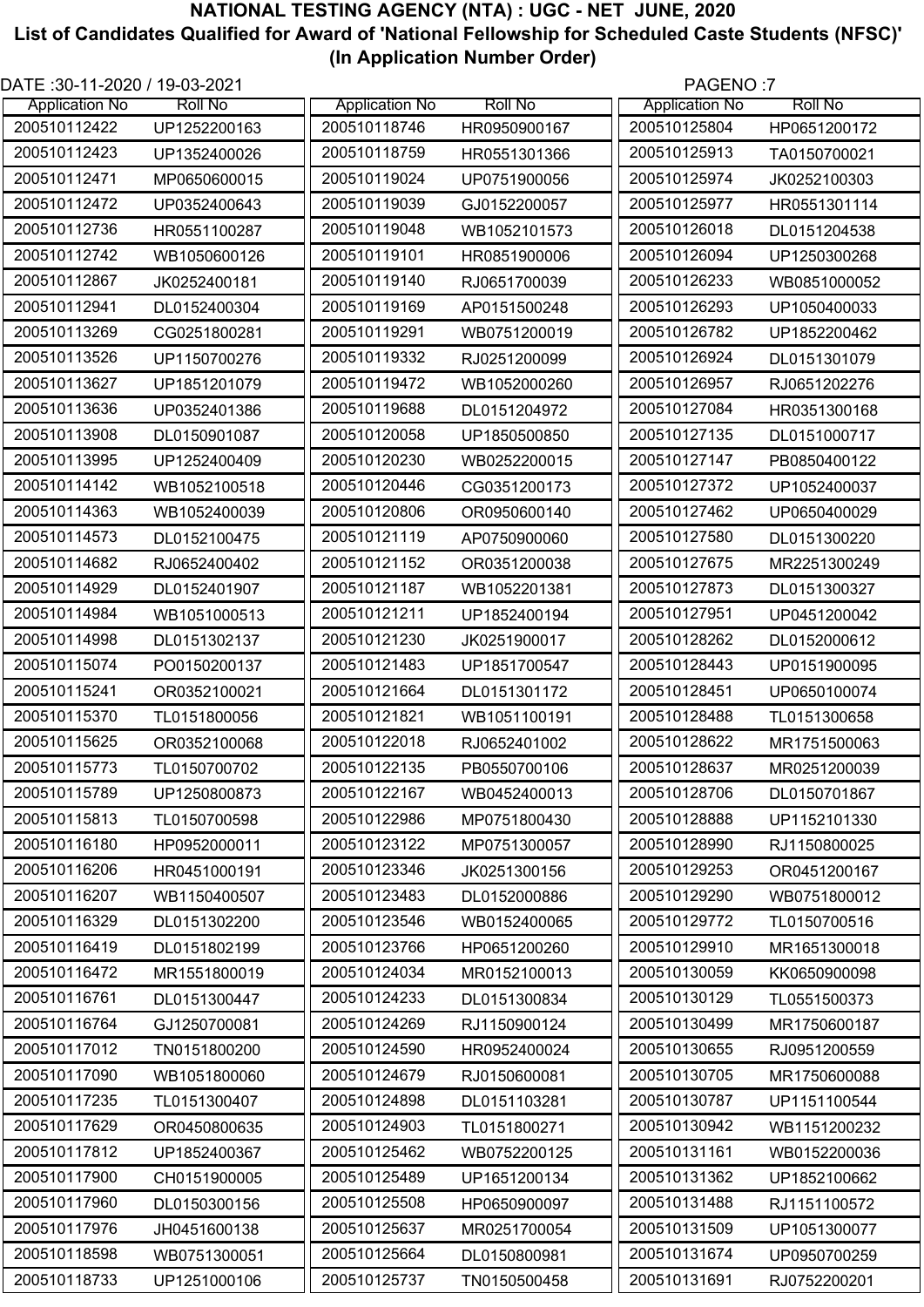| DATE: 30-11-2020 / 19-03-2021 |                |                       |                | PAGENO:8              |                |
|-------------------------------|----------------|-----------------------|----------------|-----------------------|----------------|
| <b>Application No</b>         | <b>Roll No</b> | <b>Application No</b> | <b>Roll No</b> | <b>Application No</b> | <b>Roll No</b> |
| 200510131720                  | UP1851300023   | 200510137853          | CH0151400223   | 200510144820          | AM0152100005   |
| 200510131765                  | UP1851901058   | 200510137951          | HR0350500024   | 200510144995          | PB0151200127   |
| 200510131946                  | UK0251900146   | 200510138094          | AM0150800096   | 200510145315          | MP0651000040   |
| 200510132020                  | RJ0652200127   | 200510138296          | GJ0851700021   | 200510145938          | HR0550800867   |
| 200510132103                  | UP1252400194   | 200510138643          | MN0151900112   | 200510146161          | DL0150700523   |
| 200510132205                  | TL0150800312   | 200510138865          | UP0751300105   | 200510146263          | OR0950900063   |
| 200510132592                  | DL0150600442   | 200510138958          | DL0151302040   | 200510146384          | WB0152100089   |
| 200510132865                  | UP0151900141   | 200510138988          | UP1651700178   | 200510146401          | HP0851300002   |
| 200510132893                  | DL0150600600   | 200510139001          | MR1751700048   | 200510146462          | WB0851200098   |
| 200510132956                  | DL0152001504   | 200510139036          | HP0951800012   | 200510146490          | AP0750900009   |
| 200510133211                  | CH0150300053   | 200510139576          | CH0151700339   | 200510147225          | HR0351300183   |
| 200510133256                  | DL0151900865   | 200510139688          | KK0651300165   | 200510147848          | KK0851300169   |
| 200510133304                  | WB0751800051   | 200510139689          | MR1750500226   | 200510148084          | PB0552400045   |
| 200510133311                  | KL0451300120   | 200510140096          | DL0151301660   | 200510148234          | RJ0752400330   |
| 200510133333                  | MR2250500177   | 200510140162          | MP0551800009   | 200510148300          | RJ0652200019   |
| 200510133623                  | UK0251100201   | 200510140460          | KK0450700100   | 200510148303          | TL0150600119   |
| 200510133737                  | KK1452100059   | 200510140720          | DL0151300080   | 200510148595          | UP1851901117   |
| 200510133927                  | SM0152400011   | 200510140868          | WB0851600725   | 200510148633          | RJ0152200174   |
| 200510134055                  | PB0850800117   | 200510141020          | KL1250800017   | 200510148817          | OR0951000138   |
| 200510134087                  | HR0151300159   | 200510141117          | DL0152001603   | 200510148857          | HP0651200295   |
| 200510134318                  | RJ1152400285   | 200510141626          | AM0151400075   | 200510149003          | CH0150900083   |
| 200510134362                  | HR0451700116   | 200510141885          | UP0352401270   | 200510149019          | HR0852400094   |
| 200510134394                  | OR0350200131   | 200510141888          | DL0150401210   | 200510149293          | RJ0651300610   |
| 200510134584                  | AP1851800104   | 200510141931          | WB1152100159   | 200510149321          | TN1150200081   |
| 200510134829                  | KK1651300194   | 200510142148          | WB0450100247   | 200510149418          | CG0151100095   |
| 200510134921                  | UP0352100339   | 200510142387          | KL0451300670   | 200510149640          | PB0250700007   |
| 200510135079                  | TL0152001670   | 200510142462          | CH0151400158   | 200510149971          | WB0451100054   |
| 200510135289                  | UP1852401570   | 200510142772          | DL0151700662   | 200510149987          | MR1551300069   |
| 200510135456                  | WB1050800279   | 200510142907          | BR0452000053   | 200510150275          | RJ0751300192   |
| 200510135947                  | HR0751300312   | 200510143067          | WB1052201341   | 200510150336          | HP0651800123   |
| 200510135990                  | DL0152400201   | 200510143297          | TN0151900080   | 200510150416          | UP1650700034   |
| 200510136289                  | TL0151200453   | 200510143329          | WB1050900953   | 200510150429          | UK0451200050   |
| 200510136416                  | UP1151100441   | 200510143396          | OR0551200163   | 200510150444          | DL0151801080   |
| 200510136683                  | WB1050600206   | 200510143562          | TN0351000048   | 200510150445          | UP1251700631   |
| 200510136700                  | KL1151300008   | 200510143722          | MR1751700091   | 200510150501          | DL0152400211   |
| 200510136897                  | DL0150601168   | 200510143935          | CH0150800269   | 200510150578          | TN0351800049   |
| 200510137005                  | PB0450900049   | 200510143942          | DL0151300639   | 200510150591          | UP1152400067   |
| 200510137020                  |                | 200510144127          |                | 200510150650          |                |
| 200510137080                  | KK0450700033   | 200510144290          | RJ1151300239   | 200510150658          | HR0750900008   |
| 200510137243                  | WB1052100167   | 200510144329          | CH0150500063   | 200510151149          | RJ0652203509   |
| 200510137290                  | UP0750500086   | 200510144422          | KK1450100506   | 200510151160          | DL0151302256   |
|                               | GJ0251300006   |                       | WB1152100251   |                       | UP0951000003   |
| 200510137340                  | CG0251300020   | 200510144433          | WB1152200404   | 200510151332          | UP0850900037   |
| 200510137487                  | GO0151300205   | 200510144463          | JH0152400018   | 200510151369          | JH0451300772   |
| 200510137606                  | RJ0752200601   | 200510144516          | WB1050400519   | 200510151406          | DL0152401241   |
| 200510137646                  | MN0151200313   | 200510144521          | UP0252400020   | 200510151433          | WB0851600300   |
| 200510137700                  | UP0851300002   | 200510144756          | MR0451700112   | 200510151551          | WB1150300013   |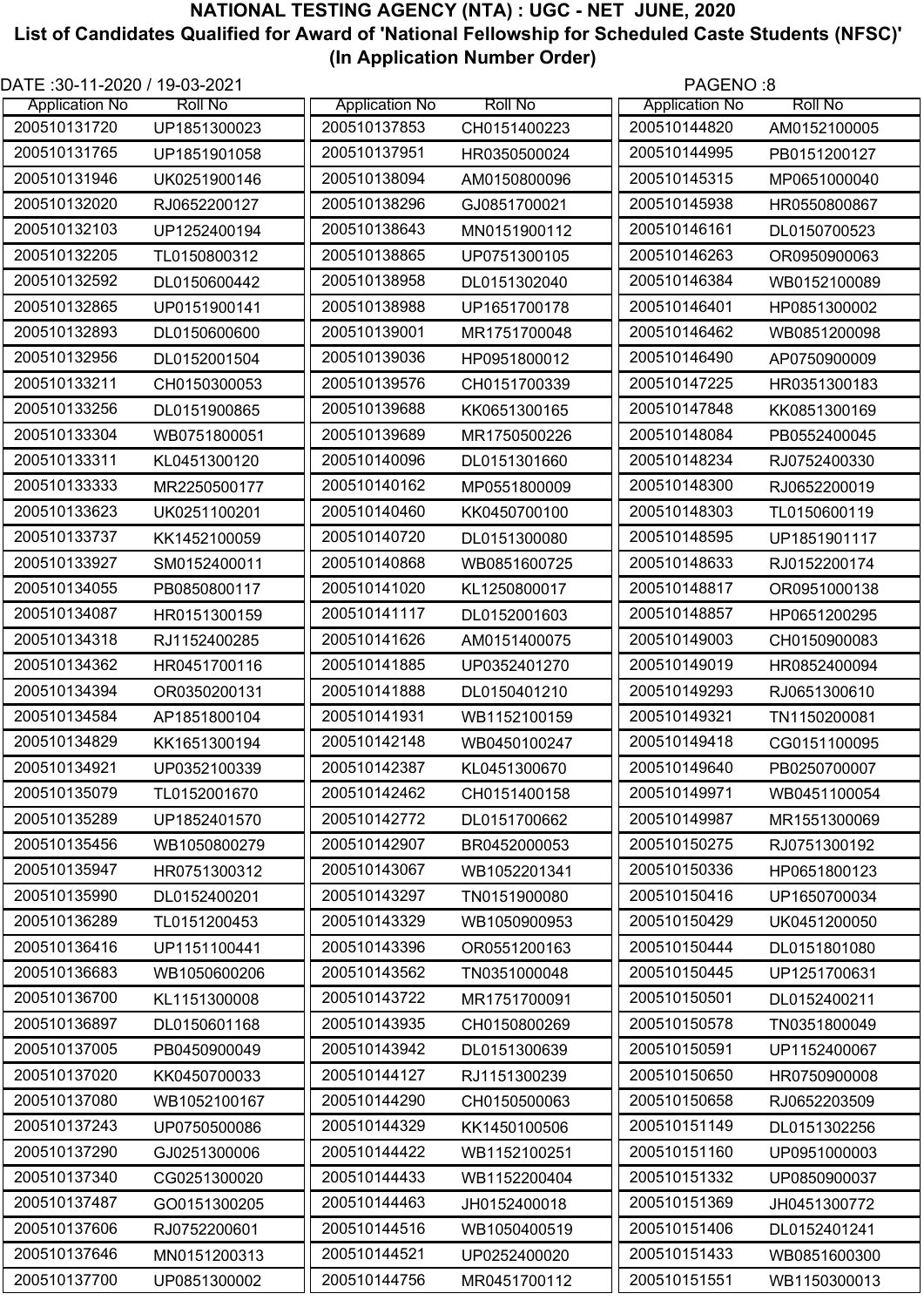| DATE: 30-11-2020 / 19-03-2021 |                |                       |                | PAGENO:9              |                |
|-------------------------------|----------------|-----------------------|----------------|-----------------------|----------------|
| <b>Application No</b>         | <b>Roll No</b> | <b>Application No</b> | <b>Roll No</b> | <b>Application No</b> | <b>Roll No</b> |
| 200510151710                  | MP0652100003   | 200510158615          | PB0251500619   | 200510165043          | HR0650700025   |
| 200510152133                  | HP0850600011   | 200510158791          | PB0251500246   | 200510165163          | OR0551200079   |
| 200510152239                  | JK0251000531   | 200510158853          | UP1851000177   | 200510165188          | WB1051000928   |
| 200510152436                  | UP1851101255   | 200510158927          | GJ0152100164   | 200510165367          | WB1052201347   |
| 200510152503                  | WB1050100342   | 200510159181          | UP1251100254   | 200510165407          | KK0251000086   |
| 200510152793                  | UP1551300060   | 200510159307          | CH0151500260   | 200510165426          | WB1051900188   |
| 200510153208                  | JK0250400182   | 200510159372          | HR0351300090   | 200510165470          | JK0252100058   |
| 200510153261                  | OR0450200169   | 200510159429          | HR0952400196   | 200510165700          | RJ1051100005   |
| 200510153538                  | WB1050400692   | 200510159643          | RJ0752400260   | 200510165843          | DL0151700837   |
| 200510153589                  | DL0152101297   | 200510159961          | MR1751300051   | 200510165941          | HP0450300016   |
| 200510153606                  | UP1450800162   | 200510160023          | UP1850500339   | 200510165946          | HP0652200074   |
| 200510153735                  | WB0752200241   | 200510160095          | TL0251300114   | 200510166097          | JH0451300639   |
| 200510153826                  | UP1251900788   | 200510160399          | CG0251100398   | 200510166152          | UP0450200018   |
| 200510153849                  | HR0450500409   | 200510160723          | DL0151201902   | 200510166214          | DL0151301031   |
| 200510153908                  | KL0451900085   | 200510160729          | UP1252400627   | 200510166345          | WB1051601301   |
| 200510153989                  | KK1451800254   | 200510160763          | TN0250200203   | 200510166362          | WB0252200121   |
| 200510154185                  | DL0150301304   | 200510160783          | RJ0752200374   | 200510166615          | TA0150500066   |
| 200510154344                  | BR0252200069   | 200510161068          | AP1752000293   | 200510166686          | JK0251300169   |
| 200510154395                  | DL0151801456   | 200510161114          | MN0150600151   | 200510166692          | RJ1152100055   |
| 200510154600                  | HR0351300003   | 200510161158          | CH0150600165   | 200510166726          | HR1050100017   |
| 200510154657                  |                | 200510161192          |                | 200510166748          |                |
| 200510154792                  | DL0152401565   | 200510161229          | DL0150700917   | 200510166792          | MR1751900159   |
|                               | WB1051600733   |                       | UP1252101703   |                       | DL0151300751   |
| 200510155008                  | PB0850500245   | 200510161271          | UP1252400110   | 200510166924          | KL1151300222   |
| 200510155346                  | UP0250600107   | 200510161636          | HR0452200402   | 200510167087          | UP0352401731   |
| 200510155516                  | TL0151100184   | 200510161958          | UK0251300109   | 200510167089          | WB1152201078   |
| 200510155636                  | UP1050300083   | 200510162260          | RJ1050200002   | 200510167174          | UP0651300065   |
| 200510155754                  | OR0551800040   | 200510162457          | HR0550700316   | 200510167253          | DL0151800834   |
| 200510155941                  | UP0852200101   | 200510162562          | DL0150800550   | 200510167266          | HR0550600203   |
| 200510155948                  | WB1050100959   | 200510162867          | BR0751800377   | 200510167444          | UP0151300107   |
| 200510156036                  | OR0551200141   | 200510162917          | OR0550900088   | 200510167836          | WB1151200607   |
| 200510156097                  | HP0452000149   | 200510162939          | MR1751300257   | 200510168004          | WB0852400022   |
| 200510156337                  | AM0552400029   | 200510163042          | WB0751300010   | 200510168354          | UK0150600245   |
| 200510156884                  | UP1651900058   | 200510163085          | KL1750900391   | 200510168433          | DL0151101283   |
| 200510156979                  | MN0150500244   | 200510163140          | TL0151100011   | 200510168581          | WB0852400008   |
| 200510157184                  | RJ0651000300   | 200510163248          | GJ0151300321   | 200510168723          | UP0452100378   |
| 200510157491                  | KK1051300093   | 200510163498          | PB0251000215   | 200510168738          | PB0251700085   |
| 200510157605                  | HP0851300020   | 200510163652          | OR0950800121   | 200510168994          | CG0352400166   |
| 200510157651                  | KK1050100091   | 200510163679          | UP1250600664   | 200510169474          | UP0351000250   |
| 200510157662                  | HP0651700071   | 200510163968          | JH0151300068   | 200510169873          | WB1152200459   |
| 200510158032                  | HR0550100110   | 200510163973          | DL0151202209   | 200510169874          | DL0151301197   |
| 200510158157                  | UK0251200317   | 200510164339          | MR1650500358   | 200510169875          | MR1650500236   |
| 200510158180                  | UP1052200006   | 200510164404          | DL0151202333   | 200510169957          | RJ0651202277   |
| 200510158362                  | UP1550900043   | 200510164633          | MP0852200054   | 200510169980          | MP0352200011   |
| 200510158505                  | TL0752100067   | 200510164971          | UP1351100031   | 200510170111          | AM0251000044   |
| 200510158522                  | MR2251000066   | 200510165008          | CH0150300376   | 200510170186          | RJ0552400171   |
| 200510158531                  | OR0951400012   | 200510165033          | WB1152100370   | 200510170259          | KL1350900533   |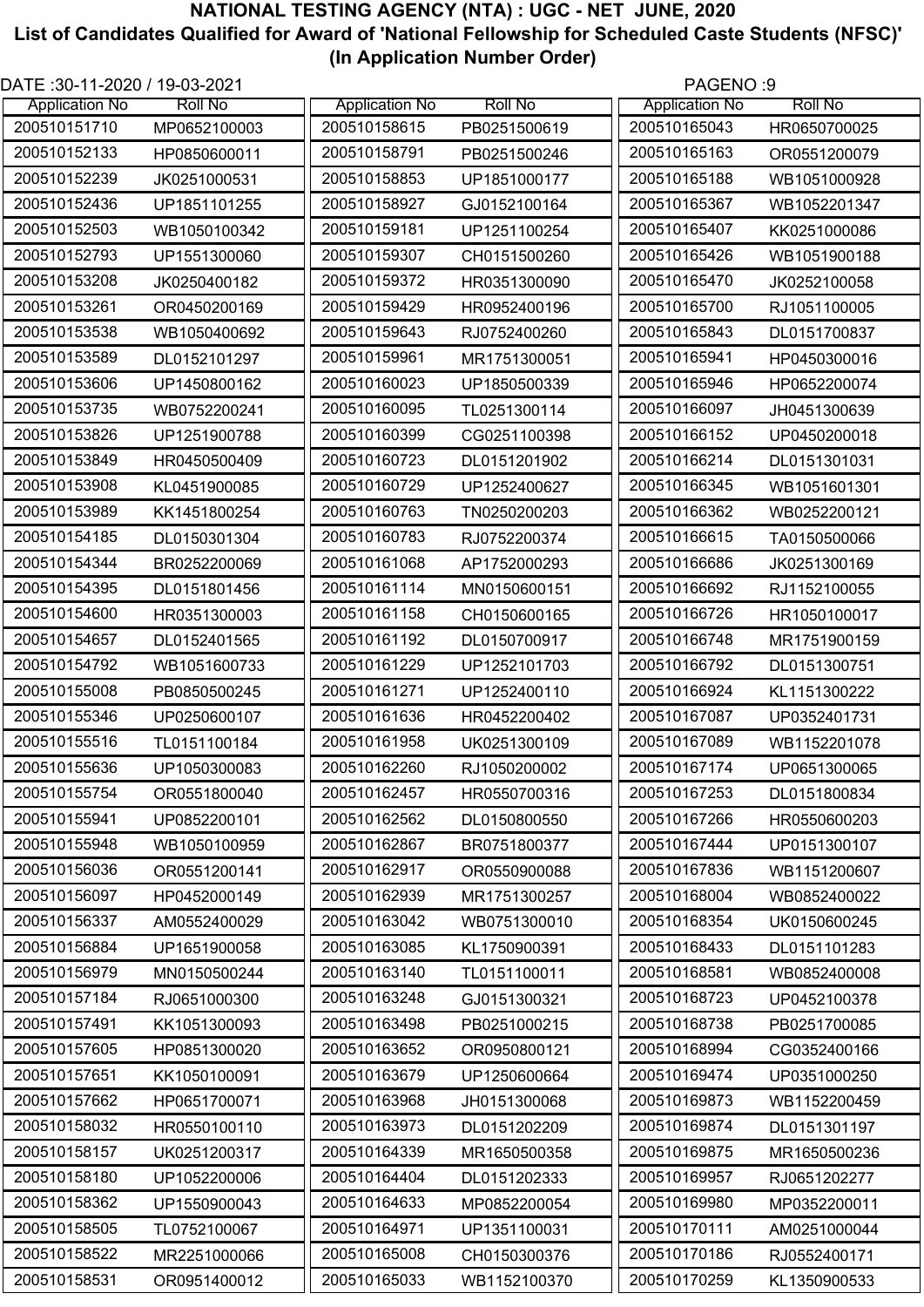| DATE: 30-11-2020 / 19-03-2021 |                |                       |                | PAGENO:10             |                |
|-------------------------------|----------------|-----------------------|----------------|-----------------------|----------------|
| <b>Application No</b>         | <b>Roll No</b> | <b>Application No</b> | <b>Roll No</b> | <b>Application No</b> | <b>Roll No</b> |
| 200510170486                  | PB0851300173   | 200510176850          | UP0352200136   | 200510183267          | GJ0350100083   |
| 200510170490                  | KL1352000041   | 200510176977          | WB1152200870   | 200510183630          | CG0352400011   |
| 200510170577                  | HP0651000098   | 200510177069          | HR0550200181   | 200510183747          | DL0150801567   |
| 200510170826                  | HP0651300126   | 200510177153          | UP0350100507   | 200510184063          | PB0851200111   |
| 200510171071                  | MR2851300059   | 200510177228          | TL0150900510   | 200510184111          | DL0151300279   |
| 200510171183                  | KL1251300406   | 200510177475          | KL0451800295   | 200510184372          | DL0150100333   |
| 200510171894                  | RJ0851400107   | 200510177559          | UP0350200276   | 200510184406          | TN1452000418   |
| 200510171907                  | HR0551000417   | 200510177592          | WB1151600530   | 200510184650          | MR1650400011   |
| 200510172163                  | DL0151202113   | 200510177795          | WB1150400432   | 200510184754          | JK0250500185   |
| 200510172289                  | UP0350800110   | 200510177854          | UP0352401038   | 200510184897          | TN1150400042   |
| 200510172329                  | UP0351700801   | 200510177900          | RJ0951300009   | 200510184918          | HP0650900099   |
| 200510172370                  | DL0152400137   | 200510178087          | HR0152000101   | 200510185043          | UP0652400214   |
| 200510172559                  | KL1851300654   | 200510178117          | AP1051500243   | 200510185108          | DL0151801940   |
| 200510172833                  | HP0651200149   | 200510178218          | UP1252400551   | 200510185114          | WB1052200736   |
| 200510173171                  | UP1452400040   | 200510178332          | PB1150400013   | 200510185146          | RJ0151300157   |
| 200510173172                  | UP0352400637   | 200510178396          | UP0350400276   | 200510185320          | DL0151900028   |
| 200510173328                  | UP1151300209   | 200510178566          | WB0250100298   | 200510185448          | UP0351700727   |
| 200510173695                  | RJ0651900182   | 200510178903          | TL0150200147   | 200510185581          | WB1150100123   |
| 200510173750                  | WB1051600132   | 200510178990          | MP0750700077   | 200510185643          | BR0751300199   |
| 200510173921                  | CH0151400078   | 200510179435          | OR0951400070   | 200510185698          | KL0752100077   |
| 200510173997                  | TN0151300729   | 200510179476          | UP1351200093   | 200510186219          | TL0351700124   |
| 200510174078                  | UP1550800145   | 200510179637          | WB1052201305   | 200510186325          | JK0250800264   |
| 200510174119                  | WB0151000132   | 200510179730          | RJ0851300013   | 200510186522          | JH0251100100   |
| 200510174124                  | KK0450700664   | 200510179765          | MR2250300188   | 200510186647          | WB1152100839   |
| 200510174333                  | UP1252400235   | 200510179869          | UP0351800117   | 200510186779          | HP0651300200   |
| 200510174427                  | RJ0151200400   | 200510179898          | UP1551100304   | 200510186858          | KK0250800109   |
| 200510174671                  | CG0252000081   | 200510179964          | RJ0852400143   | 200510186900          | UP1350500002   |
| 200510174702                  | WB1152200226   | 200510179981          | CH0150500142   | 200510186962          | OR0351300024   |
| 200510174912                  | DL0151201305   | 200510180068          | UP1251200728   | 200510186973          | JH0151000041   |
| 200510175037                  | HP0651700145   | 200510180111          | KK0251700006   | 200510187251          | WB0650900016   |
| 200510175083                  | WB1051800274   | 200510180165          | WB0151000085   | 200510187339          | OR0252100482   |
| 200510175242                  | TL0151700436   | 200510180310          | UP1450500010   | 200510187356          | UP0950300146   |
| 200510175385                  | KL0151000196   | 200510180428          | WB0851200283   | 200510187465          | RJ1151200276   |
| 200510175465                  | AM0251700251   | 200510180638          | UP1251801094   | 200510187485          | MR2951700022   |
| 200510175676                  | KK1450100375   | 200510180831          | WB1052200227   | 200510187756          | MP0652000104   |
| 200510175779                  | WB1150900583   | 200510180851          | RJ0751100194   | 200510187814          | MR1751000106   |
| 200510175839                  | DL0151302245   | 200510180949          | DL0151702240   | 200510187843          | CH0152400066   |
| 200510175881                  | UP0352200360   | 200510181361          | DL0151700403   | 200510187942          | WB0751100090   |
| 200510176019                  | DL0152401874   | 200510181381          | UK0151700100   | 200510188023          | MP0850500055   |
| 200510176024                  | UK0252400071   | 200510181452          | UP1251800340   | 200510188109          | HR0851800092   |
| 200510176219                  | UP1251901101   | 200510182044          | RJ0652201855   | 200510188283          | DL0151101465   |
| 200510176262                  | HR0950300062   | 200510182122          | GO0152400012   | 200510188285          | TN0151800534   |
| 200510176434                  | MR1651800152   | 200510182576          | JK0251300164   | 200510188295          | UP0351201211   |
| 200510176505                  | WB1050600269   | 200510182744          | RJ0752400359   | 200510188509          | AP0751800090   |
| 200510176571                  | UP1850100177   | 200510182901          | HR0551000057   | 200510188556          | HP0651700131   |
| 200510176682                  | AM0250800187   | 200510183095          | PB1152400030   | 200510189086          | UP0352401481   |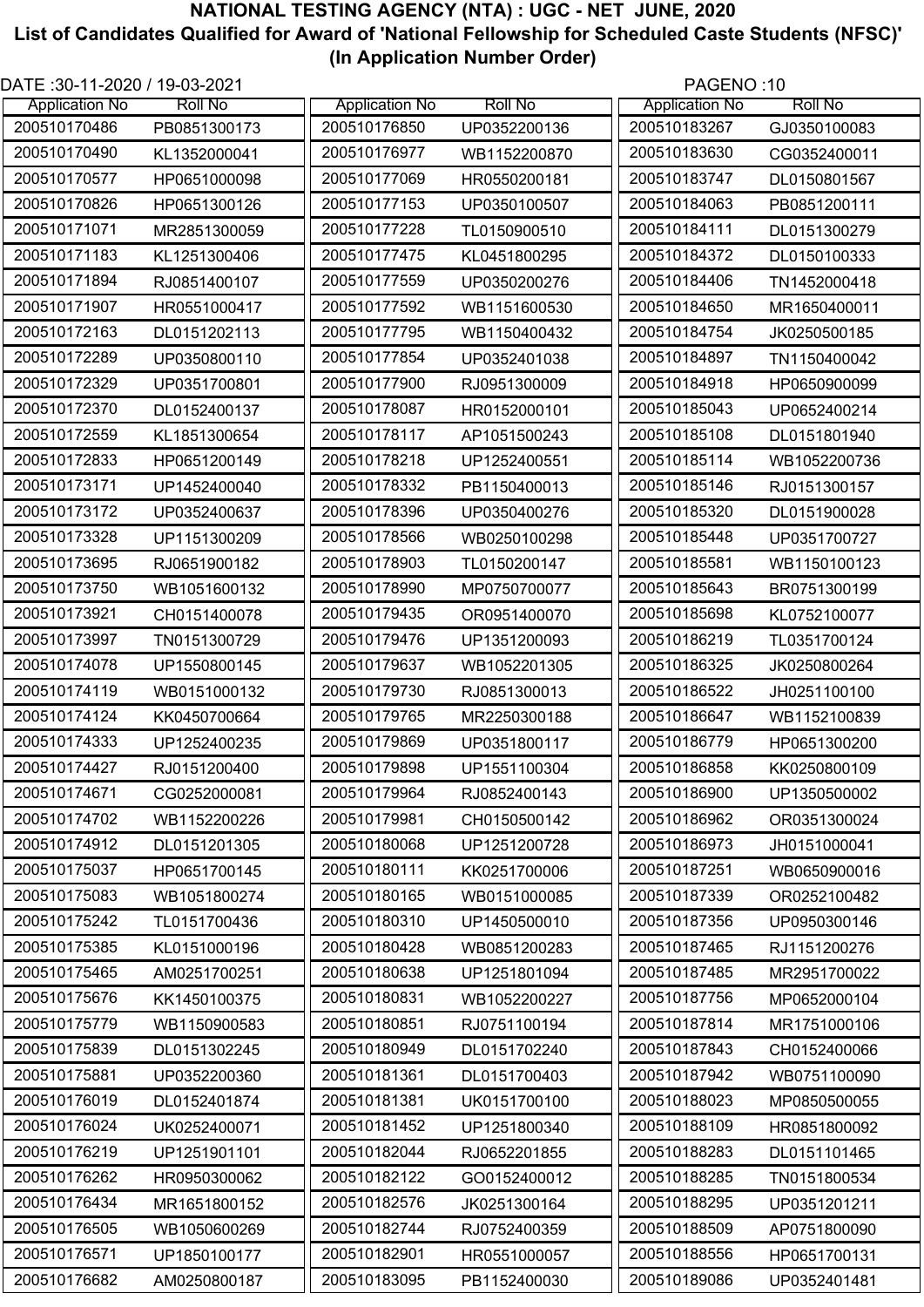| DATE :30-11-2020 / 19-03-2021 |                |                       |                | PAGENO:11             |                |
|-------------------------------|----------------|-----------------------|----------------|-----------------------|----------------|
| <b>Application No</b>         | <b>Roll No</b> | <b>Application No</b> | <b>Roll No</b> | <b>Application No</b> | <b>Roll No</b> |
| 200510189116                  | HP0950100015   | 200510195978          | GJ0851000063   | 200510202497          | RJ0752400602   |
| 200510189310                  | WB0250500003   | 200510196062          | UP1351700019   | 200510202501          | AP0652000008   |
| 200510189381                  | HR0751800040   | 200510196695          | HP0351300046   | 200510203063          | DL0151101380   |
| 200510189746                  | CG0350500251   | 200510196820          | DL0151300085   | 200510203367          | WB1052200907   |
| 200510189867                  | JH0451800465   | 200510196838          | OR0650100031   | 200510203370          | KK0450400032   |
| 200510189967                  | WB1150100622   | 200510197138          | WB1052101554   | 200510203438          | HP0450800129   |
| 200510190163                  | WB0251000113   | 200510197180          | WB0851600070   | 200510203542          | UP0351100827   |
| 200510190204                  | WB1152200473   | 200510197455          | UP1051400050   | 200510203545          | DL0152401122   |
| 200510190358                  | RJ0651800609   | 200510197583          | UP1251200357   | 200510203604          | UP0452100478   |
| 200510191215                  | HP0651200211   | 200510197651          | WB1052200260   | 200510203661          | HP0650500035   |
| 200510191231                  | RJ0752200140   | 200510197768          | PB0151200192   | 200510203717          | RJ0750800136   |
| 200510191528                  | WB1052101546   | 200510197770          | RJ0651300142   | 200510204035          | MR1051000031   |
| 200510191616                  | WB0752200275   | 200510197857          | UP1250800673   | 200510204109          | MR2851300361   |
| 200510191673                  | RJ1151000056   | 200510197939          | MR1652000662   | 200510204465          | HR0551200614   |
| 200510191690                  | KL0451300097   | 200510197997          | TN0150200787   | 200510204475          | CH0150800283   |
| 200510191706                  | DL0151301483   | 200510198035          | OR0452100364   | 200510204653          | UP1451700137   |
| 200510191872                  | HR0751500047   | 200510198053          | BR0750700225   | 200510204772          | UP0352400647   |
| 200510192127                  | AP0751800073   | 200510198178          | BR0752100865   | 200510204775          | TN1851000156   |
| 200510192181                  | MR2651200009   | 200510198324          | DL0152400899   | 200510204885          | DL0151301444   |
| 200510192378                  | MP0252400028   | 200510198561          | HR0552200228   | 200510204890          | UP1251900113   |
| 200510192570                  | HP0850600001   | 200510198639          | KK0451301718   | 200510204968          | UP0152200213   |
| 200510192693                  | UP1451300109   | 200510198681          | UP0351200387   | 200510205157          | UP1450900139   |
| 200510192764                  | UP0650100205   | 200510198721          | DL0151200793   | 200510205424          | RJ0152400090   |
| 200510192823                  | UP0451100168   | 200510198755          | UP1852400883   | 200510205655          | UK0451200036   |
| 200510192865                  | JH0352200105   | 200510198993          | UP0350800342   | 200510205760          | PB0451300026   |
| 200510193041                  | HP0851200014   | 200510199307          | CH0150500499   | 200510205891          | JH0351700026   |
| 200510193057                  | GJ0152200042   | 200510199384          | UP0251700118   | 200510206018          | UP0351700705   |
| 200510193191                  |                | 200510199542          |                | 200510206019          | JH0351300198   |
|                               | PB0551300059   | 200510199625          | PB0150100018   |                       |                |
| 200510193267                  | HP0152000030   |                       | HR0550800542   | 200510206271          | DL0150500422   |
| 200510193318                  | UP0150100113   | 200510199626          | TN0150500390   | 200510206423          | HR0351100085   |
| 200510193320                  | UP0350900013   | 200510199788          | MR1750300180   | 200510206548          | DL0152401740   |
| 200510193705                  | HR0952000218   | 200510199866          | HR0752200114   | 200510206660          | MR0351500009   |
| 200510193833                  | AM0252000113   | 200510200114          | UP0352200716   | 200510206777          | WB0852100702   |
| 200510193882                  | WB0851800012   | 200510200408          | GJ1051300132   | 200510206995          | HR0551300863   |
| 200510194116                  | WB0652200135   | 200510200669          | RJ0650800779   | 200510207193          | DL0152100224   |
| 200510194159                  | KK0450200193   | 200510200952          | UP0352000064   | 200510207287          | UP1852401219   |
| 200510194297                  | BR0750800745   | 200510201015          | UP1252100966   | 200510207571          | MP0351800043   |
| 200510194619                  | PB0451500295   | 200510201219          | OR0850300025   | 200510207621          | UP1550500030   |
| 200510194680                  | HR0450800034   | 200510201390          | OR0552200008   | 200510207682          | HR0552200409   |
| 200510194881                  | KL0751500057   | 200510201628          | TL0150701531   | 200510207728          | UP1251100969   |
| 200510195190                  | MP0352400024   | 200510201640          | UP0352400152   | 200510207883          | JH0350200017   |
| 200510195350                  | TN1450900026   | 200510201642          | WB1050200134   | 200510208409          | HR0351300304   |
| 200510195481                  | HR0350500030   | 200510201677          | HR0852200091   | 200510208799          | OR0950800446   |
| 200510195832                  | MR2250300073   | 200510201716          | UP1450100089   | 200510208921          | PB0151900008   |
| 200510195865                  | UP0351300381   | 200510201906          | WB1050100691   | 200510209279          | KK0451301793   |
| 200510195953                  | OR0451700225   | 200510201973          | UP1850100385   | 200510209430          | UP0852300028   |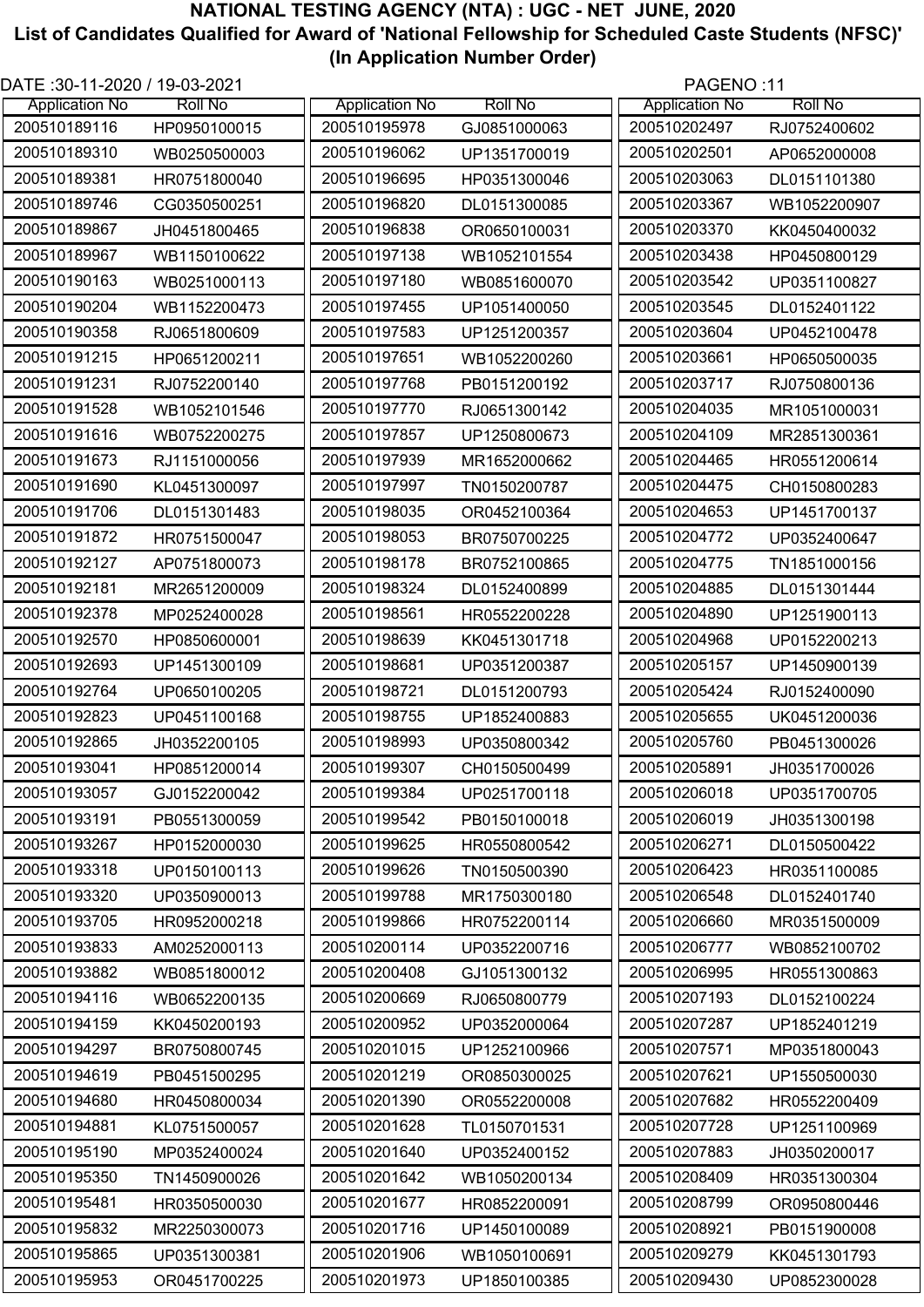| DATE: 30-11-2020 / 19-03-2021 |                |                       |                | PAGENO:12             |                |
|-------------------------------|----------------|-----------------------|----------------|-----------------------|----------------|
| <b>Application No</b>         | <b>Roll No</b> | <b>Application No</b> | <b>Roll No</b> | <b>Application No</b> | <b>Roll No</b> |
| 200510209441                  | JK0251300036   | 200510217866          | HR0451300542   | 200510226057          | UP1252101387   |
| 200510209833                  | AP0551300011   | 200510217965          | HP0751300024   | 200510226062          | UP1451300068   |
| 200510209939                  | KK0651300174   | 200510218091          | RJ0652200813   | 200510226308          | PB0851500535   |
| 200510209940                  | DL0151300137   | 200510218141          | DL0151900175   | 200510226314          | RJ1152400142   |
| 200510210126                  | HR0551300895   | 200510218545          | KK1051000130   | 200510226364          | MR1750300098   |
| 200510210496                  | WB1050100774   | 200510218595          | OR0451000160   | 200510226447          | AP0851500071   |
| 200510210613                  | UP1851200513   | 200510219015          | CH0151100206   | 200510226587          | WB0851100496   |
| 200510210785                  | TN1650900034   | 200510219089          | DL0152201229   | 200510226593          | DL0151300989   |
| 200510210828                  | WB1151000490   | 200510219227          | CG0250800232   | 200510226998          | AP1851300122   |
| 200510210874                  | PB1151500240   | 200510219350          | RJ0952400012   | 200510227001          | CG0350700021   |
| 200510211007                  | HR0850800118   | 200510219993          | PB0851500254   | 200510227041          | UK0251900031   |
| 200510211222                  | BR0752100205   | 200510220060          | UP1851200130   | 200510227044          | HP0451300090   |
| 200510211366                  | RJ0251000063   | 200510220169          | DL0152401979   | 200510227292          | DL0152400639   |
| 200510211408                  | HR0552400518   | 200510220257          | PO0152400005   | 200510227305          | DL0152400317   |
| 200510211614                  | TL0151300333   | 200510220615          | HR0551300756   | 200510227644          | KL1350800185   |
| 200510211631                  | WB1152400009   | 200510220785          | WB1052400065   | 200510227868          | UP1251200742   |
| 200510212122                  | UP1451100136   | 200510220967          | WB1052201359   | 200510227991          | MR1751900035   |
| 200510212303                  | TN0151700227   | 200510221137          | WB1050100811   | 200510228016          | UP1252400419   |
| 200510212467                  | WB0450900147   | 200510221204          | KL1850900187   | 200510228376          | UP1151300171   |
| 200510212530                  | HP0950900005   | 200510221323          | KK0650800041   | 200510228465          | RJ1050500110   |
| 200510212624                  | HR0350600052   | 200510221335          | UP1851300482   | 200510228653          | UP1452200057   |
| 200510213241                  | WB0850100058   | 200510221536          | MR2251500180   | 200510228892          | HR0952400072   |
| 200510213536                  | DL0150900857   | 200510221756          | PB0852400041   | 200510229199          | PB0751300083   |
| 200510213554                  | UP1252400306   | 200510221879          | MN0151900355   | 200510229389          | WB0250100447   |
| 200510213587                  | UP1252101455   | 200510222511          | UP1150500053   | 200510229674          | HR0452400121   |
| 200510213724                  | PB0251500518   | 200510222527          | WB1052201288   | 200510229872          | TL0150800176   |
| 200510213784                  | KK0450100359   | 200510222618          | UP1551200203   | 200510230439          | JK0251100491   |
| 200510213816                  | UP0251100194   | 200510222800          | TA0150100001   | 200510230723          | CH0151800171   |
| 200510213915                  | RJ0752400403   | 200510222818          | JH0550700042   | 200510230922          | HR0451300170   |
| 200510214350                  | RJ0752400038   | 200510223012          | UP1751300006   | 200510231229          | WB1051800654   |
| 200510214464                  | RJ1052400183   | 200510223101          | WB0651600028   | 200510231256          | UP1752400072   |
| 200510214491                  | KK1250100013   | 200510223189          | DL0150702984   | 200510231276          | HP0650800157   |
| 200510214654                  | MR2251200182   | 200510223279          | DL0152002175   | 200510231566          | WB0850100271   |
| 200510215064                  | CH0152100097   | 200510223730          | WB1051100056   | 200510231635          | UP1452200082   |
| 200510215530                  | DL0152400063   | 200510223794          | WB0750400114   | 200510231852          | TL0251300050   |
| 200510215885                  | UK0251200245   | 200510224034          | RJ0651201329   | 200510232346          | HP0650700117   |
| 200510215931                  | UK0252400023   | 200510224179          | TN1650500040   | 200510232370          | KK0851800009   |
| 200510216528                  | RJ1152400288   | 200510224261          | HR0551800117   | 200510232372          | DL0150100332   |
| 200510216826                  | KK1450800181   | 200510224270          | UP0350100107   | 200510232578          | HP0950900025   |
| 200510216963                  | UP0952400028   | 200510224372          | UK0651900029   | 200510233100          | JK0252400001   |
| 200510217296                  | MR2250400227   | 200510224883          | DL0150900538   | 200510233397          | UP1451100465   |
| 200510217314                  | WB1150900261   | 200510225087          | UP1251300634   | 200510233779          | RJ0651202955   |
| 200510217571                  | GJ1251700047   | 200510225482          | PB0451300098   | 200510233836          | TL0151800564   |
| 200510217660                  | UK0250900016   | 200510225547          | UP0152200186   | 200510233903          | TN1250500022   |
| 200510217759                  | WB1152201043   | 200510225948          | RJ0752400646   | 200510234107          | UP0352401541   |
| 200510217771                  | HR0350700058   | 200510226011          | HR0152400008   | 200510234268          | PB1151200131   |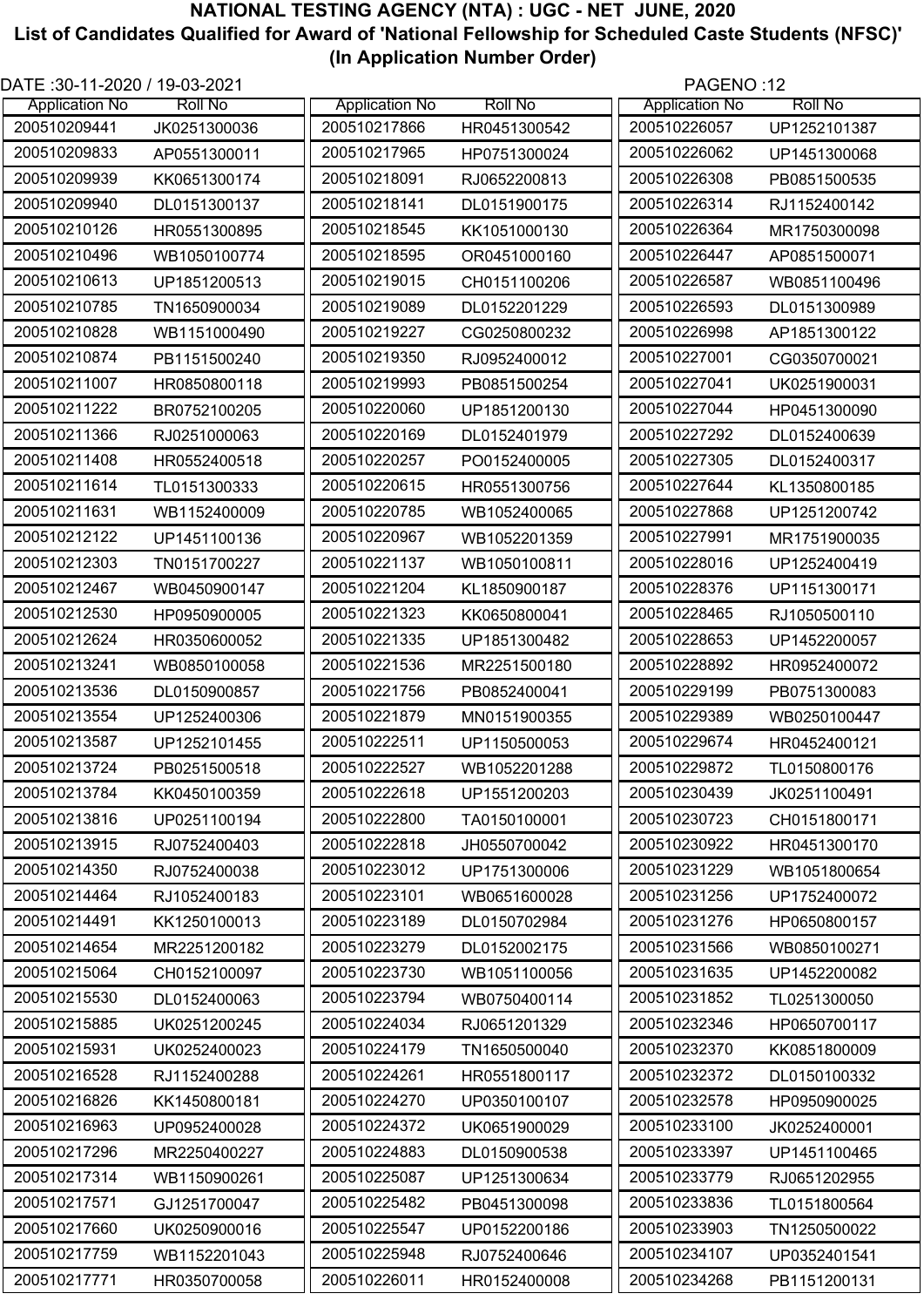| DATE :30-11-2020 / 19-03-2021 |                |                       |                | PAGENO:13             |                |
|-------------------------------|----------------|-----------------------|----------------|-----------------------|----------------|
| <b>Application No</b>         | <b>Roll No</b> | <b>Application No</b> | <b>Roll No</b> | <b>Application No</b> | <b>Roll No</b> |
| 200510234420                  | DL0151300068   | 200510243134          | KL1551000139   | 200510250583          | UP1251700428   |
| 200510234608                  | DL0150601179   | 200510243212          | RJ1051100134   | 200510250633          | DL0150600505   |
| 200510234870                  | PB0151500028   | 200510243484          | KL1851300326   | 200510250674          | UK0251200200   |
| 200510234987                  | RJ0751101060   | 200510243581          | HR0551300247   | 200510250690          | CG0350500034   |
| 200510235039                  | BR0251900173   | 200510243685          | CG0252400230   | 200510250747          | WB1050700414   |
| 200510235067                  | TL0150400432   | 200510243747          | DL0152401553   | 200510250766          | TN0150900503   |
| 200510235498                  | UP1452200143   | 200510243756          | MP1252400078   | 200510250853          | DL0150701106   |
| 200510235593                  | UP0852400282   | 200510244176          | TL0150701221   | 200510250858          | TL0152100391   |
| 200510235627                  | UP0352401603   | 200510244247          | DL0152001666   | 200510251068          | WB1051300266   |
| 200510235737                  | MP0351900124   | 200510244726          | CH0152400102   | 200510251621          | JK0251000059   |
| 200510235969                  | TL0551500093   | 200510244729          | WB1052201628   | 200510251657          | UP1852401178   |
| 200510236089                  | PB0851500644   | 200510244818          | WB1151101220   | 200510251701          | WB0150900012   |
| 200510236178                  | RJ0651301307   | 200510244821          | KK0851300039   | 200510251713          | MP1251900015   |
| 200510236445                  | PB0251500653   | 200510244843          | OR0451400128   | 200510251745          | PB0451300167   |
| 200510236750                  | AP1051500021   | 200510244849          | OR0451300368   | 200510251927          | OR0450800495   |
| 200510236844                  | UP1452400085   | 200510244858          | JK0251900613   | 200510252189          | AP0851300074   |
| 200510236938                  | GJ0150600170   | 200510244913          | OR0550800093   | 200510252526          | HR0751500089   |
| 200510236966                  | PB0250900157   | 200510245147          | MR2252000484   | 200510252756          | PB0851200221   |
| 200510237636                  | UP1250400238   | 200510245214          | RJ0651300641   | 200510252782          | TN0151000206   |
| 200510237910                  | BR0652400006   | 200510245394          | HR0550900277   | 200510252937          | HR0550300482   |
| 200510238081                  | KK0851300047   | 200510245503          | MR1651200076   | 200510252951          | WB0452200052   |
| 200510238338                  | CH0151400547   | 200510245767          | WB1150100619   | 200510252977          | TL0151701409   |
| 200510238364                  | WB0650900054   | 200510246223          | WB0850600059   | 200510253052          | WB1052200435   |
| 200510238802                  | WB0851100139   | 200510246465          | DL0150400770   | 200510253119          | KK1450100493   |
| 200510238837                  | PB0751700030   | 200510246647          | CH0150700382   | 200510253278          | DL0150601280   |
| 200510239383                  | HR0452100104   | 200510246912          | KK0950100016   | 200510253635          | WB1151200522   |
| 200510239685                  | HR0551100625   | 200510247177          | WB1152100863   | 200510254491          | AM0450700006   |
| 200510239913                  | KL1651000050   | 200510247438          | WB1150100679   | 200510254664          | HR0450300169   |
| 200510239960                  | BR0451700009   | 200510247446          | UP1250600448   | 200510254671          | BR0650700022   |
| 200510239967                  | DL0151204330   | 200510247799          | TL0150600431   | 200510254769          | DL0151302324   |
| 200510240235                  | HR0550100266   | 200510248189          | UP1852401568   | 200510254917          | HR0851300218   |
| 200510240293                  | AP1851900013   | 200510248372          | MP0650500134   | 200510255008          | TN0150900591   |
| 200510240577                  | WB0452200204   | 200510248466          | UP0350800569   | 200510255026          | TL0152001081   |
| 200510240898                  | JK0251201004   | 200510248646          | KL1750600193   | 200510255078          | DL0151302063   |
| 200510240936                  | GJ0151300248   | 200510248650          | KK1650900004   | 200510255110          | GJ0151000002   |
| 200510240966                  | OR0851200060   | 200510248655          | UP1250600390   | 200510255346          | MR2850700105   |
| 200510241037                  | HP0351300051   | 200510248736          | WB0251700097   | 200510255912          | DL0152100273   |
| 200510241264                  | HP0651200189   | 200510248835          | UP1051700076   | 200510256077          | RJ0752400588   |
| 200510241379                  | PB1152400047   | 200510248912          | DL0151800538   | 200510256134          | HR0651300134   |
| 200510241677                  | UP0350500842   | 200510249645          | WB1050100615   | 200510256280          | TN1850900021   |
| 200510241690                  | DL0150800193   | 200510249804          | RJ0651300634   | 200510256460          | UP0352400195   |
| 200510241695                  | MN0150600207   | 200510250162          | WB0451000045   | 200510256535          | JK0351900030   |
| 200510242427                  | AP1252000061   | 200510250163          | JK0252100238   | 200510257679          | AM0151500336   |
| 200510242499                  | UK0252400156   | 200510250188          | UP1251801147   | 200510257779          | UP1152200401   |
| 200510242946                  | PB0751300052   | 200510250265          | DL0151301375   | 200510257964          | UP1251900587   |
| 200510243096                  | PB0850800141   | 200510250351          | KL1251300168   | 200510259529          | OR0550800235   |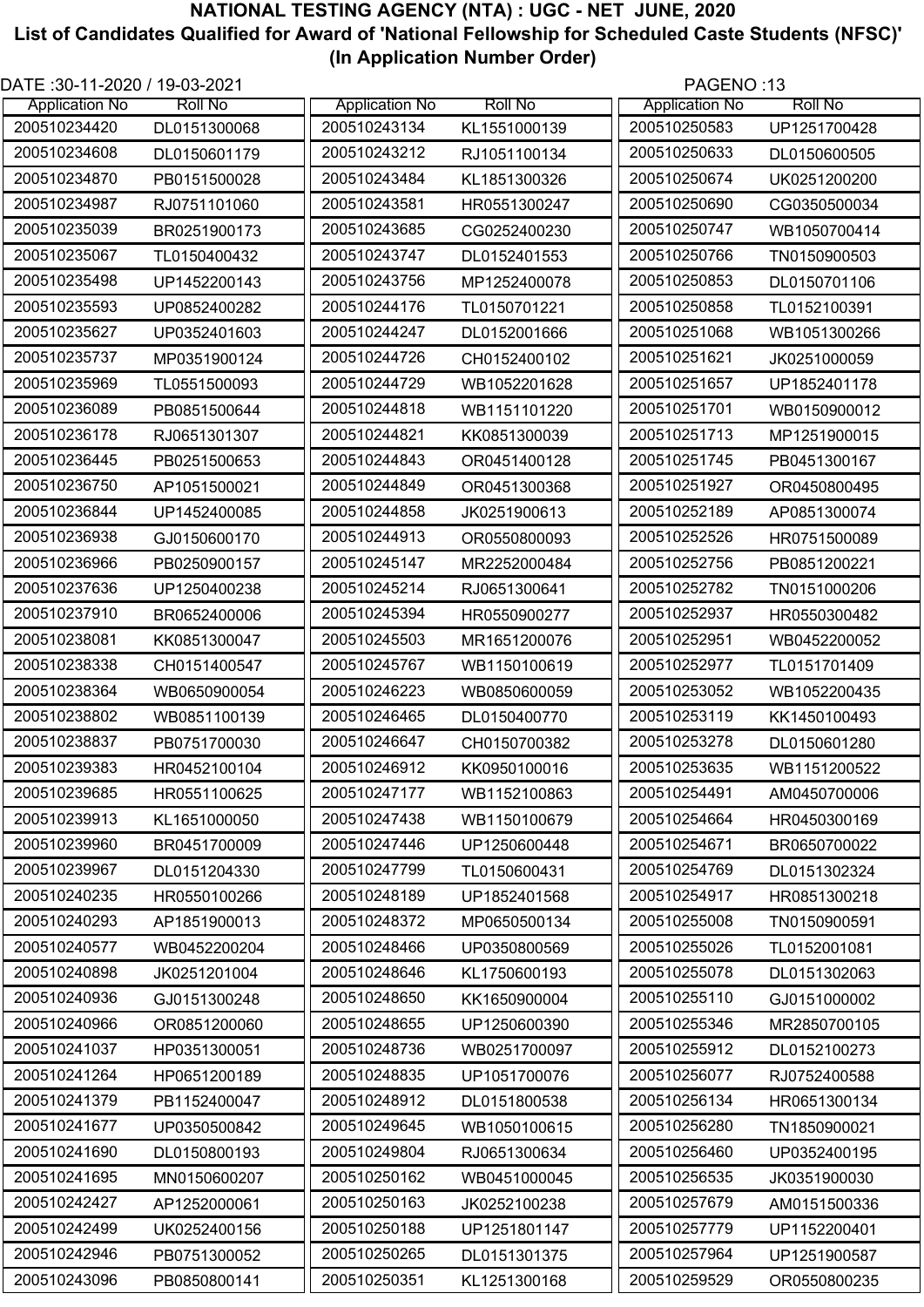| DATE :30-11-2020 / 19-03-2021 |                |                       |                | PAGENO:14             |                |
|-------------------------------|----------------|-----------------------|----------------|-----------------------|----------------|
| <b>Application No</b>         | <b>Roll No</b> | <b>Application No</b> | <b>Roll No</b> | <b>Application No</b> | <b>Roll No</b> |
| 200510259827                  | UP0151800157   | 200510268803          | MP0752000132   | 200510279987          | MP0352000354   |
| 200510259861                  | PB0850700021   | 200510269268          | RJ0251200450   | 200510280990          | UP1152100153   |
| 200510260309                  | DL0150601328   | 200510269372          | DL0151700650   | 200510281380          | DL0151200551   |
| 200510260601                  | WB1152200108   | 200510269385          | HP0650500099   | 200510281693          | HR0952000162   |
| 200510260894                  | KK0450700797   | 200510269723          | WB1050100374   | 200510281727          | DL0150501723   |
| 200510261624                  | MP0751300115   | 200510269832          | KK0452000320   | 200510281804          | DL0151301022   |
| 200510261764                  | MP1550700041   | 200510269856          | MR2251000180   | 200510281962          | DL0152400593   |
| 200510261891                  | KL1851000079   | 200510270325          | HR0350700179   | 200510282431          | MP1251300008   |
| 200510262133                  | TN0850900193   | 200510270634          | UP0250600076   | 200510282535          | JK0250700141   |
| 200510262193                  | RJ0651201219   | 200510270726          | WB1050100709   | 200510282568          | KK0851800048   |
| 200510262212                  | RJ0651700181   | 200510270754          | UK0350500043   | 200510282976          | DL0152100879   |
| 200510262367                  | TN1050900122   | 200510271114          | RJ0652400547   | 200510283251          | GJ1151800014   |
| 200510263171                  | TL0251700036   | 200510271198          | UP1852401415   | 200510283672          | UP1051100063   |
| 200510263414                  | DL0150300935   | 200510271716          | JH0551000050   | 200510284016          | AM0452100039   |
| 200510263546                  | UP0151100306   | 200510271879          | WB0752200404   | 200510284221          | DL0152000299   |
| 200510264340                  | WB1151200046   | 200510272113          | HP0451700036   | 200510284588          | UP1251000272   |
| 200510264474                  | RJ0751000085   | 200510272396          | CH0150800345   | 200510284616          | HR0951900054   |
| 200510264676                  | UP1251100223   | 200510272645          | KK1551800015   | 200510284668          | UP1552100234   |
| 200510264783                  | WB1050100435   | 200510273031          | TN0251300063   | 200510285076          | TN1150200356   |
| 200510264894                  | UK0252000061   | 200510273452          | KK1750700020   | 200510285708          | DL0150601180   |
| 200510264922                  | WB1052100498   | 200510274166          | WB1051601582   | 200510285865          | UP1252400391   |
| 200510265326                  | TN1451300121   | 200510274688          | WB1052201546   | 200510286189          | UP0851600156   |
| 200510265396                  | HR0551301006   | 200510274831          | RJ0850600019   | 200510286224          | KL1251300453   |
| 200510265454                  | WB1050200248   | 200510274982          | PB0450800044   | 200510286847          | AP2152100004   |
| 200510265487                  | MN0152000118   | 200510275245          | UK0352100065   | 200510287170          | OR0451100027   |
| 200510265555                  | KK1450800164   | 200510275295          | UP1851200894   | 200510287306          | DL0151701441   |
| 200510265829                  | MP0651200183   | 200510275337          | DL0152100955   | 200510287777          | UP1652400068   |
| 200510265876                  | KK0950900023   | 200510275849          | MR0351800169   | 200510287806          | DL0151301491   |
| 200510266005                  | DL0151900676   | 200510276114          | UP0351000224   | 200510288137          | UP1450500399   |
| 200510266081                  | DL0150900263   | 200510276175          | DL0151000772   | 200510288518          | AM0150800168   |
| 200510266406                  | WB1050400506   | 200510276215          | DL0150301142   | 200510288527          |                |
| 200510266724                  |                | 200510277283          |                | 200510288778          | UP0151700255   |
| 200510267213                  | DL0151301067   |                       | TN1450900197   |                       | UP1852401389   |
|                               | RJ1051200209   | 200510277467          | TN0251800293   | 200510289059          | KL1850700495   |
| 200510267235                  | HR0751200161   | 200510277495          | WB1051300188   | 200510289295          | TN0250600152   |
| 200510267255                  | WB0650900065   | 200510277523          | UP1552400040   | 200510289674          | UP1551200116   |
| 200510267342                  | HP0651800039   | 200510277627          | KK0451700753   | 200510290006          | MP1551200073   |
| 200510267382                  | DL0152400616   | 200510277706          | PB1152000112   | 200510290152          | UP1250900077   |
| 200510267390                  | HR0552200134   | 200510278295          | AM0251300208   | 200510290178          | WB1152200958   |
| 200510267397                  | BR0750800748   | 200510278375          | TL0151300427   | 200510290222          | TN1650200021   |
| 200510267404                  | UP1852400665   | 200510278422          | TN0150400072   | 200510290227          | RJ1052400266   |
| 200510267580                  | DL0150900126   | 200510278496          | DL0151900921   | 200510290733          | UP0652400212   |
| 200510267668                  | KL1250500174   | 200510278546          | UP1151700337   | 200510290772          | UP0652400171   |
| 200510267936                  | UP1151200267   | 200510278885          | WB1151100938   | 200510290827          | HR0751300305   |
| 200510268284                  | PB0851000059   | 200510279520          | HR0451000011   | 200510290920          | DL0152400050   |
| 200510268492                  | MR1652000194   | 200510279564          | UP0152100301   | 200510290987          | DL0152001778   |
| 200510268768                  | KL1750500289   | 200510279744          | WB1051200321   | 200510291426          | DL0151102322   |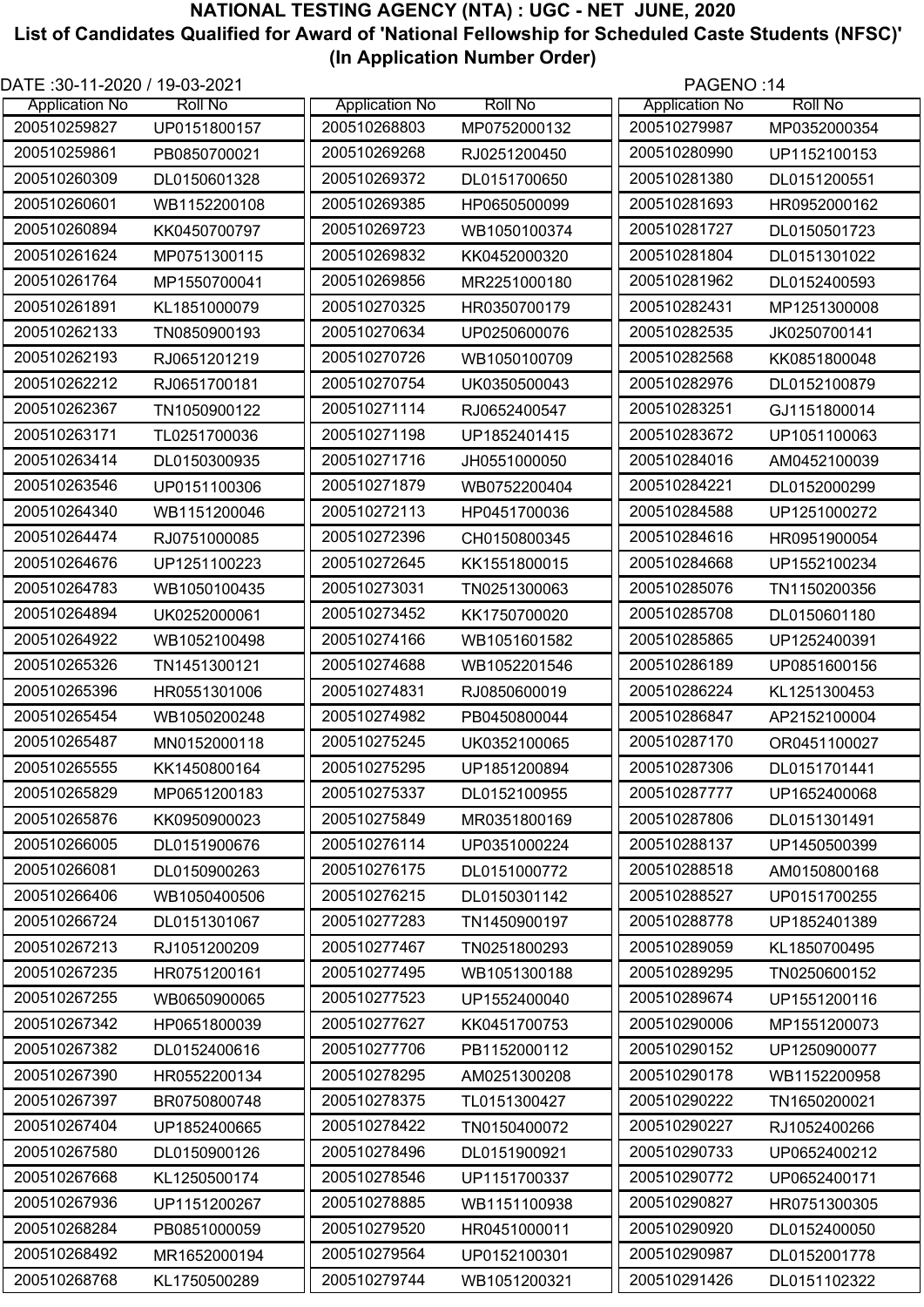| DATE :30-11-2020 / 19-03-2021 |                |                       | PAGENO:15      |                       |                |
|-------------------------------|----------------|-----------------------|----------------|-----------------------|----------------|
| <b>Application No</b>         | <b>Roll No</b> | <b>Application No</b> | <b>Roll No</b> | <b>Application No</b> | <b>Roll No</b> |
| 200510291536                  | WB1051000668   | 200510300057          | WB1050100827   | 200510308057          | UP1552000085   |
| 200510291820                  | CG0352100009   | 200510300153          | CG0350900068   | 200510308064          | UP1451300125   |
| 200510292218                  | CH0150500568   | 200510300283          | MP1252400046   | 200510308162          | DL0151300668   |
| 200510292370                  | HR0150800009   | 200510300410          | AM0251300006   | 200510308303          | DL0152000696   |
| 200510292404                  | PB0852200026   | 200510300523          | AP1051500107   | 200510308381          | CH0150300084   |
| 200510292734                  | RJ0952400192   | 200510300904          | HR0751700100   | 200510308463          | WB1052400040   |
| 200510292819                  | UK0251800327   | 200510301222          | HP0650700043   | 200510308684          | PB0251500581   |
| 200510292844                  | UP1851700629   | 200510301266          | HP0650700120   | 200510308692          | WB1151900074   |
| 200510293310                  | RJ0150900001   | 200510301299          | DL0151205515   | 200510309002          | MR1650700209   |
| 200510293338                  | HR0551301184   | 200510301435          | MR0451700094   | 200510309260          | HR0751300019   |
| 200510293446                  | MR1650800256   | 200510301450          | DL0151300145   | 200510309331          | AP0750300015   |
| 200510293453                  | HR0551500082   | 200510302027          | MR0451500132   | 200510310437          | PB0252000432   |
| 200510293501                  | DL0152000249   | 200510302346          | UP1250500773   | 200510310505          | HP0451300103   |
| 200510293952                  | UP0352400615   | 200510302359          | HP0150700040   | 200510310534          | UP1450500244   |
| 200510294464                  | CH0151500175   | 200510302398          | AP1051500306   | 200510310648          | MR1851800192   |
| 200510294532                  | CH0151500082   | 200510302404          | HR0551100425   | 200510310856          | UP1250400248   |
| 200510294533                  | JH0450100282   | 200510302696          | RJ0251100245   | 200510311079          | DL0151802325   |
| 200510294585                  | HR0850500079   | 200510302829          | UP1251300231   | 200510311293          | PB0551600010   |
| 200510294598                  | HP0650600108   | 200510302966          | DL0151203786   | 200510312048          | KK0452200073   |
| 200510294819                  | CH0151000241   | 200510303007          | WB0851800043   | 200510312270          | UK0252400017   |
| 200510295186                  | HP0650700127   | 200510303445          | HP0651300109   | 200510312296          | UP0352201175   |
| 200510295864                  | WB1150400331   | 200510303491          | DL0151100777   | 200510312508          | HP0651700156   |
| 200510296146                  | HP0650900077   | 200510303565          | KK1751800031   | 200510312741          | UP1752400009   |
| 200510296281                  | DL0152400426   | 200510303652          | DL0152300288   | 200510313046          | AP0350300006   |
| 200510296428                  | HR0750300146   | 200510303793          | DL0150800821   | 200510313321          | TL0151000065   |
| 200510296589                  | WB1150900588   | 200510303893          | MR1851000099   | 200510313920          | PB0451000004   |
| 200510296648                  | AM0551000070   | 200510304300          | MR2850600001   | 200510314093          | RJ0752400295   |
| 200510296735                  | KK0350100184   | 200510304430          | MR2251200019   | 200510314276          | PB0450500151   |
| 200510296807                  | OR0452200087   | 200510304585          | PB0251500711   | 200510314298          | MR1651200187   |
| 200510297203                  | HR0452200192   | 200510304752          | HP0652100027   | 200510314334          | KL1251200085   |
| 200510297209                  | HP0851300041   | 200510304809          | KL0451300781   | 200510314699          | DL0150601467   |
| 200510297756                  | UK0251300087   | 200510304957          | MR1650500292   | 200510314707          | BR0752100698   |
| 200510297798                  | UP0951700463   | 200510305010          | UP1550900003   | 200510314867          | GJ0151300294   |
| 200510297815                  | TN2051800028   | 200510305231          | KL1350900099   | 200510315186          | WB0852400047   |
| 200510297922                  | WB1051800162   | 200510305604          | WB1151900104   | 200510315322          | UP1751200032   |
| 200510297949                  | UP1250501138   | 200510305813          | PB1151700011   | 200510315365          | KL1751000415   |
| 200510298143                  | JH0350500016   | 200510305923          | UP1852100823   | 200510315933          | DL0151000467   |
| 200510298696                  | UP1250100309   | 200510306187          | MN0151000182   | 200510316039          | UP0352402043   |
| 200510298780                  | DL0151700243   | 200510306257          | HR0551301087   | 200510316149          | WB1150100781   |
| 200510298868                  | RJ0650900523   | 200510306628          | WB1052201454   | 200510316227          | JH0451900137   |
| 200510298890                  | WB1152200104   | 200510307056          | TL0151701175   | 200510316483          | KL0751500109   |
| 200510299306                  | UP1151300154   | 200510307605          | GJ1150100195   | 200510316765          | UP0352200958   |
| 200510299436                  | TL0150200325   | 200510307676          | CH0151200311   | 200510316945          | WB1152400044   |
| 200510299458                  | MP0351400211   | 200510307688          | DL0151302104   | 200510317871          | DL0151000233   |
| 200510299522                  | HR0851300073   | 200510307821          | DL0151300315   | 200510318422          | UP0352400538   |
| 200510299578                  | PB0551300265   | 200510308045          | UP1851800900   | 200510318822          | TL0152000349   |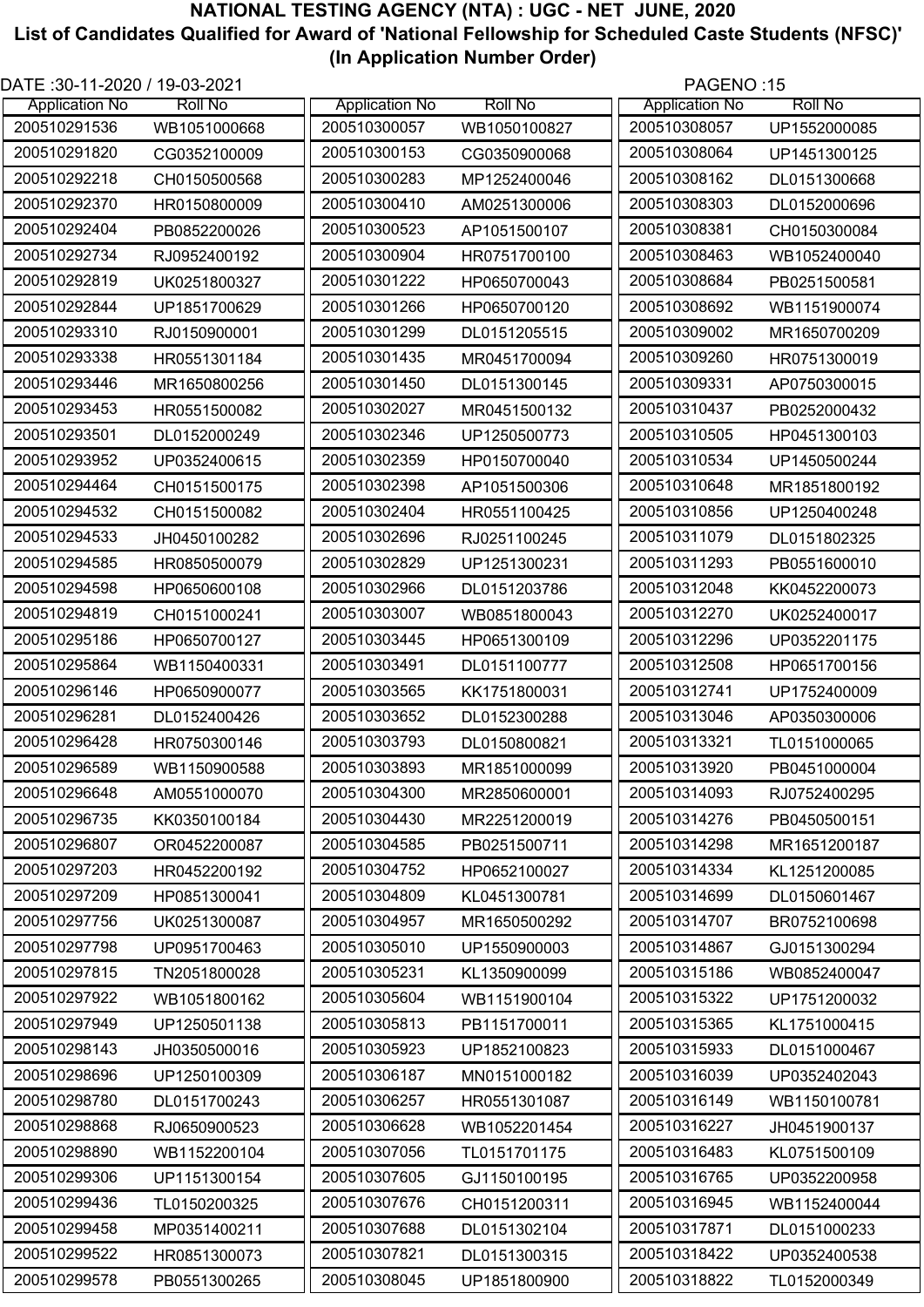| DATE: 30-11-2020 / 19-03-2021 |                |                       |                | PAGENO:16             |                |
|-------------------------------|----------------|-----------------------|----------------|-----------------------|----------------|
| <b>Application No</b>         | <b>Roll No</b> | <b>Application No</b> | <b>Roll No</b> | <b>Application No</b> | <b>Roll No</b> |
| 200510319038                  | MP0750500354   | 200510330303          | UP1850300285   | 200510340216          | UP1852400961   |
| 200510319209                  | HR0950400076   | 200510330329          | UP1252101705   | 200510340264          | PB0251500560   |
| 200510319306                  | CG0350800216   | 200510330395          | UP1650100031   | 200510340400          | UP1252100006   |
| 200510320005                  | WB1151200487   | 200510331022          | WB1150100157   | 200510340710          | KL0451000012   |
| 200510320081                  | PB0551100030   | 200510331086          | PB0851000093   | 200510341034          | TN0251400195   |
| 200510320135                  | MP0750500217   | 200510331244          | WB1150100340   | 200510341437          | WB1152200817   |
| 200510320526                  | RJ0651201925   | 200510331313          | TL0152000524   | 200510341758          | CH0151500299   |
| 200510320952                  | WB1050100293   | 200510331335          | UP1051400049   | 200510341912          | OR0450700103   |
| 200510321406                  | DL0150801269   | 200510331792          | TN0150200279   | 200510341919          | DL0152401894   |
| 200510321468                  | UP0852200637   | 200510331819          | JH0452000327   | 200510342161          | HP0651300039   |
| 200510321825                  | WB1152100595   | 200510331908          | HR0850300107   | 200510342175          | PB0251500693   |
| 200510321948                  | TN0250200431   | 200510332459          | HR0751300382   | 200510342471          | BR0752200151   |
| 200510321976                  | TN0151300627   | 200510332804          | UP1451100256   | 200510342550          | HP0450600008   |
| 200510322438                  | DL0150201054   | 200510332832          | WB0252200113   | 200510342963          | DL0152100463   |
| 200510322463                  | UP1851900700   | 200510332913          | HP0651300075   | 200510342964          | HR0751300202   |
| 200510322542                  | HR0752400040   | 200510333024          | UP1251300347   | 200510343080          | OR0951800017   |
| 200510322610                  | UP0951900003   | 200510333256          | AL0152100146   | 200510343207          | DL0151203950   |
| 200510322804                  | WB1052200732   | 200510333260          | UP1852400124   | 200510343247          | CH0151300471   |
| 200510323270                  | WB1152200075   | 200510333371          | KL1150900071   | 200510343325          | HR0452200328   |
| 200510324586                  | DL0151301643   | 200510334035          | DL0150600774   | 200510343816          | UK0251300080   |
| 200510324751                  | DL0151300412   | 200510334105          | DL0152401033   | 200510343835          | MR1651500048   |
| 200510324879                  | MR1651200206   | 200510334127          | CH0151300457   | 200510343855          | UP1251700650   |
| 200510325470                  | WB1052200117   | 200510334500          | PB0251500011   | 200510343867          | WB1050900796   |
| 200510325833                  | UP1852400564   | 200510334728          | UP0251700186   | 200510343917          | DL0151000955   |
| 200510325992                  | DL0150400394   | 200510334970          | GJ1450900004   | 200510344391          | WB1150900124   |
| 200510326057                  | DL0151900988   | 200510335023          | UP0152300076   | 200510344606          | RJ0752400449   |
| 200510326124                  | KK0450100296   | 200510335193          | UP1252200307   | 200510344617          | UK0451100058   |
| 200510326349                  | MR2952400022   | 200510335670          | DL0151200521   | 200510345052          | HP0651300060   |
| 200510327007                  | HR0751300292   | 200510336118          | HR0450500344   | 200510345234          | HR0851800043   |
| 200510327065                  | KL1251500237   | 200510336244          | DL0151701056   | 200510345249          | MN0150700119   |
| 200510327180                  | CH0151100033   | 200510336437          | RJ0752400561   | 200510345557          | MR0950900039   |
| 200510327360                  | HP0750300002   | 200510336526          | MP0751700262   | 200510345569          | PB0252400197   |
| 200510327998                  | JH0250700077   | 200510336798          | KL1751000647   | 200510345623          | PB0552000088   |
| 200510328107                  | UP0850400075   | 200510337086          | MR1751300187   | 200510345746          | GJ0150100298   |
| 200510328609                  | DL0150302031   | 200510337651          | JK0350400003   | 200510345973          | HR0451200223   |
| 200510328942                  | UP1552100222   | 200510337728          | UP1852401300   | 200510346069          | WB1051602279   |
| 200510329023                  | AM0250600152   | 200510338026          | PB0451300188   | 200510346153          | UP0151000044   |
| 200510329039                  | KL1750900672   | 200510338223          | UP1652400023   | 200510346234          | KK1551300095   |
| 200510329310                  | HR0551200016   | 200510338410          | HR0351300006   | 200510346583          | UP1850100395   |
| 200510329491                  | WB0251600179   | 200510338611          | TN0150900097   | 200510346997          | AP1851900028   |
| 200510329677                  |                | 200510339026          |                | 200510347180          |                |
| 200510329688                  | UP0251300138   | 200510339223          | PB1151500303   | 200510347322          | HR0351200018   |
| 200510329779                  | RJ0651301324   | 200510339306          | MR1650300142   | 200510347430          | WB0851100151   |
| 200510330069                  | DL0151802348   | 200510339769          | KK1050100287   | 200510347984          | KK0951300010   |
| 200510330125                  | AP1351500166   | 200510340036          | PB0850500304   | 200510348920          | HR0550900272   |
|                               | JH0252400070   |                       | GJ0651300033   |                       | WB0852200023   |
| 200510330225                  | DL0152401080   | 200510340091          | UP1252100384   | 200510349599          | DL0151500092   |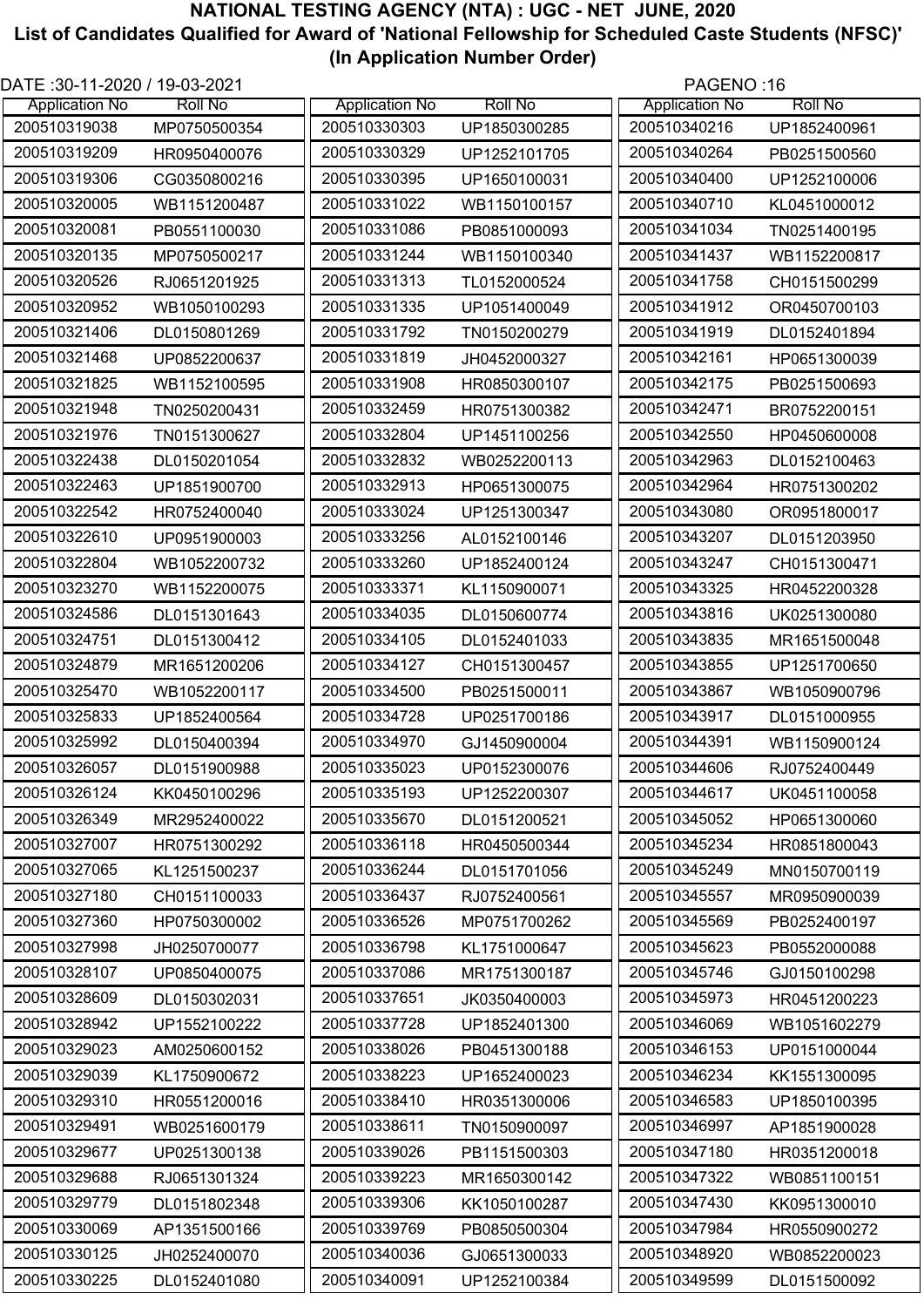| DATE :30-11-2020 / 19-03-2021 |                |                       |                | PAGENO:17             |                |
|-------------------------------|----------------|-----------------------|----------------|-----------------------|----------------|
| <b>Application No</b>         | <b>Roll No</b> | <b>Application No</b> | <b>Roll No</b> | <b>Application No</b> | <b>Roll No</b> |
| 200510349747                  | DL0151102744   | 200510361471          | JK0251300039   | 200510370625          | RJ0152200279   |
| 200510350502                  | UP1151700100   | 200510361573          | TN1650100001   | 200510370733          | PB0452400038   |
| 200510350516                  | DL0151102287   | 200510361746          | UK0151100224   | 200510371088          | RJ0752400669   |
| 200510350542                  | HR0450900077   | 200510361766          | JK0350900037   | 200510371296          | BR0650500039   |
| 200510350591                  | UP1251700207   | 200510361843          | WB1051400111   | 200510371620          | GJ0150100014   |
| 200510350596                  | RJ0551100413   | 200510361860          | WB1051700057   | 200510371669          | WB1050101075   |
| 200510350605                  | UP1451300136   | 200510362345          | KK0450100391   | 200510371748          | AM0250900344   |
| 200510351448                  | RJ0650600531   | 200510362527          | HP0651800141   | 200510371846          | RJ0250100157   |
| 200510351535                  | RJ1051300092   | 200510363243          | MR0452000081   | 200510371937          | UP0852100875   |
| 200510351792                  | DL0152100378   | 200510363495          | PB0451000063   | 200510372068          | KK0852400046   |
| 200510352622                  | PO0152100022   | 200510363815          | UP0452200115   | 200510372472          | KK1451200049   |
| 200510352747                  | DL0151301786   | 200510363872          | KK0451300541   | 200510372536          | KK0451301178   |
| 200510353001                  | AM0150800020   | 200510364038          | HR0551800557   | 200510372663          | JK0251600240   |
| 200510353199                  | GJ0351400061   | 200510364128          | UP0752400077   | 200510372676          | DL0152100876   |
| 200510353546                  | WB0852100585   | 200510364158          | UP1850700559   | 200510372901          | WB1052200176   |
| 200510353755                  | HP0651900069   | 200510364305          | TL0151300389   | 200510372974          | JH0451300403   |
| 200510353993                  | RJ0751200529   | 200510364317          | UP0751800136   | 200510372996          | UP1851101386   |
| 200510354318                  | BR0252400180   | 200510364678          | UP1250800773   | 200510373235          | HR0451300448   |
| 200510354576                  | WB1152200763   | 200510364689          | JK0251800308   | 200510373395          | WB1050900605   |
| 200510354872                  | HP0951800007   | 200510364805          | UP0750300058   | 200510373417          | HR0751900099   |
| 200510354940                  | PB0151200014   | 200510365041          | DL0151900174   | 200510373585          | UK0251200240   |
| 200510355409                  | DL0150801862   | 200510365135          | DL0151900717   | 200510373605          | AM0451100039   |
| 200510355969                  | HP0751300041   | 200510365211          | RJ0751200143   | 200510373673          | GJ0150700141   |
| 200510355999                  | UP1251801284   | 200510365751          | CG0151200019   | 200510373983          | KL1251300418   |
| 200510356081                  | WB0751600073   | 200510366482          | DL0152400617   | 200510373990          | WB0452100040   |
| 200510356885                  | GJ1251700166   | 200510366539          | DL0151901231   | 200510374653          | PB0851300070   |
| 200510356924                  | DL0151301080   | 200510366680          | DL0150300203   | 200510374681          | PB0251500231   |
| 200510357046                  | RJ0650300306   | 200510366775          | KK0450100416   | 200510374791          | UP0450800047   |
| 200510357247                  | UP1251000222   | 200510366923          | UK0351700033   | 200510374847          | OR0850900050   |
| 200510357440                  | UP1251300030   | 200510367045          | RJ0251300076   | 200510374956          | BR0452200146   |
| 200510358346                  | TL0150701179   | 200510367208          | KK0550100034   | 200510374958          | UP1752100054   |
| 200510358862                  |                | 200510367446          |                | 200510374999          |                |
|                               | MR1651400310   |                       | HP0450700137   |                       | RJ0752400749   |
| 200510358877                  | WB1151200739   | 200510367941          | UP1250600106   | 200510375030          | BR0650800009   |
| 200510359135                  | WB1152200615   | 200510368028          | WB1050100918   | 200510375211          | HP0651800020   |
| 200510359221                  | AP0751300007   | 200510368129          | UP1852200124   | 200510375259          | UP0351103040   |
| 200510359385                  | DL0151203268   | 200510368167          | AM0551300041   | 200510375341          | UP1250700171   |
| 200510359512                  | KK0451300423   | 200510368280          | RJ0652400134   | 200510375381          | UP0851700078   |
| 200510359697                  | JK0251100414   | 200510368550          | HR0751100029   | 200510375406          | MR1750700238   |
| 200510359813                  | UK0251000060   | 200510368556          | CG0252400284   | 200510375690          | HP0651200041   |
| 200510359904                  | BR0850100027   | 200510368695          | KK1050100281   | 200510375755          | WB1150100448   |
| 200510360059                  | UP1251901150   | 200510368795          | AM0351500154   | 200510376181          | KK1450700066   |
| 200510360436                  | WB1050200358   | 200510368940          | RJ0650500049   | 200510376449          | UP0351300623   |
| 200510360560                  | WB1150600010   | 200510369421          | UK0651800027   | 200510376458          | WB0251200220   |
| 200510360816                  | RJ0652400778   | 200510369423          | DL0151201886   | 200510376476          | CH0152200134   |
| 200510361045                  | AM0251300192   | 200510369773          | UP0750700119   | 200510376532          | PB0152400019   |
| 200510361119                  | UP1251901099   | 200510370371          | DL0150300389   | 200510376684          | UP1252100915   |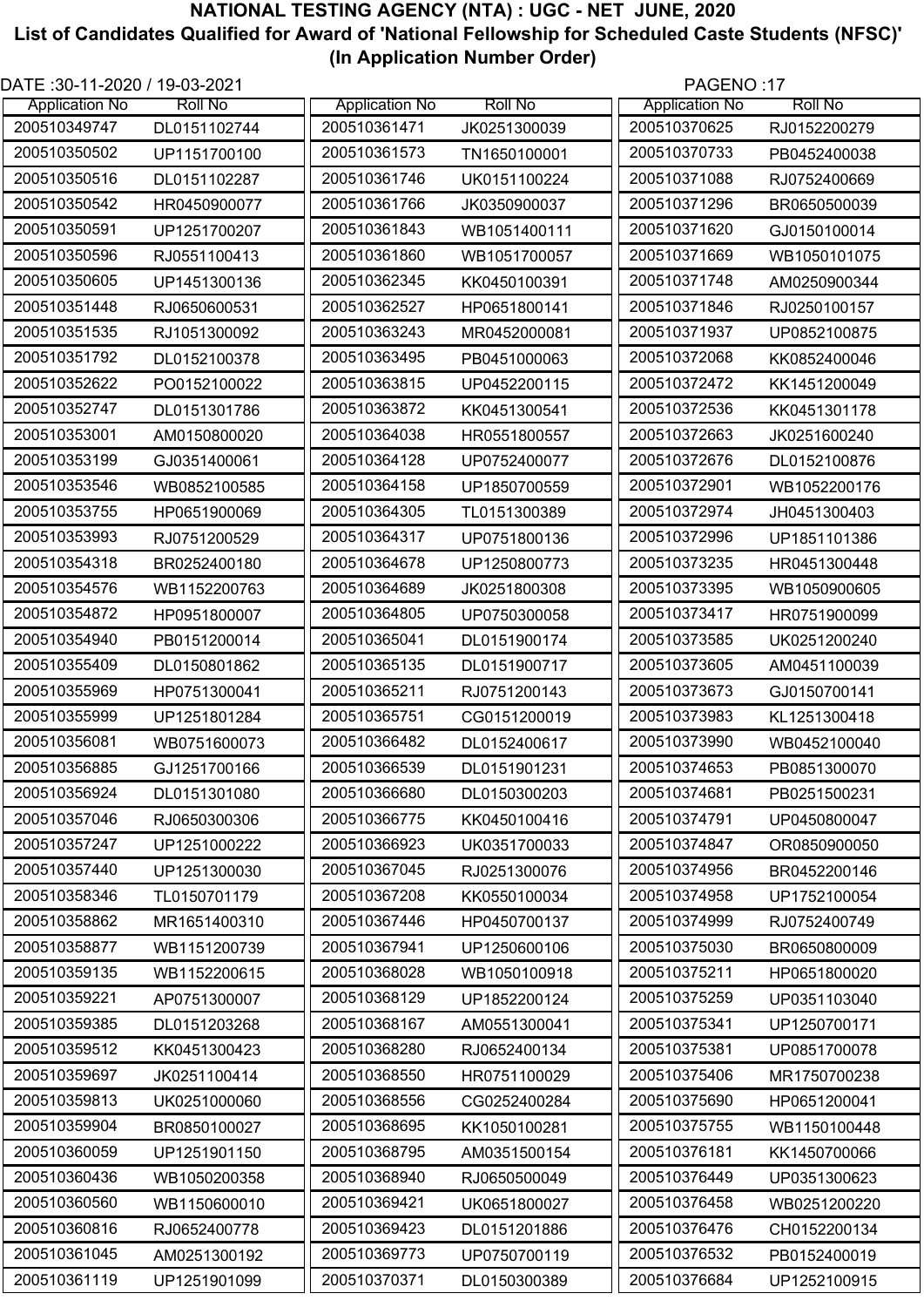| DATE: 30-11-2020 / 19-03-2021 |                |                       | PAGENO:18      |                       |                |
|-------------------------------|----------------|-----------------------|----------------|-----------------------|----------------|
| <b>Application No</b>         | <b>Roll No</b> | <b>Application No</b> | <b>Roll No</b> | <b>Application No</b> | <b>Roll No</b> |
| 200510376754                  | MR2951800058   | 200510385655          | WB1051100833   | 200510393795          | WB0852100543   |
| 200510377072                  | UP1152000075   | 200510385701          | WB1052100219   | 200510393923          | DL0152400708   |
| 200510377209                  | HR0551800611   | 200510386129          | KK1750100033   | 200510393925          | DL0151101995   |
| 200510377233                  | HP0451100048   | 200510386288          | RJ0652203615   | 200510394255          | PB0252000313   |
| 200510377430                  | PB1151200003   | 200510386313          | DL0150500720   | 200510394805          | KL1251000368   |
| 200510377950                  | JK0352100003   | 200510386342          | MR1750600041   | 200510395036          | WB0851600545   |
| 200510378157                  | HR0752200127   | 200510386833          | KL1250600105   | 200510395089          | WB0151100202   |
| 200510378407                  | UP0152100492   | 200510387166          | KL1252000572   | 200510395126          | DL0151401536   |
| 200510378428                  | RJ0652401013   | 200510388251          | UP0350800149   | 200510395164          | RJ0651000285   |
| 200510379097                  | BR0750600354   | 200510388503          | RJ0752100040   | 200510396262          | UP0352100573   |
| 200510379413                  | UP1251700351   | 200510388507          | JK0251000392   | 200510396269          | OR0451800413   |
| 200510379578                  | TN1550900337   | 200510388539          | RJ0651102442   | 200510396510          | OR0450200013   |
| 200510379657                  | WB1050100834   | 200510388560          | CH0151700038   | 200510396735          | HR0852200060   |
| 200510379714                  | UP0652400253   | 200510388909          | UP1351100102   | 200510396906          | JH0451100683   |
| 200510379935                  | UP1852400862   | 200510388956          | UK0152000195   | 200510397130          | RJ0252400013   |
| 200510380144                  | AM0550800041   | 200510389057          | RJ0252400162   | 200510397320          | RJ0852400005   |
| 200510380346                  | TN0151900062   | 200510389465          | DL0151401385   | 200510397548          | KL1750500281   |
| 200510380761                  | RJ0651100486   | 200510389920          | DL0150100036   | 200510397869          | OR0451300375   |
| 200510380777                  | WB1150400561   | 200510390168          | AM0352200070   | 200510398169          | TL0151300710   |
| 200510380846                  | MR0452000167   | 200510390443          | TN0850900205   | 200510398382          | UP0252400036   |
| 200510380929                  | HR0550900518   | 200510390467          | HR0851100178   | 200510398481          | UP1252400119   |
| 200510380953                  | DL0151400871   | 200510390644          | HR0851300144   | 200510398799          | DL0151402415   |
| 200510381176                  | HR0551300975   | 200510390680          | UP0351700078   | 200510399014          | OR0450100189   |
| 200510381203                  | HR0351300104   | 200510390883          | WB1052200686   | 200510399303          | KK1451300223   |
| 200510381207                  | KL1251000482   | 200510390910          | MR2950200001   | 200510399319          | DL0150401245   |
| 200510381802                  | KK1550100032   | 200510390952          | DL0151100284   | 200510399381          | CG0250800057   |
| 200510381905                  | DL0151401245   | 200510390973          | RJ0652400511   | 200510399477          | HR0552201030   |
| 200510382405                  | HR0551700198   | 200510391343          | TN0150300187   | 200510399501          | CG0350900020   |
| 200510382865                  | UP0451200157   | 200510391465          | DL0152100733   | 200510399694          | WB1051400155   |
| 200510382945                  | BR0652000073   | 200510391473          | DL0151400907   | 200510399719          | UP1851300820   |
| 200510383215                  | AP1850700412   | 200510391769          | WB1051800679   | 200510399780          | WB1151900018   |
| 200510383335                  | DL0150801121   | 200510391816          | MR0451900073   | 200510399787          | MP1250900048   |
| 200510383482                  | TL0150700529   | 200510391923          | DL0152200437   | 200510399884          | CH0151200241   |
| 200510383589                  | HP1051300028   | 200510392045          | BR0652100229   | 200510400325          | DL0150600764   |
| 200510383645                  | UP1152200227   | 200510392149          | BR0251100632   | 200510400364          | KL1650900079   |
| 200510383817                  | MP0652400141   | 200510392228          | KK0450600371   | 200510400397          | KK0851300160   |
| 200510383820                  | OR0650200008   | 200510392379          | UP1251801241   | 200510400483          | OR0450800253   |
| 200510383840                  | WB0252100024   | 200510392409          | PB0852400060   | 200510400625          | OR0550200231   |
| 200510383855                  | RJ0152400120   | 200510392478          | UP1852301396   | 200510400845          | WB0851100226   |
| 200510384097                  | WB1150100640   | 200510393092          | WB1150400206   | 200510401014          | WB1051600979   |
| 200510384410                  | TL0351100002   | 200510393278          | HR0552400565   | 200510401075          | MP0551900047   |
| 200510384756                  | JK0251300159   | 200510393408          | MP1252400095   | 200510401193          | HP0651200168   |
| 200510384836                  | DL0152200779   | 200510393411          | UP0152100065   | 200510401340          | OR0950200027   |
| 200510384929                  | JH0450500232   | 200510393508          | KL1251900220   | 200510401587          | UP0451900244   |
| 200510385319                  | JK0251300218   | 200510393646          | MR1651400728   | 200510401703          | GJ0151700091   |
| 200510385473                  | TL0550900025   | 200510393664          | CG0350900078   | 200510401777          | UP1751700346   |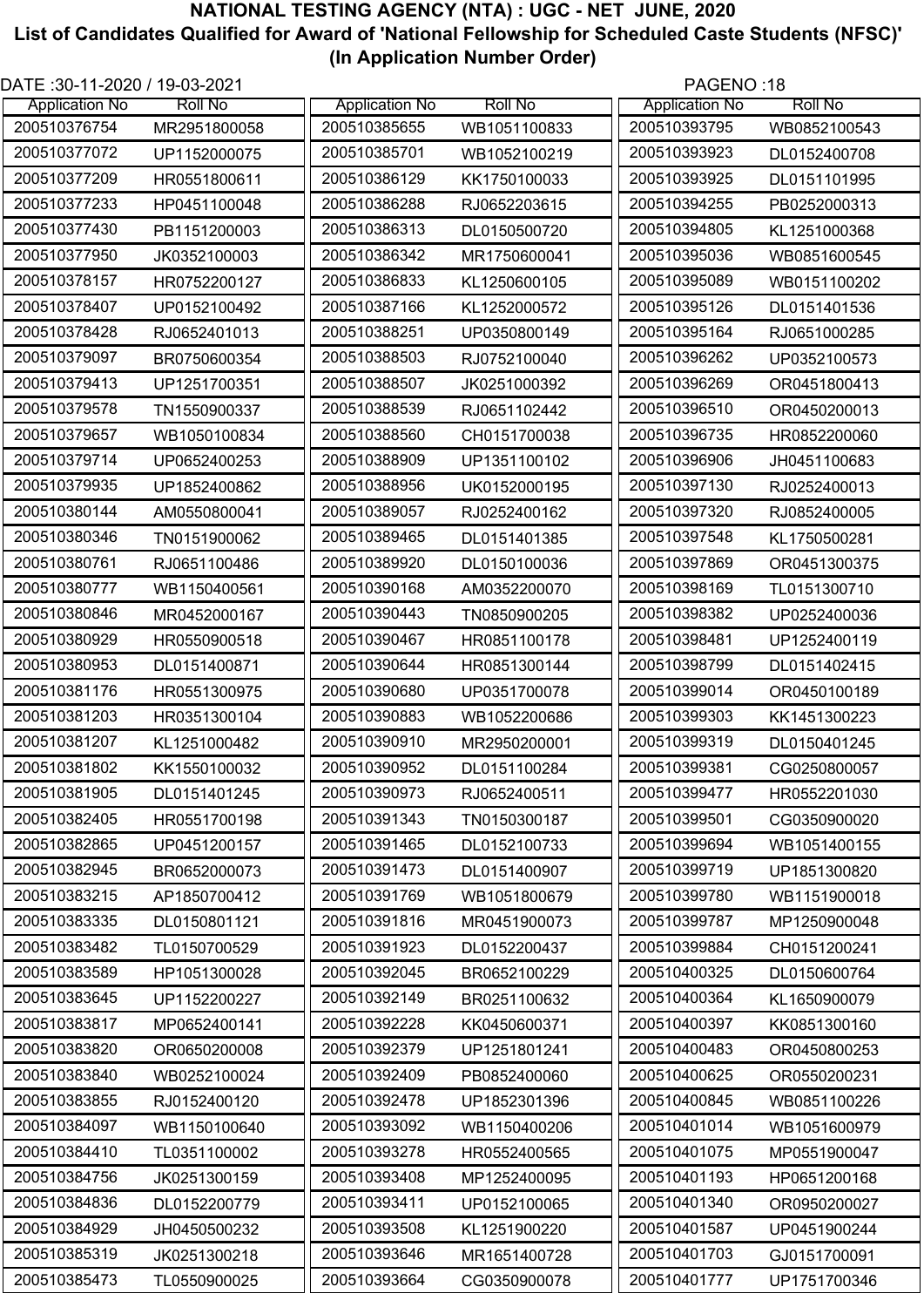| DATE :30-11-2020 / 19-03-2021 |                |                       |                | PAGENO:19             |                |
|-------------------------------|----------------|-----------------------|----------------|-----------------------|----------------|
| <b>Application No</b>         | <b>Roll No</b> | <b>Application No</b> | <b>Roll No</b> | <b>Application No</b> | <b>Roll No</b> |
| 200510401874                  | WB0852200256   | 200510410928          | WB1051601982   | 200510420927          | HR0551200285   |
| 200510402153                  | PB0251500424   | 200510411050          | DL0152400090   | 200510421022          | WB0752200107   |
| 200510402203                  | KL1750200077   | 200510411539          | UP1852401491   | 200510421218          | MR1650700842   |
| 200510402831                  | UP1251100163   | 200510411881          | PB0851500118   | 200510421432          | MR1751000059   |
| 200510402931                  | RJ0650800119   | 200510412059          | DL0150801944   | 200510421836          | GJ0250800032   |
| 200510403045                  | UK0652400039   | 200510412367          | RJ1151100503   | 200510422041          | UP0750800021   |
| 200510403307                  | TL0151501024   | 200510412375          | CG0351300170   | 200510422087          | RJ0650100790   |
| 200510403475                  | MR1450400041   | 200510412450          | RJ0752400039   | 200510422374          | PB0252400103   |
| 200510403768                  | RJ0751201150   | 200510412780          | HR0550300053   | 200510422632          | DL0151100928   |
| 200510403801                  | UP1251900125   | 200510412888          | DL0151204983   | 200510422698          | RJ1151200448   |
| 200510404075                  | TL0150400319   | 200510413048          | UP0352201433   | 200510422712          | DL0152400487   |
| 200510404129                  | UP0851200902   | 200510413247          | MP0751300205   | 200510422717          | RJ0751100954   |
| 200510404272                  | WB0851600247   | 200510413311          | OR0951200053   | 200510422735          | MR1551800036   |
| 200510404607                  | TA0150600097   | 200510413789          | DL0151802370   | 200510422983          | DL0151202257   |
| 200510404902                  | UP1251600063   | 200510414092          | UP1250400110   | 200510423087          | JH0550800162   |
| 200510405177                  | WB1052201364   | 200510414269          | WB0851100594   | 200510424083          | RJ0651300588   |
| 200510405704                  | UP1852400674   | 200510414587          | CG0150900068   | 200510424089          | TN1450900487   |
| 200510405992                  | DL0151400715   | 200510414633          | OR0451900100   | 200510424168          | HR0451300705   |
| 200510406880                  | HR0452400023   | 200510414648          | MP1251800082   | 200510424476          | DL0151401660   |
| 200510407210                  | UP1452400004   | 200510414948          | KL0451800412   | 200510424550          | RJ0652400074   |
| 200510407323                  | DL0152000748   | 200510414986          | WB0451600266   | 200510424576          | WB0252100417   |
| 200510407326                  | JK0250500249   | 200510415134          | UP0852200314   | 200510424634          | UK0250900078   |
| 200510407497                  | HP0751400040   | 200510415143          | CH0150500255   | 200510424692          | TL0751300052   |
| 200510407684                  | WB0250100227   | 200510415806          | UP0351300405   | 200510425038          | TN0151400761   |
| 200510407751                  | UP0351900234   | 200510416226          | HR0451000197   | 200510425049          | GJ1251300107   |
| 200510407819                  | WB1052201605   | 200510416255          | MR1451700030   | 200510425232          | UP0350500270   |
| 200510407881                  | UP0352400470   | 200510416278          | AM0552400032   | 200510425541          | UP1450600025   |
| 200510407942                  | UP1852400417   | 200510416586          | PB0451000071   | 200510425585          | WB0851100365   |
| 200510408297                  | GJ0651900019   | 200510417116          | WB0252200284   | 200510425713          | DL0151400764   |
| 200510408312                  | RJ0650500239   | 200510417153          | MR1651400392   | 200510425720          | HR0350700013   |
| 200510408363                  | UP1151800166   | 200510417284          | UP1852400775   | 200510426107          | CH0150500497   |
| 200510408488                  | TL0150400506   | 200510417359          | UP0352402092   | 200510426734          | MR1751200097   |
| 200510408797                  | UP0352401761   | 200510417496          | DL0152001571   | 200510427002          | UP0652400132   |
| 200510408945                  | DL0151203089   | 200510417763          | UP0352400841   | 200510427055          | MR1852000077   |
| 200510409210                  | KK0952100001   | 200510418422          | AM0552300011   | 200510427127          | UP0352300107   |
| 200510409711                  | TL0751900007   | 200510418538          | GJ0150900141   | 200510427243          | OR0952400050   |
| 200510409870                  | HR0551300101   | 200510418581          | OR0351400018   | 200510427353          | CG0251300145   |
| 200510410114                  | MR2252100070   | 200510418968          | HR0551200912   | 200510428085          | HR0550900325   |
| 200510410300                  | DL0150400005   | 200510418972          | CH0152300046   | 200510428400          | WB1150100002   |
| 200510410321                  | WB1150400090   | 200510418976          | UP0252300100   | 200510428676          | MR2851200056   |
| 200510410357                  | KK0450100549   | 200510419281          | TN0350200026   | 200510428682          | WB1150100216   |
| 200510410540                  | HP0652400005   | 200510419284          | DL0151202731   | 200510428837          | PB0251500904   |
|                               |                |                       |                |                       |                |
| 200510410639                  | UP1050700097   | 200510419836          | MG0151700045   | 200510428898          | PB1152100092   |
| 200510410744                  | DL0150400601   | 200510419906          | DL0151401505   | 200510428907          | MP1250700067   |
| 200510410796                  | CG0151300136   | 200510420325          | MR1651400587   | 200510428948          | WB0852100775   |
| 200510410827                  | RJ0852400201   | 200510420787          | UP0150800192   | 200510429021          | JK0350800004   |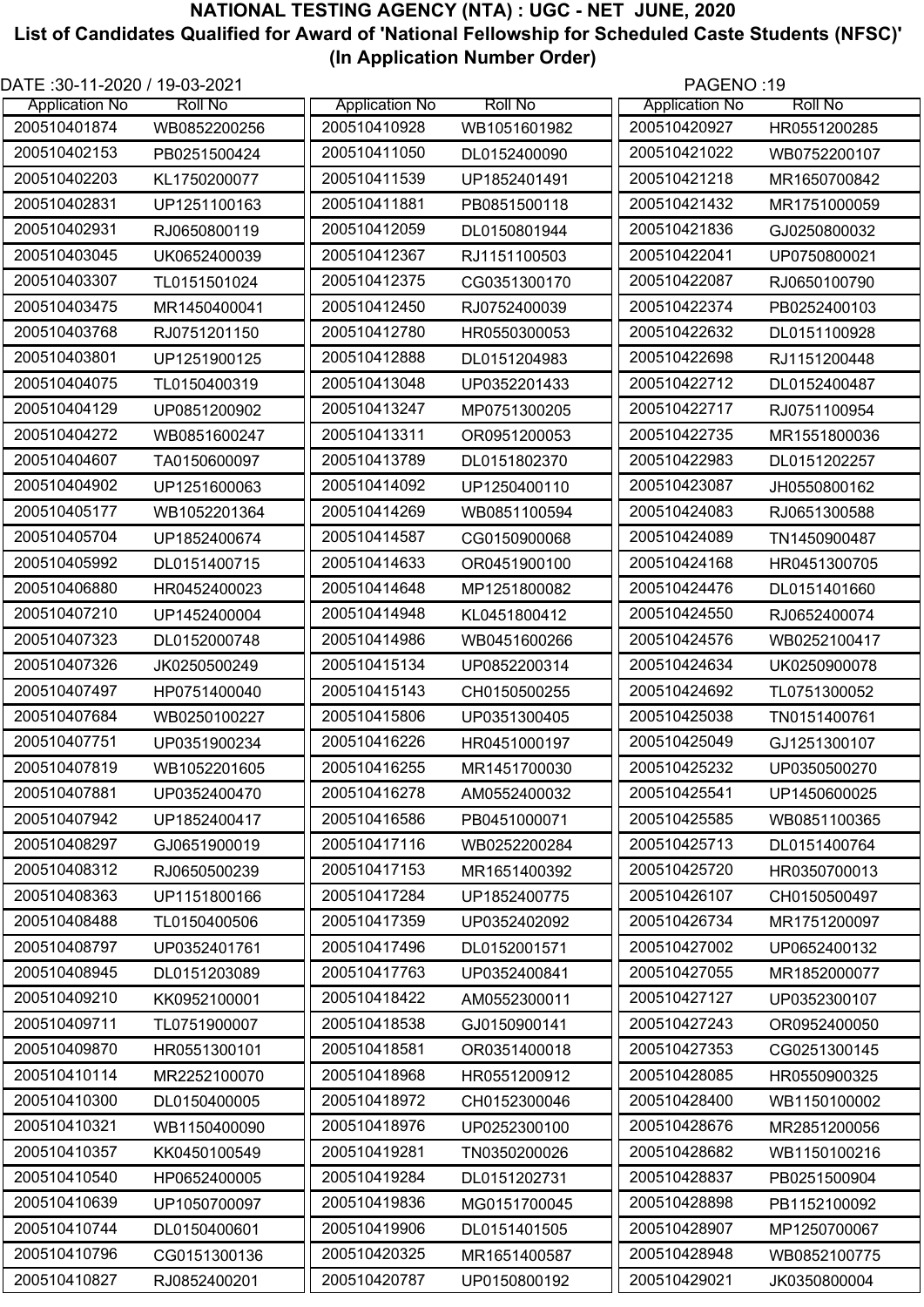| DATE: 30-11-2020 / 19-03-2021 |                |                       |                | PAGENO:20             |                |
|-------------------------------|----------------|-----------------------|----------------|-----------------------|----------------|
| <b>Application No</b>         | <b>Roll No</b> | <b>Application No</b> | <b>Roll No</b> | <b>Application No</b> | <b>Roll No</b> |
| 200510429272                  | TL0151500401   | 200510438092          | TL0151800250   | 200510446482          | MN0152200070   |
| 200510429311                  | OR0950200072   | 200510438517          | CH0150500506   | 200510446578          | DL0151204902   |
| 200510429633                  | CG0351800128   | 200510438668          | WB0252100554   | 200510446623          | WB1150900209   |
| 200510429773                  | WB1052000347   | 200510438726          | DL0151401553   | 200510446640          | UP1052300009   |
| 200510430544                  | DL0152300301   | 200510438763          | UP0651100212   | 200510447008          | WB0850900120   |
| 200510430569                  | CH0150300461   | 200510438893          | WB0850400103   | 200510447084          | KL0451000298   |
| 200510430963                  | UP0751100096   | 200510439306          | UP0450300039   | 200510447143          | TN2050200053   |
| 200510431296                  | KL1251900186   | 200510439420          | UP0351200051   | 200510447407          | TL0551500292   |
| 200510431329                  | DL0150401255   | 200510439520          | UP1751700014   | 200510447481          | KL1250200109   |
| 200510431563                  | RJ1151200173   | 200510440126          | WB0152400063   | 200510447758          | HP0651400185   |
| 200510431657                  | WB1052201336   | 200510440480          | RJ0652400138   | 200510447909          | WB1051602170   |
| 200510431668                  | WB1051101288   | 200510440530          | AP1051500011   | 200510448167          | MP0652000122   |
| 200510431690                  | UP0352400272   | 200510440701          | CG0252400030   | 200510448212          | UP1852400357   |
| 200510431834                  | AM0251300157   | 200510440789          | UP0750500269   | 200510448345          | JH0450400110   |
| 200510431877                  | DL0151401891   | 200510440874          | UP1851100974   | 200510448481          | WB1052100415   |
| 200510432307                  | OR0451200340   | 200510441016          | WB0851000109   | 200510448564          | BR0551100178   |
| 200510432356                  | WB1152100737   | 200510441129          | TN1850900248   | 200510448572          | CH0151200136   |
| 200510432505                  | UP0351300348   | 200510441164          | DL0151202613   | 200510448775          | PB0252400125   |
| 200510432735                  | KK0451000202   | 200510441328          | UP0352101655   | 200510448847          | HR0551301081   |
| 200510433335                  | UK0351800160   | 200510441348          | WB1151700079   | 200510448870          | AM0250800041   |
| 200510433389                  | UK0151200520   | 200510441385          | WB1051200413   | 200510449119          | UP1852401454   |
| 200510433494                  | WB1052000476   | 200510441717          | CG0251300311   | 200510449236          | UP1251700744   |
| 200510433529                  | UP1051200155   | 200510441723          | PB0851700064   | 200510449338          | WB1051400253   |
| 200510433580                  | KK0450300065   | 200510441746          | AM0250500269   | 200510449513          | WB0451000056   |
| 200510433687                  | UP0852100930   | 200510441762          | PB0451200056   | 200510449566          | DL0151401639   |
| 200510433876                  | DL0150900924   | 200510441954          | OR0551300072   | 200510449742          | OR0251000026   |
| 200510433925                  | HR0551800341   | 200510442070          | WB0851600063   | 200510449984          | PB0252400110   |
| 200510434114                  | UP0851300122   | 200510442104          | KK0450300294   | 200510450125          | UP0352301183   |
| 200510434371                  | WB0850500054   | 200510442453          | WB0851100239   | 200510450284          | HR0951300199   |
| 200510434634                  | CH0152400082   | 200510442780          | OR0451100033   | 200510450575          | RJ0752400431   |
| 200510434669                  | DL0151205375   | 200510442961          | WB1052100347   | 200510451385          | MR1651800220   |
| 200510435249                  | PB0150500196   | 200510443061          | UP1152200069   | 200510452044          | HP1050800017   |
| 200510435311                  | DL0152100135   | 200510443453          | OR0451300119   | 200510452147          | UP0651800543   |
| 200510435344                  | MR1751400121   | 200510443653          | OR0250900036   | 200510452585          | JH0450100496   |
| 200510435487                  | WB0152100167   | 200510443693          | WB1151600692   | 200510452768          | TN1851400140   |
| 200510435548                  | JK0252100546   | 200510443707          | TN1450600083   | 200510452819          | UP0852200678   |
| 200510435938                  | UP1252400574   | 200510443894          | RJ0651101294   | 200510453152          | PB0451500096   |
| 200510436338                  | UP1852201304   | 200510444149          | RJ0752400710   | 200510453394          | RJ0652400645   |
| 200510436430                  | HP0652400003   | 200510444584          | KK1451300359   | 200510453460          | PB0151100015   |
| 200510436437                  | AM0252100641   | 200510444794          | CG0351900126   | 200510453672          | HR0551300375   |
| 200510436699                  | TN0250400084   | 200510444993          | AM0352100073   | 200510453866          | DL0151200375   |
| 200510437180                  | WB1150500022   | 200510445135          | WB1050500331   | 200510454002          | UP0352400495   |
| 200510437271                  | RJ0251100066   | 200510445783          | WB1052100780   | 200510454193          | WB1050400349   |
| 200510437788                  | UP1350500060   | 200510446004          | UP0151100174   | 200510454203          | WB0250100133   |
| 200510437895                  | WB0752200268   | 200510446174          | UP1051100119   | 200510454560          | AM0350800012   |
| 200510437908                  | UP0350101186   | 200510446415          | UP0652300300   | 200510454617          | GJ0151400280   |
|                               |                |                       |                |                       |                |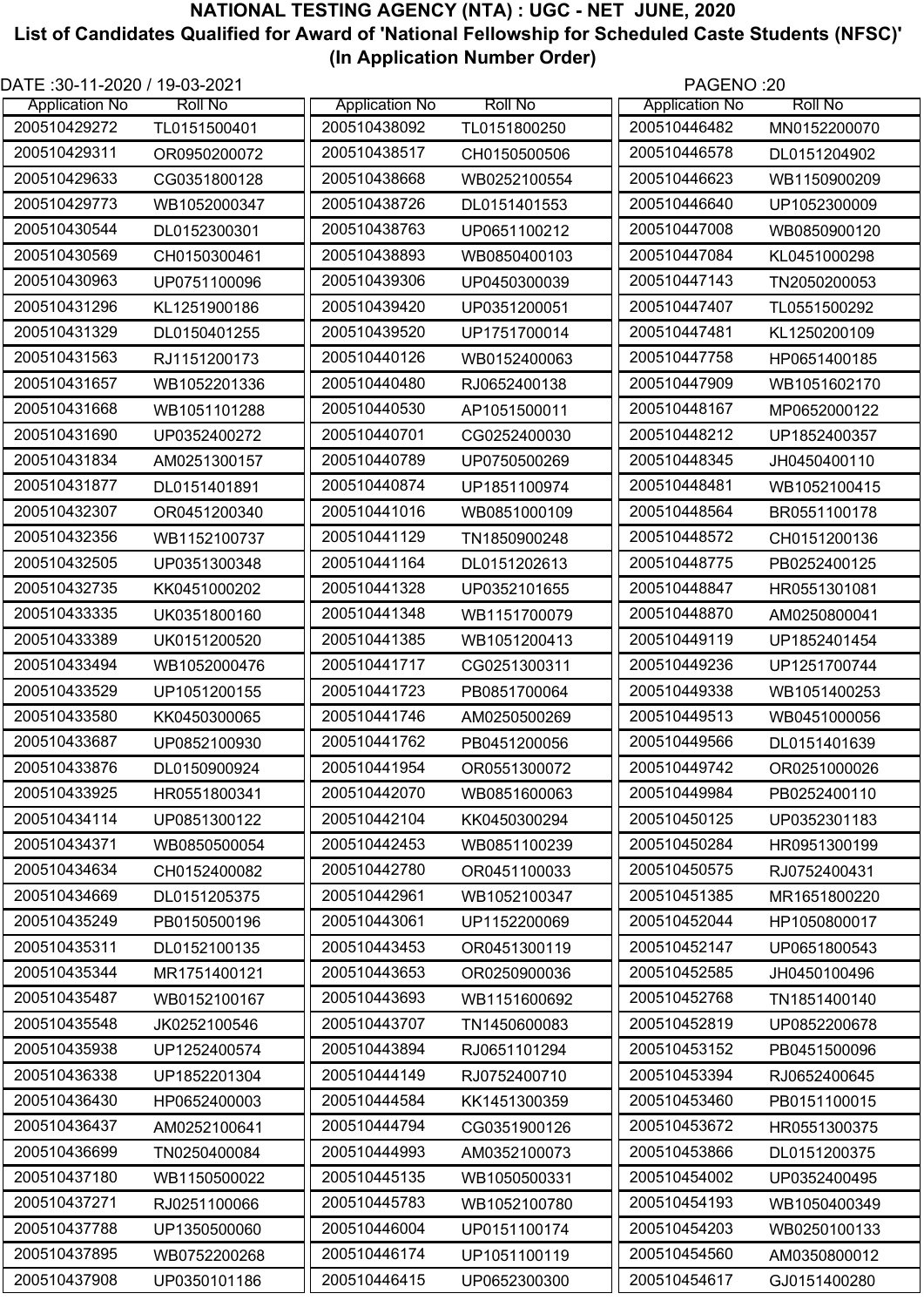| DATE :30-11-2020 / 19-03-2021 |                |                       |                | PAGENO:21             |                |
|-------------------------------|----------------|-----------------------|----------------|-----------------------|----------------|
| <b>Application No</b>         | <b>Roll No</b> | <b>Application No</b> | <b>Roll No</b> | <b>Application No</b> | <b>Roll No</b> |
| 200510454986                  | OR0452200083   | 200510463486          | UP1251400524   | 200510473826          | UP0950400065   |
| 200510455229                  | UP1850100953   | 200510463559          | DL0150601396   | 200510473882          | RJ0252400060   |
| 200510455264                  | HP0651100142   | 200510464293          | WB0852400020   | 200510473906          | UP1252400417   |
| 200510455290                  | UP1252400050   | 200510464379          | WB1150100810   | 200510474124          | CG0250800133   |
| 200510455510                  | UP1251400015   | 200510464633          | WB1051000360   | 200510474399          | MN0151400069   |
| 200510455659                  | UP1851400874   | 200510465450          | KL1550900015   | 200510474405          | KK0450200097   |
| 200510455800                  | DL0152400014   | 200510465731          | OR0452100099   | 200510474564          | WB0851100298   |
| 200510455884                  | JK0251300111   | 200510466392          | PB1150500030   | 200510474619          | HP0652400142   |
| 200510456042                  | UK0251700059   | 200510466405          | UP1452400099   | 200510474971          | DL0152400419   |
| 200510456247                  | WB1051200545   | 200510466766          | WB0850100275   | 200510475619          | MP0750600125   |
| 200510456309                  | UP1352400069   | 200510466820          | HR0951200011   | 200510475733          | MR1651700188   |
| 200510456423                  | HR0552000261   | 200510467253          | HR0750500083   | 200510475790          | MR2850800021   |
| 200510456612                  | WB1052100472   | 200510467560          | WB1151200069   | 200510475824          | UP0851300131   |
| 200510456724                  | UP1852400711   | 200510468009          | PB1151500124   | 200510476006          | DL0150501416   |
| 200510456800                  | GJ0751200001   | 200510468058          | JK0250400191   | 200510476045          | WB0850100223   |
| 200510456936                  | OR0451700424   | 200510468130          | WB1051600087   | 200510476047          | WB0850100301   |
| 200510457605                  | KL1252100109   | 200510468208          | RJ0651000486   | 200510476123          | KL1751300186   |
| 200510458010                  | UP1851700012   | 200510468261          | UP0752400017   | 200510476318          | WB1151100332   |
| 200510458259                  | MP1352400085   | 200510468299          | KL1851300682   | 200510476623          | RJ0652400448   |
| 200510458497                  | DL0150301766   | 200510468436          | WB0250100285   | 200510476709          | MP0852400110   |
| 200510458829                  | WB1151101396   | 200510468617          | WB0851600620   | 200510476825          | MP1250700051   |
| 200510458893                  | UP1250600276   | 200510468968          | RJ0752400658   | 200510477033          | MR1651400368   |
| 200510458896                  | PB0151700096   | 200510469046          | MP0351800192   | 200510477235          | WB1052200972   |
| 200510458908                  | PB0751700032   | 200510469708          | TN1651400051   | 200510477398          | WB1050400758   |
| 200510459014                  | RJ0152400085   | 200510470179          | WB0852100881   | 200510477506          | RJ1050700048   |
| 200510459118                  | UK0251200338   | 200510470228          | HP1052400026   | 200510477730          | OR0450200036   |
| 200510459127                  | UP0152200178   | 200510470269          | BR0652400237   | 200510477750          | WB0250400017   |
| 200510459605                  | HR0952400109   | 200510470331          | UP0350100201   | 200510477813          | UP0350100464   |
| 200510459662                  |                | 200510470379          |                | 200510477923          |                |
|                               | WB1050100304   |                       | PB0451300285   |                       | RJ0650800267   |
| 200510459704                  | MP0652400086   | 200510470827          | UP0352101457   | 200510478227          | WB1150100577   |
| 200510460034                  | KK1451300319   | 200510471203          | HR0551100329   | 200510478420          | UK0152200013   |
| 200510460386                  | KK1450700241   | 200510472068          | DL0150901154   | 200510478591          | WB0750100073   |
| 200510460431                  | RJ0552400034   | 200510472205          | GJ0250900027   | 200510478721          | WB0850100053   |
| 200510460515                  | KL0151300164   | 200510472334          | WB0852100388   | 200510478762          | RJ0251200119   |
| 200510460615                  | WB1052000498   | 200510472999          | UK0252200200   | 200510478779          | UP1151100661   |
| 200510460851                  | MP0650500086   | 200510473074          | CH0151300284   | 200510478820          | TN0151800029   |
| 200510460942                  | HP0451400045   | 200510473222          | UP0352300528   | 200510478932          | OR0551400036   |
| 200510460998                  | WB1150900544   | 200510473273          | MP1552000040   | 200510479031          | RJ0652400200   |
| 200510461249                  | MP0751100397   | 200510473340          | HR0150600001   | 200510479131          | HR0551900052   |
| 200510461285                  | HR0550900328   | 200510473408          | UP1851400736   | 200510479142          | KL1751300140   |
| 200510461442                  | KK0851900012   | 200510473419          | WB1151601526   | 200510479144          | OR0450200447   |
| 200510462293                  | DL0152000905   | 200510473531          | HP0652100012   | 200510479393          | WB1051100609   |
| 200510462528                  | MP0152400057   | 200510473559          | TN0150900693   | 200510479474          | RJ0651900149   |
| 200510462714                  | UP1451900125   | 200510473684          | AM0251200404   | 200510479477          | WB0851100485   |
| 200510462739                  | UP0150900113   | 200510473759          | HP0652400147   | 200510479514          | HP0651400090   |
| 200510463161                  | RJ0951200150   | 200510473798          | RJ0551300151   | 200510479601          | WB1151000065   |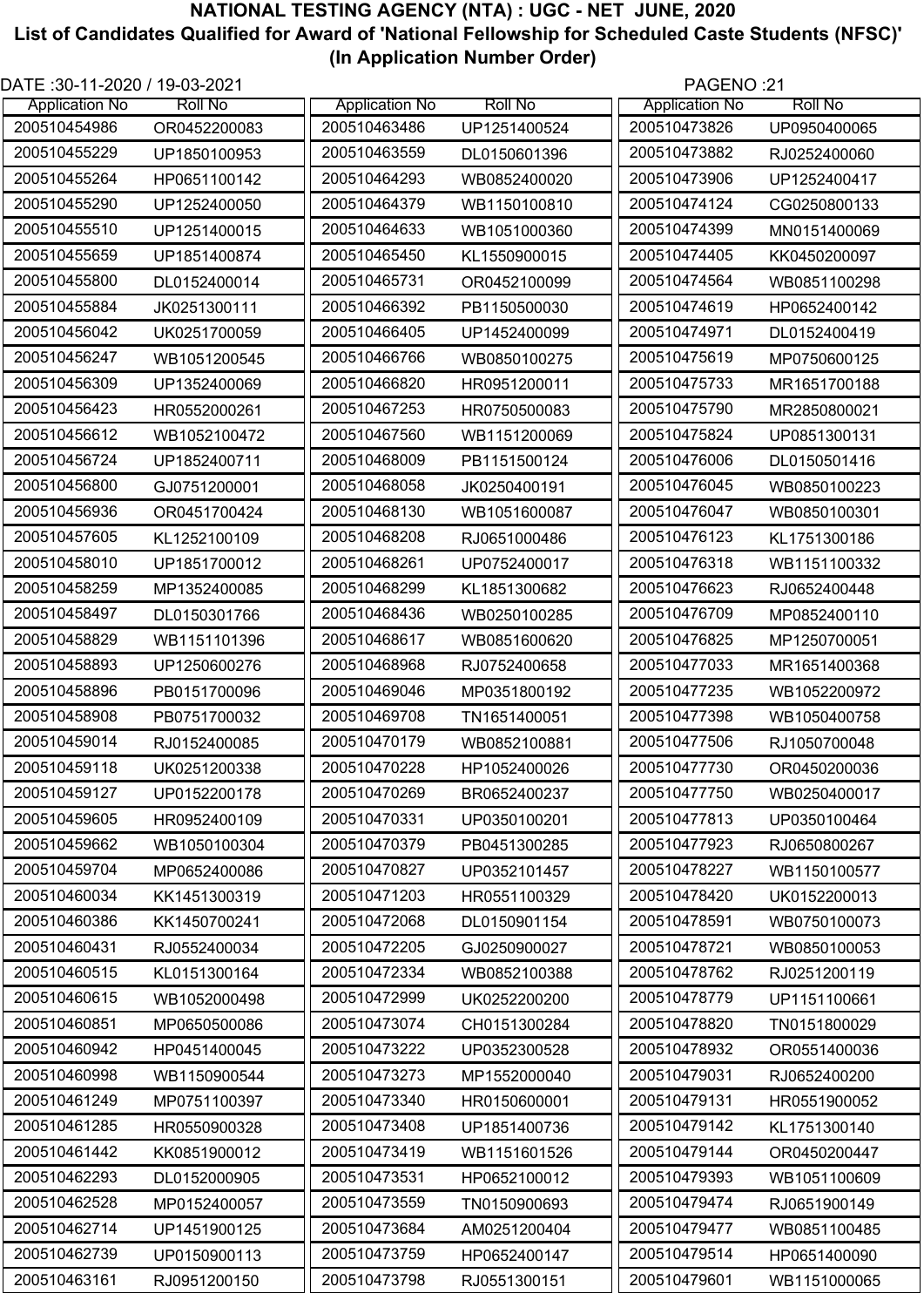| DATE: 30-11-2020 / 19-03-2021 |                |                       |                | PAGENO:22             |                |
|-------------------------------|----------------|-----------------------|----------------|-----------------------|----------------|
| <b>Application No</b>         | <b>Roll No</b> | <b>Application No</b> | <b>Roll No</b> | <b>Application No</b> | <b>Roll No</b> |
| 200510479862                  | KL1152100030   | 200510488560          | AM0250800033   | 200510495636          | KK1650100087   |
| 200510479875                  | WB1152100655   | 200510488572          | UP0751200051   | 200510495937          | WB1052201311   |
| 200510479936                  | WB1150100516   | 200510488707          | UP0350800597   | 200510496171          | UK0251900038   |
| 200510480051                  | WB1150100099   | 200510488856          | MR0351400062   | 200510496626          | UK0451700037   |
| 200510480087                  | AP1351500136   | 200510488897          | UP1250800717   | 200510496693          | RJ0951100409   |
| 200510480138                  | HP0451400160   | 200510488920          | WB1152100037   | 200510496800          | UP0252200003   |
| 200510480208                  | KL1150400083   | 200510488923          | WB0850100142   | 200510496909          | HR0952200355   |
| 200510480369                  | TL0152100451   | 200510489220          | UP1451400011   | 200510497236          | UP1450100090   |
| 200510480588                  | KL1350500098   | 200510489298          | WB1051602130   | 200510497305          | JH0451700228   |
| 200510481144                  | DL0152400924   | 200510489626          | WB1150100502   | 200510497402          | UP1451400071   |
| 200510481206                  | DL0151401474   | 200510489736          | UP0352301423   | 200510497540          | OR0251400006   |
| 200510481289                  | WB1050500609   | 200510489776          | MR2751400051   | 200510497908          | WB0652200167   |
| 200510481994                  | JH0451200423   | 200510489921          | HR1052400006   | 200510498021          | UP1050300017   |
| 200510482196                  | HP1050300023   | 200510490528          | OR0450800564   | 200510498066          | MP0352200081   |
| 200510482445                  | UP1450600087   | 200510490810          | UP1550500006   | 200510498193          | RJ0650100384   |
| 200510482447                  | UP0851600118   | 200510490833          | HR0150800030   | 200510498528          | MR2351400014   |
| 200510482452                  | UP1852100048   | 200510491034          | TL0151400336   | 200510498608          | MP0350600150   |
| 200510482529                  | WB1152101003   | 200510491107          | WB1050100781   | 200510498772          | DL0150300630   |
| 200510482669                  | WB1150100801   | 200510491144          | UP1250100199   | 200510498777          | MP1550600042   |
| 200510482754                  | HR0452200288   | 200510491295          | UP1851901109   | 200510498832          | UK0151700142   |
| 200510482998                  | RJ0651301342   | 200510491320          | RJ0651300034   | 200510498980          | KL1851300058   |
| 200510483066                  | KK0351300228   | 200510491370          | UP0352400219   | 200510499422          | RJ0651200689   |
| 200510483088                  | WB1150100721   | 200510491508          | PB0851500536   | 200510499593          | DL0150500914   |
| 200510483310                  | KL1152100002   | 200510491576          | WB1051000720   | 200510499734          | CH0150300193   |
| 200510483347                  | OR0451800324   | 200510491634          | UP1152200184   | 200510499767          | WB0451200067   |
| 200510483867                  | WB1052201358   | 200510491880          | DL0152400171   | 200510499780          | WB0252100038   |
| 200510484126                  | HR0552400407   | 200510492006          | WB0251800069   | 200510499830          | UP0852400035   |
| 200510484566                  | WB1152200756   | 200510492143          | WB0851600305   | 200510499921          | OR0950800061   |
| 200510484707                  | JK0250900394   | 200510492195          | DL0151401445   | 200510500197          | WB1050100879   |
| 200510484992                  | MN0150300040   | 200510492300          | TN0550200001   | 200510500372          | HR0751300111   |
| 200510485202                  | PB0251300043   | 200510492532          | WB1150100175   | 200510500403          | WB1152200368   |
| 200510485409                  | OR0351700154   | 200510492536          | RJ0752400474   | 200510500602          | UP1050900009   |
| 200510485591                  | WB1151200177   | 200510492646          | WB1052101233   | 200510500622          | WB0851300009   |
| 200510485688                  | DL0152301814   | 200510493054          | UP0351900636   | 200510500673          | TL0550200006   |
| 200510486434                  | KL1150900164   | 200510493062          | RJ0951300105   | 200510500686          | WB1152200771   |
| 200510486672                  | JK0251300058   | 200510493352          | UP0851900169   | 200510500767          | UP0450500197   |
| 200510486695                  | RJ0652202481   | 200510493420          | DL0151800061   | 200510501104          | HR0451400343   |
| 200510487084                  | OR0550200211   | 200510493540          | HR1051300006   | 200510501403          | OR0950900053   |
| 200510487180                  | HP0351300006   | 200510493658          | HR0552400552   | 200510501548          | KK1850100074   |
| 200510487223                  | BR0752200266   | 200510493772          | HR0651300083   | 200510501583          | CG0251100149   |
| 200510487230                  | UP0851800022   | 200510493801          | UK0150600067   | 200510501641          | HR0551400218   |
| 200510487365                  | DL0151401381   | 200510494377          | DL0151204350   | 200510501701          | PB0551700014   |
| 200510487366                  | KK0451401246   | 200510494478          | JK0251900625   | 200510501858          | RJ1051800112   |
| 200510487636                  | WB1052000600   | 200510494740          | PB0852000016   | 200510502277          | DL0151701828   |
| 200510488282                  | KK0450900113   | 200510494895          | KL0150400018   | 200510502352          | UP1252400162   |
| 200510488342                  | TN1451400047   | 200510495279          | UP1252400667   | 200510502642          | KL1750900167   |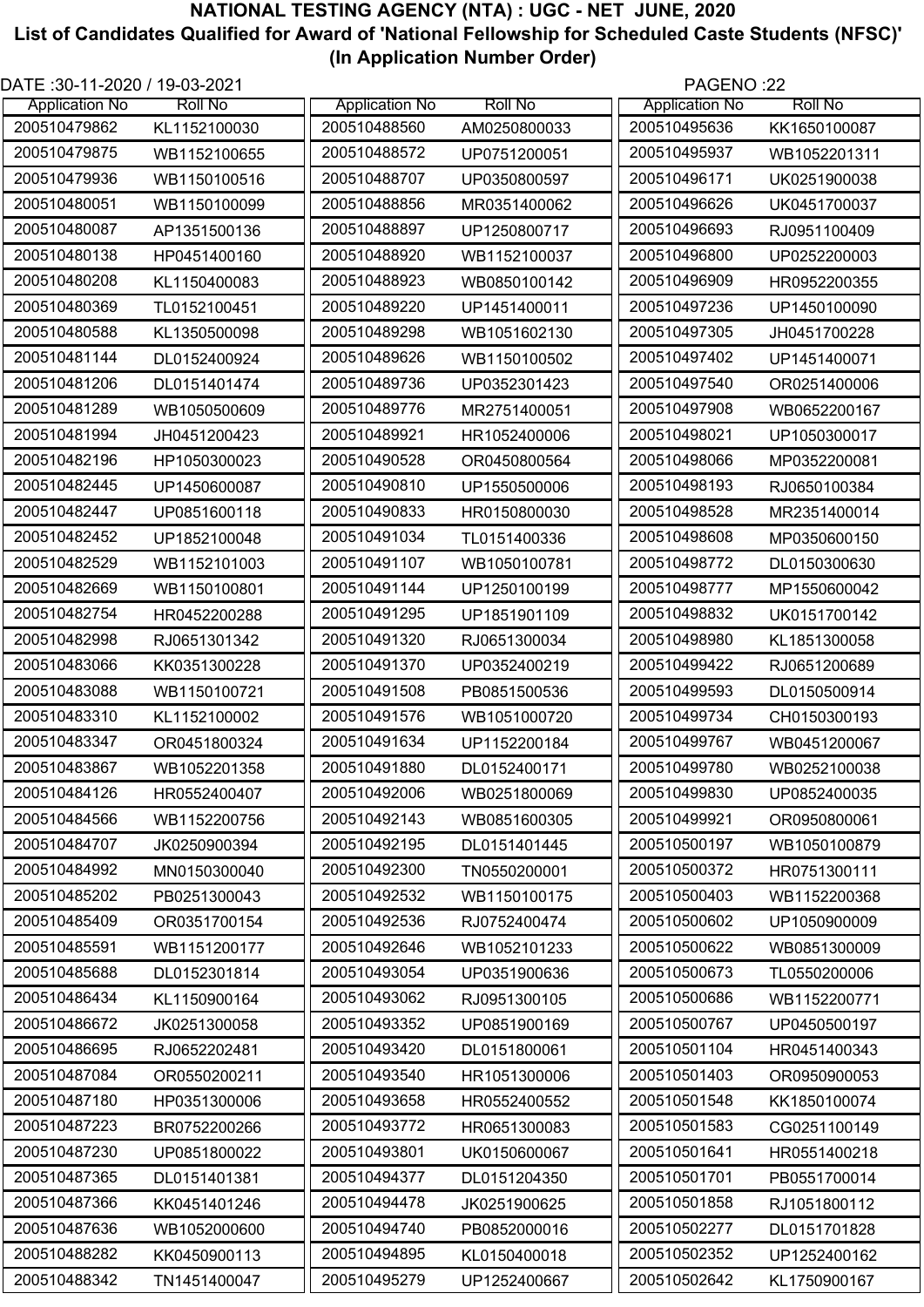| DATE :30-11-2020 / 19-03-2021 |                |                       |                | PAGENO:23             |                |
|-------------------------------|----------------|-----------------------|----------------|-----------------------|----------------|
| <b>Application No</b>         | <b>Roll No</b> | <b>Application No</b> | <b>Roll No</b> | <b>Application No</b> | <b>Roll No</b> |
| 200510502651                  | UP1251900185   | 200510511487          | RJ0151100430   | 200510520363          | HR0551400555   |
| 200510502948                  | WB0450500080   | 200510511675          | HR0552400375   | 200510520677          | TL0151800699   |
| 200510503228                  | WB1051200601   | 200510511917          | AM0351500186   | 200510520891          | RJ0151300048   |
| 200510503352                  | WB0151400016   | 200510511993          | TN1151000083   | 200510521125          | RJ0251200261   |
| 200510503755                  | RJ0650900357   | 200510512060          | RJ1052400023   | 200510521385          | RJ0150900058   |
| 200510503822                  | JH0452300146   | 200510512352          | DL0150100302   | 200510521913          | BR0751100746   |
| 200510503991                  | TL0151200088   | 200510512443          | GJ0151900066   | 200510522017          | HR0351400245   |
| 200510504201                  | PB0550900013   | 200510512544          | KL1251500182   | 200510522450          | UP1852300124   |
| 200510504505                  | KK1450100274   | 200510512617          | AP1651700172   | 200510522680          | TN0550900004   |
| 200510504547                  | RJ0651700599   | 200510512672          | CH0151500096   | 200510523101          | HP0651400025   |
| 200510504575                  | PB0151300103   | 200510512896          | HR0550100346   | 200510523173          | HR0351400114   |
| 200510505141                  | HR0552100056   | 200510513051          | PB0251300030   | 200510523436          | UP0252300096   |
| 200510505326                  | RJ1051100430   | 200510513234          | UP1151700219   | 200510523449          | HR0452400267   |
| 200510505527                  | HR0450100148   | 200510513547          | WB1050400624   | 200510523588          | HR0752400156   |
| 200510505616                  | JH0350900056   | 200510513833          | CG0251800093   | 200510523642          | UP0252400034   |
| 200510505631                  | RJ1152400044   | 200510513854          | MR0451500090   | 200510523995          | KK0451900114   |
| 200510505801                  | BR0751400077   | 200510514125          | UP1450100079   | 200510524141          | HR0552200196   |
| 200510506057                  | TN1150800052   | 200510514304          | MR1652200043   | 200510524336          | PB0851500418   |
| 200510506677                  | WB0452200205   | 200510514758          | JH0550400045   | 200510524430          | WB1050200014   |
| 200510506946                  | HR0451400541   | 200510514900          | GJ0152400004   | 200510524772          | WB1051600682   |
| 200510507086                  | HR0552200908   | 200510515020          | RJ0151200018   | 200510524857          | HR0951800166   |
| 200510507190                  | UP1152100145   | 200510515095          | UP1850400441   | 200510524905          | UK0151000118   |
| 200510507639                  |                | 200510515426          | PB0450100020   | 200510525155          | JK0251300131   |
| 200510507749                  | WB1152101019   | 200510515749          |                | 200510525202          |                |
|                               | HR0750900211   |                       | RJ0650400514   |                       | WB1051800137   |
| 200510507750                  | KK0451400108   | 200510516448          | WB0450900158   | 200510525431          | OR0451700088   |
| 200510508148                  | DL0152201032   | 200510516567          | UK0152300191   | 200510525439          | TL0151501327   |
| 200510508358                  | KK0450100627   | 200510516683          | WB1152200463   | 200510525470          | HP0850300004   |
| 200510508374                  | KL0450600256   | 200510516718          | UP0352101648   | 200510525784          | KK1551900018   |
| 200510508645                  | CH0152300088   | 200510516872          | WB1151600491   | 200510525791          | PB0850800041   |
| 200510508665                  | HR0751200169   | 200510516902          | RJ0650400117   | 200510525900          | OR0451200005   |
| 200510509000                  | UP0750300001   | 200510517326          | UP0651100334   | 200510525961          | UP0352300403   |
| 200510509435                  | RJ1051000080   | 200510517946          | JK0252400151   | 200510526548          | UP1052100436   |
| 200510509511                  | DL0152100140   | 200510518235          | PB0250800153   | 200510526755          | HR0550300357   |
| 200510509610                  | HR0551900008   | 200510518307          | DL0152200868   | 200510527596          | PB0851500460   |
| 200510509861                  | KK1451300119   | 200510518646          | RJ0652400811   | 200510527650          | UP1152300020   |
| 200510510028                  | KL0951100166   | 200510518704          | UP0852300296   | 200510527917          | DL0151102649   |
| 200510510158                  | KK0451401585   | 200510518936          | UP1352400049   | 200510528138          | UP0352301823   |
| 200510510295                  | PB0750700039   | 200510519018          | JH0250400043   | 200510528347          | DL0151701761   |
| 200510510405                  | HR0551400742   | 200510519139          | JK0251201041   | 200510529021          | AM0351200019   |
| 200510510502                  | RJ0651200636   | 200510519596          | MP0252100017   | 200510529031          | OR0550200041   |
| 200510510631                  | DL0152200170   | 200510519821          | KL0951200019   | 200510529096          | UP0352301535   |
| 200510510648                  | DL0152401741   | 200510519845          | MP0852400074   | 200510529277          | UP1852301265   |
| 200510510903                  | WB0450400028   | 200510519971          | HR0350600023   | 200510529365          | WB1052201026   |
| 200510511054                  | WB0850900080   | 200510519992          | PB1152100036   | 200510529601          | RJ0651200331   |
| 200510511293                  | WB0851600349   | 200510519995          | RJ0651101585   | 200510529739          | WB0252200413   |
| 200510511482                  | CG0251200108   | 200510520212          | WB0252300006   | 200510529967          | HR0451400619   |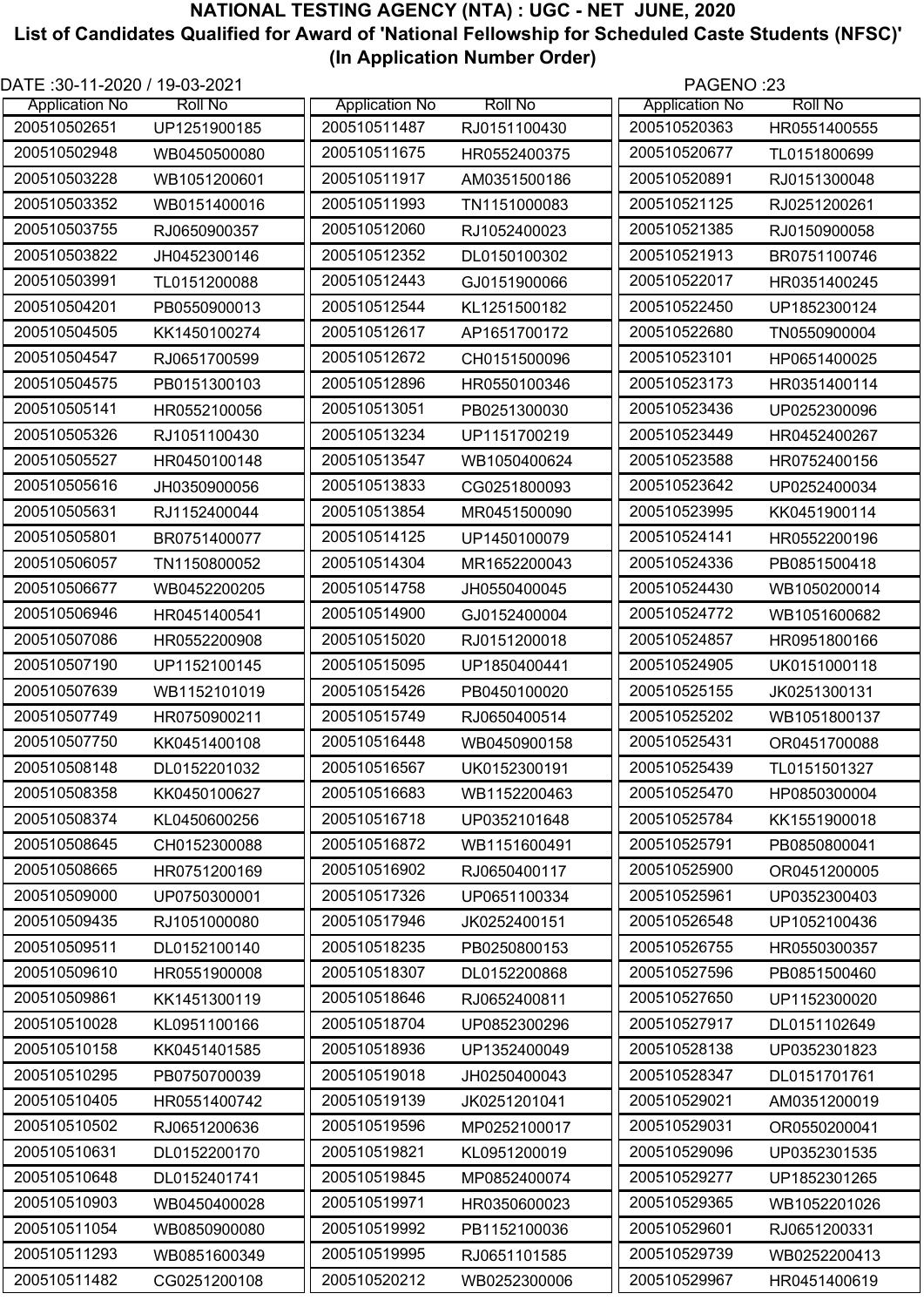| DATE: 30-11-2020 / 19-03-2021 |                |                       |                | PAGENO:24             |                |
|-------------------------------|----------------|-----------------------|----------------|-----------------------|----------------|
| <b>Application No</b>         | <b>Roll No</b> | <b>Application No</b> | <b>Roll No</b> | <b>Application No</b> | <b>Roll No</b> |
| 200510530049                  | UK0451100075   | 200510535942          | UP0152300052   | 200510545550          | TN0150500032   |
| 200510530202                  | BR0752100183   | 200510535970          | HR0552400043   | 200510545558          | RJ0752400648   |
| 200510530241                  | PB0851200044   | 200510536176          | AM0251900217   | 200510545576          | TL0151500980   |
| 200510530401                  | KL1351500029   | 200510536986          | RJ0650400380   | 200510545951          | DL0150600236   |
| 200510530491                  | UP0852100245   | 200510536987          | WB1151101179   | 200510546025          | DL0152301078   |
| 200510530504                  | UP1851100837   | 200510537018          | DL0151001087   | 200510546411          | WB0252200055   |
| 200510530669                  | DL0150302168   | 200510537393          | BR0251000049   | 200510546412          | WB1152100240   |
| 200510530693                  | KK1450900067   | 200510537547          | TN0250500112   | 200510546777          | PB0252100157   |
| 200510530769                  | UP1852301553   | 200510537610          | MP0750800005   | 200510546784          | HP0651100147   |
| 200510530773                  | UP1152300144   | 200510537845          | KL1751800205   | 200510546953          | TL0151400277   |
| 200510530826                  | HR0551100660   | 200510538401          | HR0552400053   | 200510546955          | TN0152100129   |
| 200510530970                  | RJ0851200025   | 200510538467          | UK0251100408   | 200510547003          | WB1051700247   |
| 200510531053                  | PB0852100045   | 200510538535          | UP1252400364   | 200510547383          | KK1051200069   |
| 200510531077                  | OR0452100544   | 200510538818          | KL1250400177   | 200510547407          | UP1151100499   |
| 200510531167                  | RJ0151800117   | 200510538885          | UP0451100304   | 200510547692          | DL0152300636   |
| 200510531286                  | TN0850900430   | 200510539096          | MR1750200091   | 200510547721          | UP0250700054   |
| 200510531290                  | RJ0651100292   | 200510539181          | UP1250800168   | 200510547725          | KK0451400996   |
| 200510531397                  | RJ0750500257   | 200510539324          | HP0450800070   | 200510547773          | KL1851300245   |
| 200510531619                  | RJ0650900545   | 200510539392          | UP0151400071   | 200510547869          | UP1151200376   |
| 200510531637                  | RJ1052200555   | 200510539649          | RJ1152300314   | 200510548008          | DL0150100957   |
| 200510531656                  | DL0152301336   | 200510539662          | DL0150400344   | 200510548493          | DL0150800815   |
| 200510531675                  | AP1750500035   | 200510539763          | RJ0651201153   | 200510548550          | TL0251400012   |
| 200510532048                  | RJ0952400373   | 200510539791          | DL0152200264   | 200510548668          | WB1051602070   |
| 200510532060                  | WB0251600049   | 200510539811          | UP1850100117   | 200510548670          | KK0451800057   |
| 200510532112                  | HR0751000041   | 200510540284          | JK0352400026   | 200510548914          | WB1052100848   |
| 200510532144                  | WB1050100497   | 200510540370          | UP1151200039   | 200510549248          | OR0851400048   |
| 200510532254                  | WB0451600162   | 200510540439          | KL1251301014   | 200510549496          | PB0852300042   |
| 200510532625                  | HP0652300082   | 200510540610          | AM0352100004   | 200510549588          | BR0752200720   |
| 200510532721                  | WB0850100052   | 200510540959          | HR0451800290   | 200510549630          | UP1752100011   |
| 200510532830                  | RJ0951200042   | 200510541147          | KL1250700350   | 200510549745          | WB1052200999   |
| 200510532929                  | TL0150701723   | 200510541183          | UP0352300883   | 200510549750          | MN0151000014   |
| 200510533111                  | AM0451400008   | 200510541582          | WB1051600704   | 200510550103          | UP1251900375   |
| 200510533118                  | WB1151101208   | 200510542145          | UP0350100778   | 200510550367          | DL0151401853   |
| 200510533369                  | KK1451300659   | 200510542196          | RJ0851400152   | 200510550423          | PB0250900074   |
| 200510533488                  | KK0251400219   | 200510542773          | MP0750700283   | 200510550424          | JK0252400091   |
| 200510533511                  | KL1551000033   | 200510542779          | WB1150900582   | 200510550569          | WB0450100282   |
| 200510533637                  | TL0151000426   | 200510542860          | DL0151800184   | 200510550595          | UP1250700625   |
| 200510533643                  | KK0450700535   | 200510542917          | HR0551401031   | 200510550793          | DL0150800820   |
| 200510533739                  | MR1450900085   | 200510543081          | WB0852100157   | 200510550896          | SM0151700025   |
| 200510534296                  | GJ0152100153   | 200510543792          | HR0551200326   | 200510551008          | KL1750400206   |
| 200510534666                  | HP1052300020   | 200510544181          | AM0250800117   | 200510551161          | UP0152300033   |
| 200510535008                  | OR0450100340   | 200510544494          | MP1351800038   | 200510551181          | WB1152100196   |
| 200510535106                  | WB0250100268   | 200510544585          | DL0152301207   | 200510551365          | TL0151500827   |
| 200510535223                  | HR0950700093   | 200510544647          | BR0452300197   | 200510551729          | PB0251100490   |
| 200510535504                  | WB1151600713   | 200510544867          | RJ0651000469   | 200510552245          | WB0651600178   |
| 200510535826                  | MP0652400123   | 200510544946          | KL0750300112   | 200510553245          | UK0251100306   |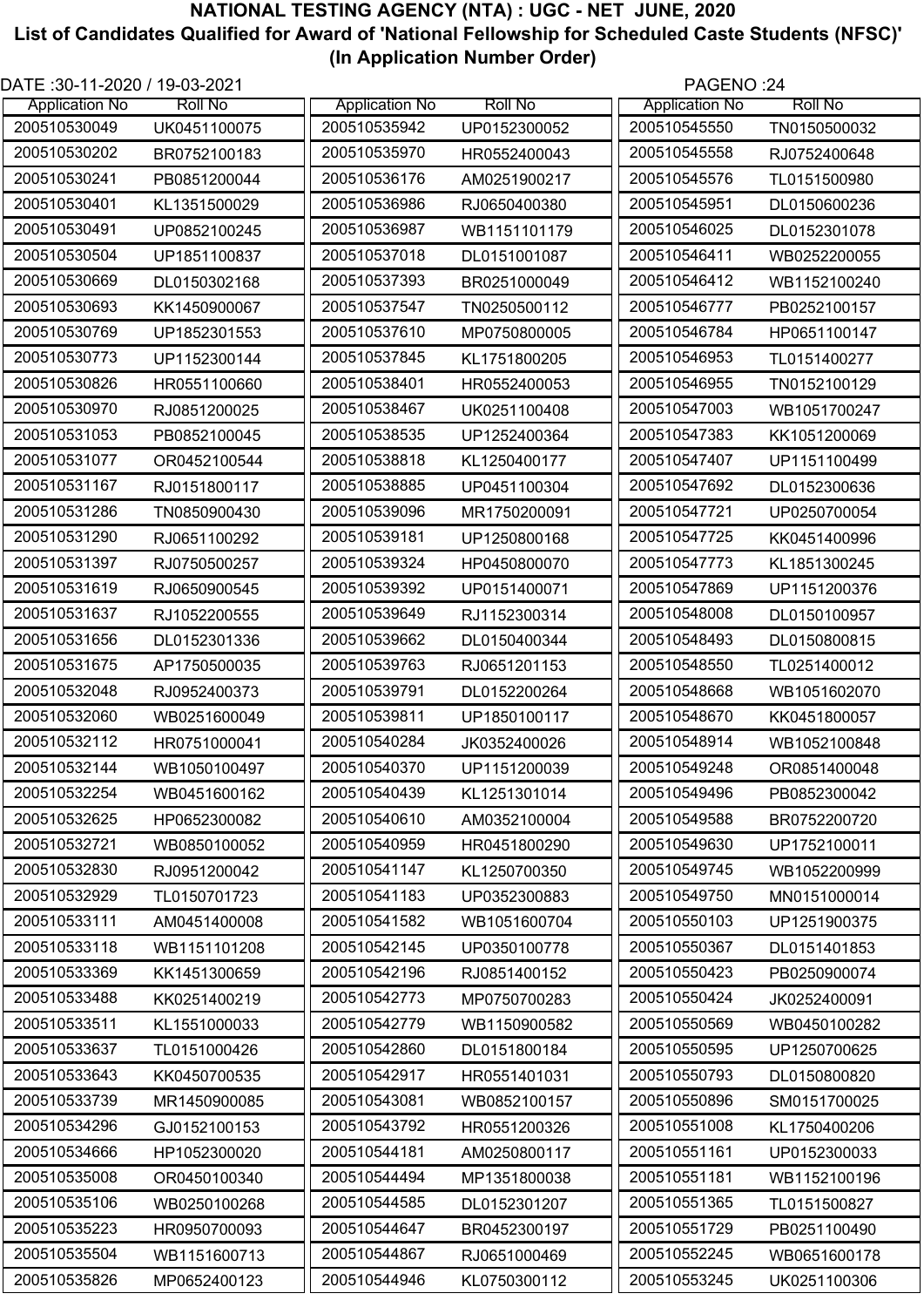| DATE: 30-11-2020 / 19-03-2021 |                |                       |                | PAGENO:25             |                |
|-------------------------------|----------------|-----------------------|----------------|-----------------------|----------------|
| <b>Application No</b>         | <b>Roll No</b> | <b>Application No</b> | <b>Roll No</b> | <b>Application No</b> | <b>Roll No</b> |
| 200510553303                  | OR0250200139   | 200510564662          | TN0151800248   | 200510573039          | DL0151001260   |
| 200510553406                  | UP1152100950   | 200510564690          | DL0151000133   | 200510573052          | WB0150100019   |
| 200510553504                  | OR0850800029   | 200510564747          | UP0152300160   | 200510573160          | UP1251000026   |
| 200510553608                  | DL0151401957   | 200510564970          | MG0150500008   | 200510573712          | HP0451400040   |
| 200510553750                  | UP1850900030   | 200510565089          | KL1151400543   | 200510573932          | WB1052100514   |
| 200510553861                  | PB0851100050   | 200510565160          | HR0451100037   | 200510574158          | WB1050900864   |
| 200510553917                  | UP1051300063   | 200510565230          | HP0652300006   | 200510574861          | WB0452200058   |
| 200510553986                  | OR0552100199   | 200510565270          | RJ0551200035   | 200510575079          | UP1452300176   |
| 200510554305                  | WB0850100202   | 200510565777          | HR0952300170   | 200510576043          | KK1050900070   |
| 200510554332                  | UP0352300551   | 200510566033          | HR0550100160   | 200510576126          | HR0950900160   |
| 200510554757                  | UP1152300265   | 200510566072          | UP0352300629   | 200510576151          | MR2250500082   |
| 200510554774                  | DL0151401176   | 200510566164          | UP0352301054   | 200510576323          | UP1751200051   |
| 200510554797                  | WB0450100234   | 200510566300          | UP0352300007   | 200510576496          | RJ0651401041   |
| 200510555008                  | CG0350600180   | 200510566635          | HR0950300122   | 200510576685          | KK0352300006   |
| 200510555172                  | PB0251500342   | 200510566652          | KL0750900084   | 200510577039          | TN1050200168   |
| 200510555338                  | AP0951500083   | 200510566776          | JH0150400051   | 200510577187          | JH0151600127   |
| 200510555484                  | WB1150100369   | 200510567071          | WB0852200102   | 200510577235          | RJ0651101383   |
| 200510555629                  | JK0451800453   | 200510567103          | WB1152200364   | 200510577626          | UP1851700867   |
| 200510555740                  | AP1251000002   | 200510567143          | RJ0752300261   | 200510577664          | HR1051200032   |
| 200510555885                  | WB1150400427   | 200510567369          | RJ0151200524   | 200510578109          | BR0452200198   |
| 200510556506                  | RJ0752400447   | 200510567400          | TL0151500008   | 200510578147          | HP0652300108   |
| 200510556559                  | UP0750800140   | 200510567544          | PB1151500223   | 200510578298          | MP1250400109   |
| 200510556639                  | KL1751100363   | 200510567634          | TL0151400346   | 200510578424          | HP0851400012   |
| 200510557373                  | HR0652400029   | 200510567796          | UP0351000367   | 200510578486          | HP0651400150   |
| 200510557503                  | RJ0252200213   | 200510567883          | HR0151800012   | 200510578510          | WB0252200004   |
| 200510557517                  | HP0451400137   | 200510567965          | KK0850700068   | 200510579045          | RJ0551200249   |
| 200510557817                  | OR0250800203   | 200510567996          | WB1150900417   | 200510579095          | RJ0652400754   |
| 200510558873                  | WB0851600337   | 200510568016          | DL0151401510   | 200510579232          | PB0251400076   |
| 200510559287                  | MN0151800332   | 200510568226          | DL0151203494   | 200510579233          | MP0651800052   |
| 200510559675                  | UP0351900809   | 200510568335          | RJ0551100323   | 200510579236          | HR0550800654   |
| 200510560383                  | DL0150600571   | 200510568914          | AM0252100357   | 200510579674          | KL1851400319   |
| 200510560569                  | RJ0652401183   | 200510568936          | RJ1050500125   | 200510579707          | PB1151500343   |
| 200510560936                  | JH0451700277   | 200510569458          | UP1050300119   | 200510579816          | TL0151400487   |
| 200510561232                  | UP0351700205   | 200510569802          | DL0152300465   | 200510580405          | UP0852400371   |
| 200510561858                  | MP0650500441   | 200510570005          | UP0352301141   | 200510580619          | WB0850500244   |
| 200510562215                  | UP0151400113   | 200510570079          | HR0951400433   | 200510580629          | HR0550100465   |
| 200510562527                  | KK1550100111   | 200510570443          | KK0451400674   | 200510581038          | UP0152200206   |
| 200510562762                  | CH0151400160   | 200510570499          | WB0152300092   | 200510581143          | TL0150200167   |
| 200510563015                  | WB1152200584   | 200510571012          | HR0751400098   | 200510581522          | WB0852100197   |
| 200510563106                  | UP1351400042   | 200510571374          | UP0852300352   | 200510581812          | PB0452300022   |
| 200510564065                  | DL0150701729   | 200510571429          | UP0851400313   | 200510582157          | OR0452200095   |
| 200510564070                  | BR0251000011   | 200510572023          | MP0651700064   | 200510582176          | HR0551200727   |
| 200510564400                  | DL0151400014   | 200510572288          | CH0151400569   | 200510582491          | PB1151500096   |
| 200510564502                  | BR0950800024   | 200510572645          |                | 200510582647          | RJ0652400928   |
| 200510564513                  |                | 200510572669          | DL0151000736   | 200510582755          |                |
|                               | UP0352300728   |                       | JH0250800201   |                       | OR0551900062   |
| 200510564547                  | JK0252100487   | 200510572870          | CH0152300014   | 200510582801          | HR0651400036   |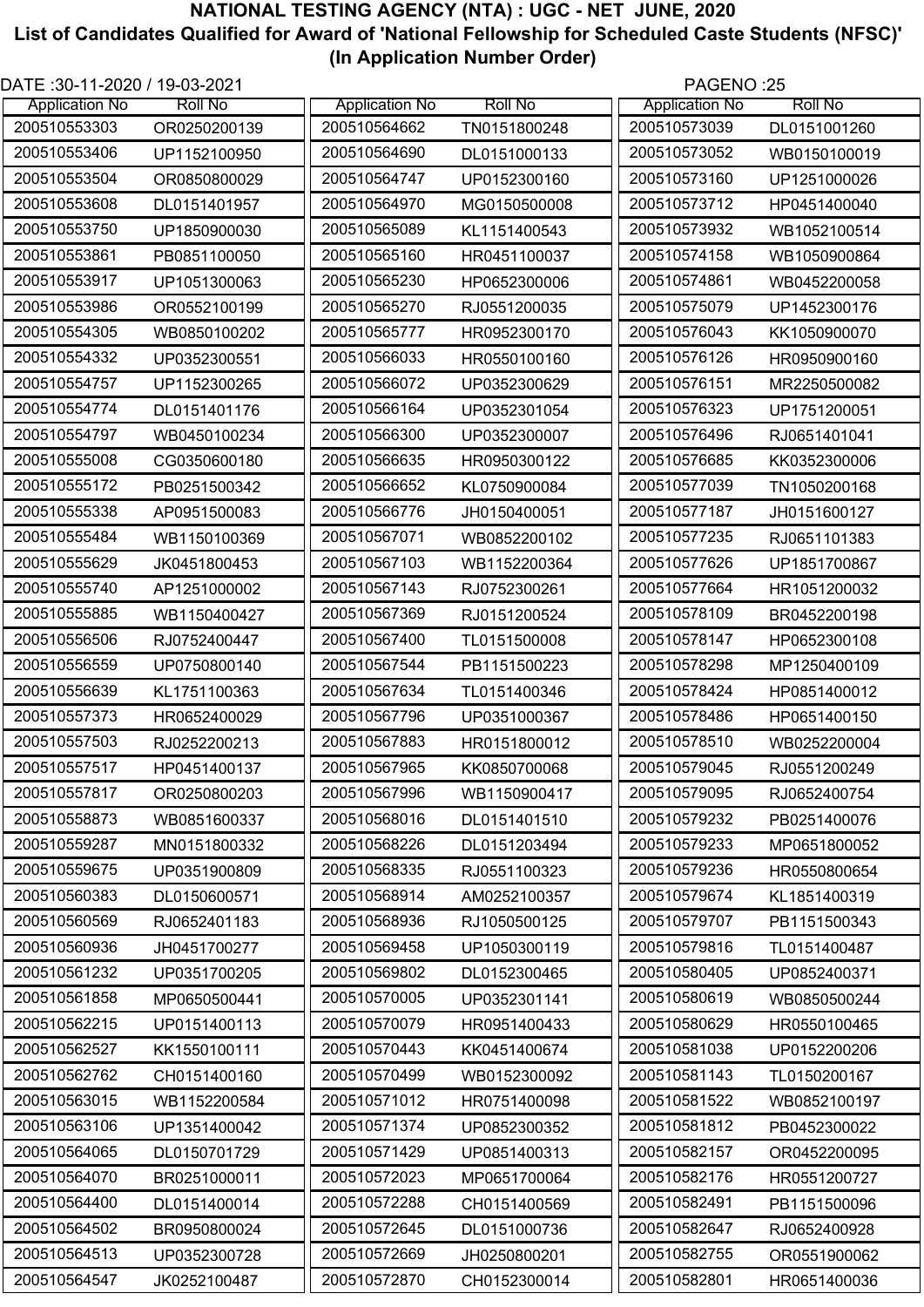| DATE: 30-11-2020 / 19-03-2021 |                |                       |                | PAGENO:26             |                |
|-------------------------------|----------------|-----------------------|----------------|-----------------------|----------------|
| <b>Application No</b>         | <b>Roll No</b> | <b>Application No</b> | <b>Roll No</b> | <b>Application No</b> | <b>Roll No</b> |
| 200510582915                  | PB0252400118   | 200510593649          | HR0551401343   | 200510604768          | TL0150200443   |
| 200510583012                  | OR0350600021   | 200510593966          | MR1651400748   | 200510605124          | BR0452100232   |
| 200510583020                  | HR0552400012   | 200510594507          | KL1750900492   | 200510605456          | KL1851400438   |
| 200510583057                  | KL0451000431   | 200510594855          | PB0552100079   | 200510605900          | JH0251700001   |
| 200510583687                  | AP0650700027   | 200510595455          | BR0652300139   | 200510606039          | MR2252300072   |
| 200510584228                  | PB0551400245   | 200510595672          | RJ0950800040   | 200510606616          | UP0950600106   |
| 200510584809                  | WB0650900101   | 200510595712          | PB0851700035   | 200510606854          | WB0852100409   |
| 200510584856                  | UK0352200041   | 200510595985          | HR0951400258   | 200510607190          | DL0150800178   |
| 200510585083                  | CG0252300156   | 200510596124          | RJ0752300323   | 200510607345          | HR0451800159   |
| 200510586278                  | MP1552400077   | 200510596189          | UP1150900110   | 200510608251          | KK0451400302   |
| 200510586331                  | WB1152200141   | 200510596477          | DL0152301595   | 200510608328          | KK0451401529   |
| 200510586376                  | DL0150801401   | 200510596744          | HR1051400064   | 200510609233          | UK0151100124   |
| 200510586738                  | HR0652300070   | 200510597095          | DL0151203301   | 200510609776          | RJ0251100239   |
| 200510587049                  | PB0451400270   | 200510598108          | WB0651600278   | 200510609810          | MP0651100003   |
| 200510587055                  | WB1051601316   | 200510598238          | HR0551200874   | 200510610316          | HP0450900046   |
| 200510587255                  | MR1651100144   | 200510598261          | CH0152200031   | 200510610813          | UP0852100418   |
| 200510587332                  | HR0552300158   | 200510598405          | HP0652300079   | 200510610983          | UP0251200091   |
| 200510587556                  | HR0751400278   | 200510598416          | WB0751100205   | 200510611074          | OR0450200477   |
| 200510587668                  | JK0251800269   | 200510598629          | MR2250400316   | 200510611801          | WB1050900086   |
| 200510587763                  | UP1250600256   | 200510598643          | AM0251000142   | 200510611807          | RJ0651401062   |
| 200510587924                  | HR0351400137   | 200510598769          | KL1350800365   | 200510611937          | HR0651400220   |
| 200510588294                  | UP0352301118   | 200510598897          | KL0950900384   | 200510612194          | KL1850400040   |
| 200510588702                  | OR0250100036   | 200510599447          | OR0451400299   | 200510612336          | AP1850700501   |
| 200510588855                  | JK0252400123   | 200510599470          | RJ0551700006   | 200510612849          | KL1850700494   |
| 200510588879                  | UP1852102197   | 200510599571          | CG0251100064   | 200510613083          | DL0150400510   |
| 200510588968                  | DL0151001169   | 200510599768          | HR0452200542   | 200510613213          | TN0250200174   |
| 200510589002                  | RJ0651100573   | 200510599779          | RJ0652204008   | 200510613337          | UP1852301206   |
| 200510589116                  | AP1651400082   | 200510599968          | TN0250200437   | 200510613872          | RJ0752300214   |
| 200510589192                  | KK0450100205   | 200510600027          | OR0452100501   | 200510613938          | DL0151402047   |
| 200510589438                  | HR0551401192   | 200510600124          | RJ0750900078   | 200510614083          | WB0751200048   |
| 200510589770                  | WB1051700062   | 200510600391          | WB1052200327   | 200510614238          | UP0251700187   |
| 200510589779                  | MP0551200120   | 200510600446          | RJ0652202667   | 200510614352          | RJ0650800216   |
| 200510589861                  | JK0252400038   | 200510600679          | UP0350800806   | 200510614406          | CG0252300259   |
| 200510590569                  | PB0851100301   | 200510600788          | CH0150500615   | 200510614541          | CG0251400059   |
| 200510590610                  | WB1052200023   | 200510601456          | MR1451400043   | 200510615623          | MP0351000040   |
| 200510590765                  | MP1252300070   | 200510601771          | TN1350900025   | 200510615624          | RJ0651201313   |
| 200510591805                  | UP1152300181   | 200510602263          | UP1252300254   | 200510615888          | UP1652300072   |
| 200510591945                  | KK1050100257   | 200510603139          | DL0152301903   | 200510616786          | DL0151801698   |
| 200510592385                  | UP1250500688   | 200510603150          | WB1150100035   | 200510616789          | RJ0651401458   |
| 200510592639                  | KL0451400800   | 200510603424          | RJ0151400112   | 200510616809          | DL0151402209   |
| 200510592655                  | UP1452300083   | 200510603624          | RJ0151400114   | 200510616826          | UP0152100419   |
| 200510593092                  |                | 200510603625          |                | 200510617173          |                |
| 200510593282                  | DL0151201701   | 200510603889          | HR0552200707   | 200510617618          | UP0250700141   |
| 200510593438                  | UP1250900087   | 200510604267          | AP1651500251   | 200510617646          | KK1450100445   |
|                               | AP1751000084   |                       | DL0150901037   | 200510618308          | UP1852201001   |
| 200510593463                  | TL0151400279   | 200510604392          | RJ0651100804   |                       | MR2752300025   |
| 200510593476                  | UP1451200259   | 200510604510          | RJ0651100038   | 200510618907          | CH0151400456   |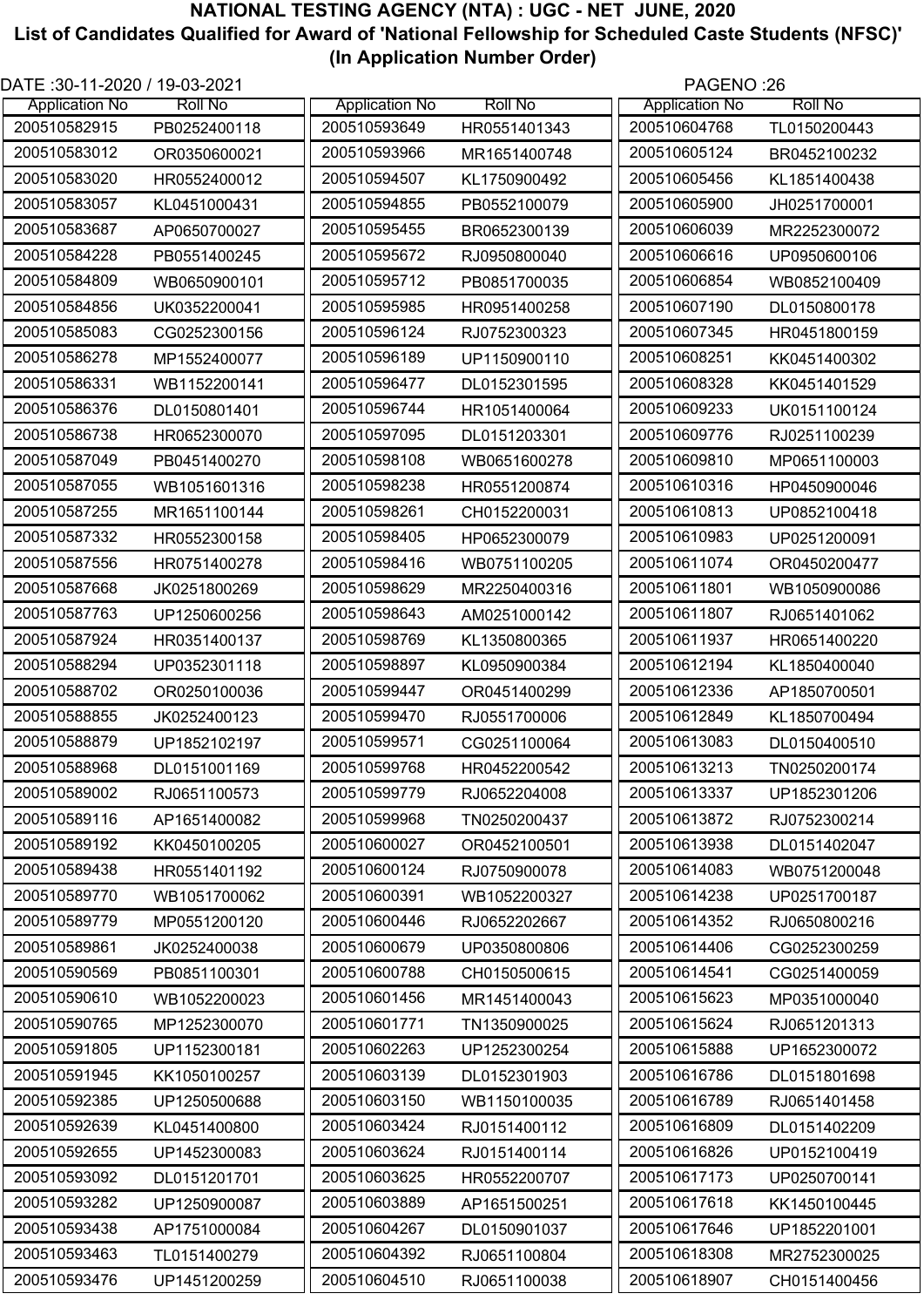| DATE: 30-11-2020 / 19-03-2021 |                |                       |                | PAGENO:27             |                |
|-------------------------------|----------------|-----------------------|----------------|-----------------------|----------------|
| <b>Application No</b>         | <b>Roll No</b> | <b>Application No</b> | <b>Roll No</b> | <b>Application No</b> | <b>Roll No</b> |
| 200510619076                  | AP1051400060   | 200510630038          | RJ0650500980   | 200510641284          | WB0852200260   |
| 200510619151                  | UP1151200072   | 200510630163          | AP1852100038   | 200510641471          | KL1351500052   |
| 200510619230                  | KL1750500009   | 200510630526          | PB0152100062   | 200510642063          | DL0152300761   |
| 200510619807                  | DL0152301444   | 200510631099          | KK0451401836   | 200510642510          | AP1851800004   |
| 200510620201                  | UP1252300073   | 200510631357          | UP1751100144   | 200510642651          | RJ0751400059   |
| 200510620296                  | RJ0651101814   | 200510631537          | RJ0651202207   | 200510642833          | CH0151400209   |
| 200510620716                  | WB1051400198   | 200510631754          | MN0151900157   | 200510642913          | WB1152200387   |
| 200510620797                  | RJ0652203276   | 200510631834          | UK0250100062   | 200510643013          | JK0251800104   |
| 200510620886                  | WB1150100552   | 200510632164          | RJ0152300112   | 200510643055          | DL0151401342   |
| 200510620996                  | KL0951400291   | 200510632316          | JK0252100385   | 200510643066          | WB0851600578   |
| 200510621544                  | HR0552300299   | 200510632446          | RJ0651201973   | 200510643202          | UP1851700317   |
| 200510621554                  | JK0251000247   | 200510632575          | HR0551400845   | 200510643344          | TL0251400085   |
| 200510622096                  | TL0151501000   | 200510632640          | UP0350100073   | 200510643868          | RJ1052400320   |
| 200510622158                  | HR0552300550   | 200510632795          | TL0551200027   | 200510644095          | TA0151200135   |
| 200510622508                  | WB1151200764   | 200510632987          | UP1851701086   | 200510644183          | WB0152300035   |
| 200510622717                  | UP1452200115   | 200510633067          | KK1451400519   | 200510644602          | DL0151400494   |
| 200510623713                  | UP0151900084   | 200510633444          | DL0150300993   | 200510644697          | RJ0652203274   |
| 200510623858                  | HP0651200330   | 200510633655          | UP1252300386   | 200510644912          | KK0451800141   |
| 200510623984                  | WB0852200263   | 200510633825          | DL0152301092   | 200510646066          | JK0251900458   |
| 200510624286                  | KL0451400582   | 200510633941          | BR0651800041   | 200510646173          | UP0150700111   |
| 200510624287                  | HR1051400106   | 200510634230          | RJ0651200107   | 200510646175          | BR0251400127   |
| 200510624407                  | UP0351201455   | 200510634308          | UP0852300546   | 200510646351          | MP0851400016   |
| 200510624859                  | MP1251200117   | 200510634450          | WB0852200038   | 200510646364          | OR0250300027   |
| 200510624968                  | WB1152200957   | 200510635722          | AP1051500077   | 200510646460          | AM0251500057   |
| 200510625076                  | KL1351400607   | 200510635803          | WB1052100631   | 200510646637          | GJ1051400125   |
| 200510625190                  | DL0152300164   | 200510635923          | MP0750400066   | 200510646834          | DL0150800929   |
| 200510625486                  | UP0852300479   | 200510636025          | TL0552100024   | 200510646840          | RJ0651400083   |
| 200510625504                  | KL0951400160   | 200510636084          | RJ0252300096   | 200510646896          | KL0751400389   |
| 200510625575                  | KL1851400383   | 200510636392          | TN1551400062   | 200510647555          | KK1452100042   |
| 200510625623                  | WB1150100248   | 200510636683          | DL0151400942   | 200510647588          | JK0250600384   |
| 200510625716                  | AP1651500150   | 200510637224          | HR0751400169   | 200510647836          | RJ1052300248   |
| 200510626052                  | UP0852300183   | 200510637485          | UP1850200259   | 200510647941          | HP0451700021   |
| 200510626071                  | RJ0552400045   | 200510637928          | JK0252300199   | 200510648109          | UP0250800211   |
| 200510626247                  | KK0450100542   | 200510638022          | MP0751700081   | 200510648454          | AM0252100399   |
| 200510626445                  | UP0250100070   | 200510638657          | RJ0951400310   | 200510648619          | KL1850700475   |
| 200510627026                  | RJ0852300176   | 200510639197          | AM0550600041   | 200510649112          | DL0151400506   |
| 200510627311                  | DL0150700381   | 200510639449          | PB0850200054   | 200510649194          | PB0851700109   |
| 200510628078                  | BR0751200879   | 200510639510          | UK0152000003   | 200510649355          | WB0452100180   |
| 200510628089                  | JH0551200182   | 200510639539          | AM0252300123   | 200510650153          | WB1051700281   |
| 200510628094                  | RJ0651201537   | 200510639714          | UP0352300956   | 200510650164          | TL0251400087   |
| 200510628168                  | HR0552300560   | 200510640122          | UK0350800019   | 200510650595          | KL1251000417   |
| 200510628720                  | DL0150600042   | 200510640173          | DL0151800874   | 200510650724          | WB1151200418   |
| 200510628933                  | UP1152300132   | 200510640586          | RJ0952400303   | 200510650980          | RJ0651100281   |
| 200510629006                  | DL0151401471   | 200510640713          | MR2751600007   | 200510651201          | KL1151200017   |
| 200510629226                  | DL0151102318   | 200510640805          | WB0851100329   | 200510651415          | KL0950400033   |
| 200510629532                  |                | 200510641110          |                | 200510652295          |                |
|                               | RJ0651400360   |                       | UP0852100023   |                       | OR0451200276   |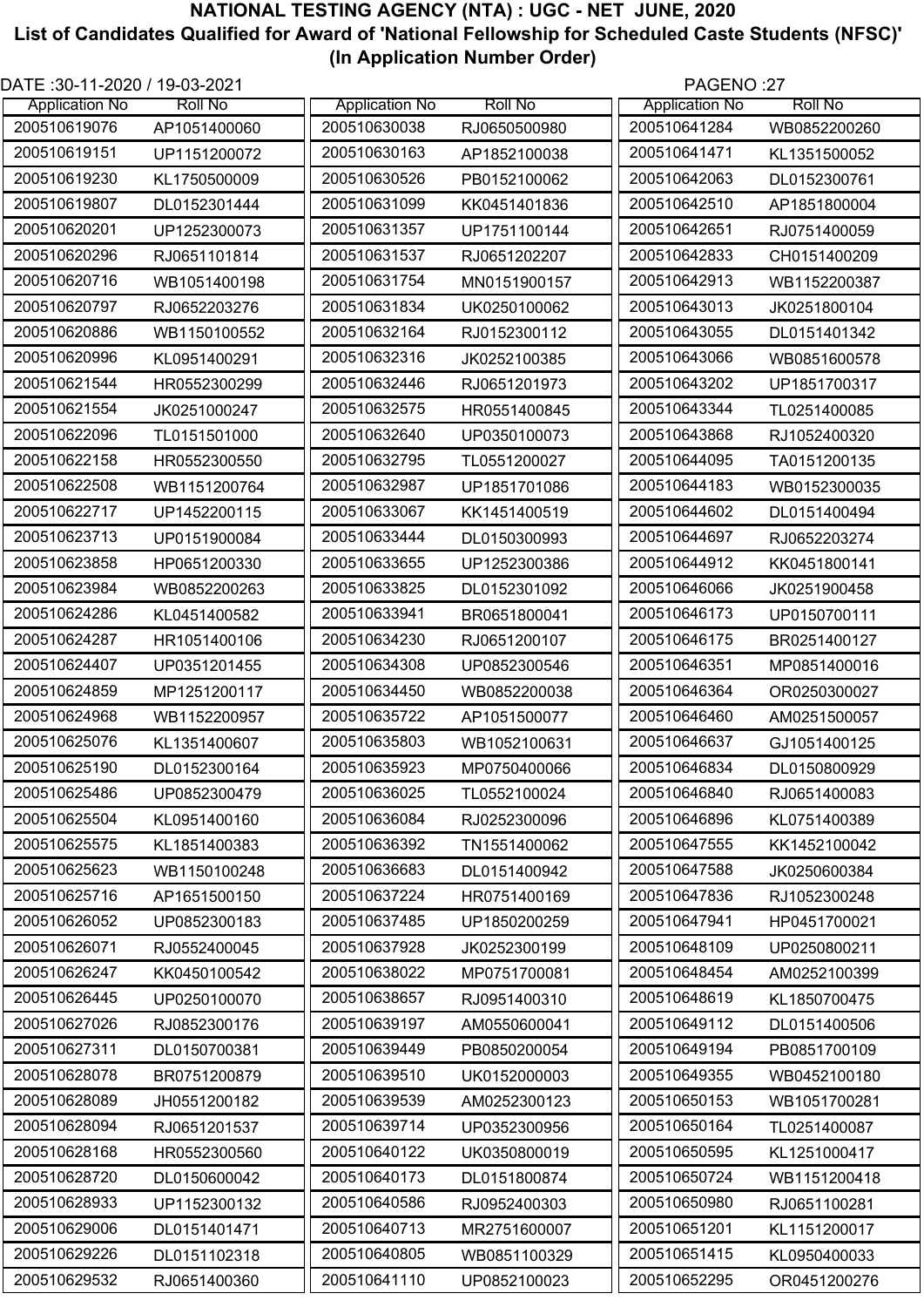| DATE: 30-11-2020 / 19-03-2021 |                |                       |                | PAGENO:28             |                |
|-------------------------------|----------------|-----------------------|----------------|-----------------------|----------------|
| <b>Application No</b>         | <b>Roll No</b> | <b>Application No</b> | <b>Roll No</b> | <b>Application No</b> | <b>Roll No</b> |
| 200510652434                  | CH0150500324   | 200510662700          | MR2851400006   | 200510674578          | HR0951400386   |
| 200510652584                  | WB1051400149   | 200510663228          | UP1850400635   | 200510675669          | RJ0651200805   |
| 200510652693                  | TL0151400306   | 200510663635          | WB1150100421   | 200510675956          | RJ0651202015   |
| 200510652790                  | WB1151200092   | 200510664253          | KK1450100185   | 200510676596          | KL0150700148   |
| 200510653093                  | BR0250600057   | 200510664383          | RJ1052300145   | 200510676610          | KL0451500005   |
| 200510653510                  | WB1050100022   | 200510664601          | DL0152300197   | 200510676972          | RJ0152300077   |
| 200510654036                  | UP0350100899   | 200510664650          | RJ0652300067   | 200510677328          | UP0352301811   |
| 200510654294                  | HP0651400106   | 200510665362          | UP1852300483   | 200510677360          | UP1852300137   |
| 200510654338                  | AP1850500122   | 200510665470          | KL1851400054   | 200510677482          | RJ0750100064   |
| 200510654346                  | UP1251200554   | 200510665824          | PB0850800091   | 200510677484          | CG0252300200   |
| 200510654372                  | KK0851400053   | 200510666083          | CG0150300026   | 200510677583          | OR0251800035   |
| 200510654416                  | UP0352301374   | 200510666347          | PB0151400132   | 200510678637          | WB0152300067   |
| 200510654892                  | HR0852200027   | 200510666610          | RJ0552300006   | 200510678661          | CG0352300060   |
| 200510654950                  | UP1851400053   | 200510666635          | DL0152301108   | 200510678670          | OR0950600026   |
| 200510655072                  | UP1852400092   | 200510666839          | HR0651400277   | 200510678727          | HP0951400054   |
| 200510655254                  | HP0652300072   | 200510666867          | UP0351700673   | 200510678863          | UP1852100907   |
| 200510655754                  | UP1252000286   | 200510667312          | WB0750100079   | 200510679100          | KK1451400001   |
| 200510655986                  | WB1050900716   | 200510667456          | HR0950800187   | 200510679249          | KK1451400662   |
| 200510656475                  | UP1852200886   | 200510667498          | KK0250400036   | 200510679499          | KL0851500128   |
| 200510656629                  | HR0751000199   | 200510667836          | HR0450300250   | 200510679812          | JK0250500084   |
| 200510657936                  | HR0451400531   | 200510667934          | UP0152300100   | 200510680191          | UK0151700107   |
| 200510657956                  | PB0852200044   | 200510668335          | RJ0751200717   | 200510680578          | UP0750600077   |
| 200510658335                  | CG0252300221   | 200510668447          | PB0451400209   | 200510680590          | KL1850600039   |
| 200510658506                  | WB0452100195   | 200510668642          | TN1551000092   | 200510681094          | JK0251000266   |
| 200510658703                  | CG0252000130   | 200510668673          | WB1152200458   | 200510682232          | JK0251400046   |
| 200510659036                  | TL0151400495   | 200510668839          | WB1051000986   | 200510682237          | PB0851500483   |
| 200510659045                  | HR0550100271   | 200510669344          | TN1150200245   | 200510682562          | KL1151800084   |
| 200510659047                  | HP0651400159   | 200510669695          | RJ0951400260   | 200510682843          | JK0352200017   |
| 200510659275                  | PB0552200020   | 200510670284          | PB0252300101   | 200510682907          | DL0151801749   |
| 200510659359                  | UP0851900616   | 200510670842          | KK1050900053   | 200510683097          | KL1850600298   |
| 200510659446                  | RJ0852300184   | 200510671069          | KK0450701506   | 200510683435          | HR0552200722   |
| 200510659487                  | TN0151400716   | 200510671139          | UP0352302034   | 200510684071          | MR0352200011   |
| 200510659883                  | DL0152300811   | 200510671200          | HR0551400006   | 200510684429          | UP1452100765   |
| 200510660118                  | WB1052101516   | 200510671397          | HR0551401136   | 200510685015          | HR0150100009   |
| 200510660270                  | RJ0652300083   | 200510671703          | HR0751400134   | 200510685527          | WB1151601209   |
| 200510660272                  | GO0150900021   | 200510671803          | DL0151400738   | 200510685660          | KL1350900051   |
| 200510660589                  | UK0250300103   | 200510671824          | DL0151202446   | 200510685717          | KL1650900120   |
| 200510660669                  | PB0151400176   | 200510671970          | WB0852300004   | 200510685778          | BR0651400215   |
| 200510661148                  | UP1252000539   | 200510672058          | RJ0851100409   | 200510685970          | UP1452200011   |
| 200510661201                  | UP0852300076   | 200510672134          | UP1452100381   | 200510686410          | PB0250800006   |
| 200510661349                  | TN1150200513   | 200510672144          | HR0551400664   | 200510686753          | UP0652100406   |
| 200510661476                  | RJ0651400998   | 200510672520          | HR0751400010   | 200510687412          | KK1451400147   |
| 200510661862                  | KL1551400162   | 200510672534          | PB0151400074   | 200510687683          | RJ0651400593   |
| 200510662197                  | RJ0651202359   | 200510672870          | WB1152200084   | 200510687758          | HR0552201159   |
| 200510662226                  | MP0650100041   | 200510673066          | MR1851800152   | 200510688133          | KL0452300029   |
| 200510662625                  | UP0352101069   | 200510673356          | CG0251100254   | 200510688153          | UP0352300809   |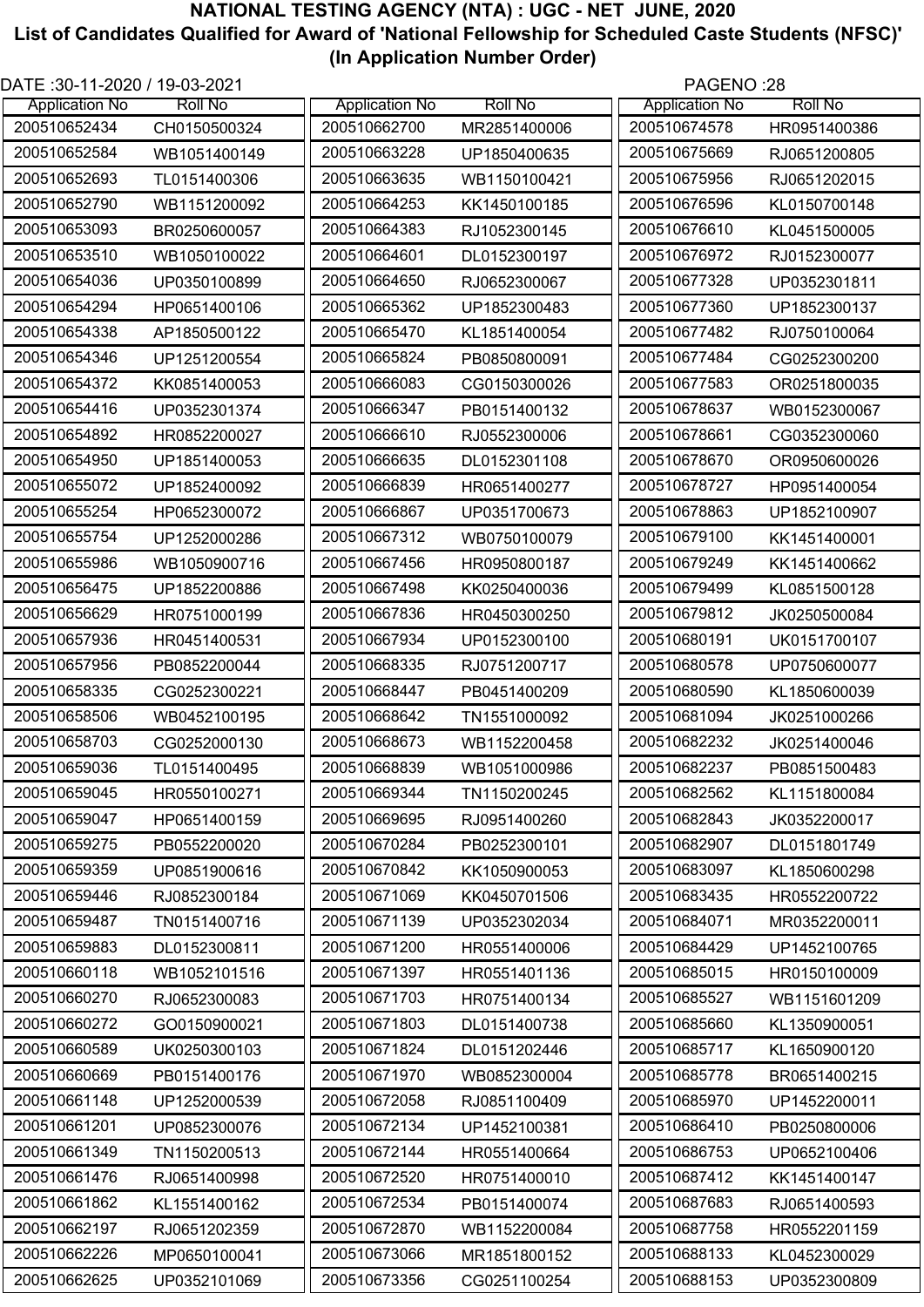| DATE: 30-11-2020 / 19-03-2021 |                |                       |                |                       | PAGENO:29      |  |
|-------------------------------|----------------|-----------------------|----------------|-----------------------|----------------|--|
| <b>Application No</b>         | <b>Roll No</b> | <b>Application No</b> | <b>Roll No</b> | <b>Application No</b> | <b>Roll No</b> |  |
| 200510689052                  | JK0250900134   | 200510708567          | RJ0652203146   | 200510724545          | RJ0150500072   |  |
| 200510689399                  | CH0151300628   | 200510708666          | UP1251100783   | 200510724651          | TN1850200046   |  |
| 200510689559                  | RJ0650501127   | 200510708920          | KK1450100018   | 200510725101          | RJ0651400162   |  |
| 200510690174                  | WB1051000494   | 200510708958          | UP1551100289   | 200510725230          | KK1850100005   |  |
| 200510690362                  | JK0251900172   | 200510709401          | KK0450100072   | 200510725652          | OR0451400099   |  |
| 200510691340                  | HR0950300006   | 200510710189          | UP0352302143   | 200510726010          | DL0151400027   |  |
| 200510691532                  | HR0551400367   | 200510710335          | HR0351200118   | 200510726406          | WB0250900183   |  |
| 200510692098                  | AP1750200031   | 200510710381          | JK0352300009   | 200510727727          | UP1352300046   |  |
| 200510692446                  | UP0351400428   | 200510711259          | PB0551500330   | 200510728025          | WB1052200954   |  |
| 200510693235                  | JK0251400129   | 200510711340          | BR0552000008   | 200510730556          | KK1050100320   |  |
| 200510693468                  | RJ0952300381   | 200510711668          | DL0151001165   | 200510730799          | UK0651100141   |  |
| 200510693510                  | UP1552000002   | 200510711677          | UP0352301708   | 200510731100          | HR0651400001   |  |
| 200510693690                  | UP0352300253   | 200510711750          | UP1852300126   | 200510731323          | KK1550900024   |  |
| 200510693800                  | KL0450900009   | 200510711940          | KK0451000019   | 200510731450          | RJ1052300020   |  |
| 200510694004                  | HP0650200029   | 200510713320          | RJ1151100013   | 200510731500          | UP1451400003   |  |
| 200510694090                  | UP0252100040   | 200510713635          | TN1450200262   | 200510731613          | HR0952300060   |  |
| 200510694821                  | UP0352300312   | 200510713981          | TL0251000027   | 200510731932          | OR0451800096   |  |
| 200510694910                  | RJ0651400037   | 200510715447          | MR2951900032   | 200510732309          | WB1052300099   |  |
| 200510695690                  | RJ0651100303   | 200510715625          | UP1151200227   | 200510732935          | HR0451400452   |  |
| 200510695745                  | TN0150900412   | 200510716514          | KL1351500119   | 200510733477          | KL1351400707   |  |
| 200510696177                  | UP1251700897   | 200510717385          | WB0752100290   | 200510733547          | KK0450701202   |  |
| 200510696711                  | PB0252300028   | 200510717762          | MR0452100036   | 200510734302          | OR0550700024   |  |
| 200510696877                  | TN0850200587   | 200510718269          | OR0450200955   | 200510734816          | KK0450600281   |  |
| 200510697166                  | UP1852301097   | 200510718307          | UP1151100498   | 200510734861          | UP0351400099   |  |
| 200510697222                  | UP0652200119   | 200510718775          | DL0151401415   | 200510735542          | WB0151900013   |  |
| 200510697373                  | HR0451100204   | 200510718816          | WB1151200591   | 200510736436          | RJ1052300247   |  |
| 200510697463                  | UP1251200342   | 200510719047          | RJ0651101934   | 200510736611          | RJ0852300037   |  |
| 200510697935                  | RJ0751800090   | 200510719266          | OR0550800174   | 200510736684          | CH0151300294   |  |
| 200510698370                  | WB1151000050   | 200510719401          | RJ1052300035   | 200510737366          | UP1452100558   |  |
| 200510699215                  | UP1752300056   | 200510719902          | UP0352100049   | 200510737447          | RJ0951000160   |  |
| 200510699245                  | KL1851000230   | 200510720232          | DL0151201375   | 200510737764          | MP0351400124   |  |
| 200510699488                  | OR0551400141   | 200510720476          | RJ0550800058   | 200510738617          | HP0752200012   |  |
| 200510699860                  | KL1650900012   | 200510720596          | RJ0752300509   | 200510738866          | UP1252300467   |  |
| 200510701121                  | OR0452300007   | 200510720753          | JK0251400072   | 200510740982          | RJ0751200391   |  |
| 200510701877                  | PB0851400205   | 200510721313          | MR1651800115   | 200510741685          | RJ1152300176   |  |
| 200510702137                  | MP0752000281   | 200510721835          | DL0151401316   | 200510741864          | UP1151900229   |  |
| 200510702330                  | HR0851000006   | 200510722129          | UP0652300502   | 200510742145          | MP0651200118   |  |
| 200510705078                  | PB0852300060   | 200510722161          | DL0151400384   | 200510743323          | PB1152300018   |  |
| 200510705703                  | PB0851400081   | 200510722166          | WB0152300059   | 200510743365          | PB1151500276   |  |
| 200510706291                  | UK0151700110   | 200510722383          | PB0250800111   | 200510743656          | UP1850500667   |  |
| 200510706477                  |                | 200510722431          |                | 200510744321          |                |  |
| 200510707007                  | UP0151100373   | 200510722727          | KK1051800019   | 200510744339          | HP1052300002   |  |
| 200510707148                  | DL0150801469   | 200510723211          | UP0452300135   | 200510744765          | DL0151001264   |  |
| 200510707743                  | HR0451400686   | 200510723581          | MR0950700004   | 200510745647          | JK0251400138   |  |
| 200510708267                  | MR1951400077   | 200510723731          | UP1651800025   |                       | UP0352301644   |  |
|                               | TL0150500533   |                       | DL0151000185   | 200510745950          | GJ0150700025   |  |
| 200510708448                  | CG0351400274   | 200510724537          | RJ0752300549   | 200510745956          | RJ1052300258   |  |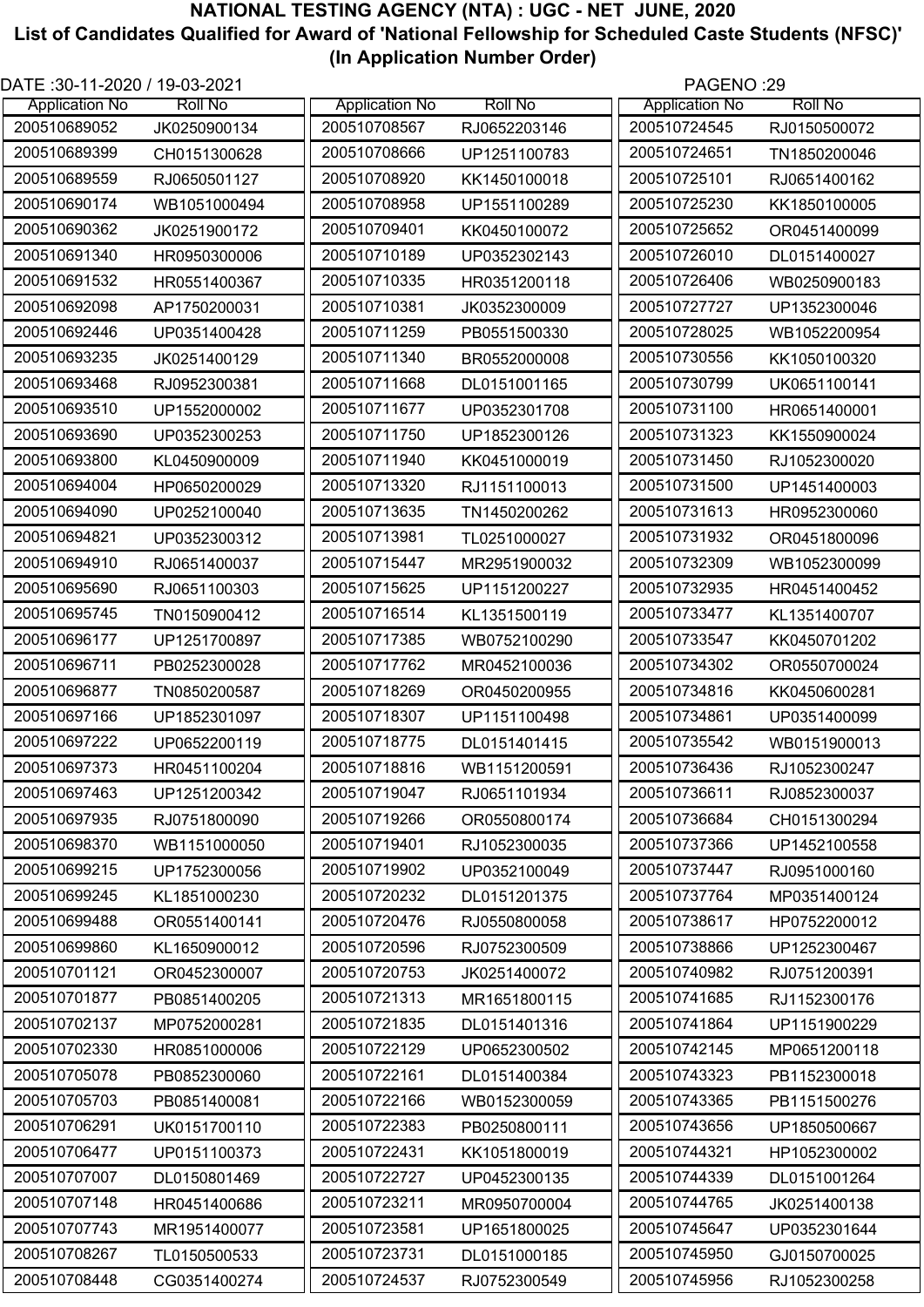| DATE: 30-11-2020 / 19-03-2021 |                |                       |                | PAGENO:30             |                |
|-------------------------------|----------------|-----------------------|----------------|-----------------------|----------------|
| <b>Application No</b>         | <b>Roll No</b> | <b>Application No</b> | <b>Roll No</b> | <b>Application No</b> | <b>Roll No</b> |
| 200510746479                  | RJ0650800784   | 200510765537          | PB0451500249   | 200510785868          | RJ1052300338   |
| 200510746912                  | CG0252300088   | 200510766614          | KK1051900045   | 200510786966          | KK1451400457   |
| 200510747208                  | RJ0752300602   | 200510767301          | KL0451400083   | 200510787103          | RJ1052300112   |
| 200510747302                  | KK0451400402   | 200510767624          | RJ0652300526   | 200510787888          | RJ0251100308   |
| 200510748175                  | TL0151900176   | 200510767855          | MP0351400149   | 200510789033          | KK1251400114   |
| 200510748975                  | RJ0651101514   | 200510767913          | MP0851400033   | 200510789446          | AM0252300092   |
| 200510749066                  | TL0151200292   | 200510768149          | DL0151402284   | 200510789722          | RJ0652200986   |
| 200510749854                  | TN1350700027   | 200510768859          | MR1652000675   | 200510789821          | PB0551700016   |
| 200510750710                  | AM0250200008   | 200510768913          | PB0151400055   | 200510791139          | HR0351400328   |
| 200510751398                  | KK0452200078   | 200510769250          | RJ0652300064   | 200510791157          | RJ0751101010   |
| 200510751540                  | TA0151100007   | 200510769492          | UP1251700328   | 200510791240          | UP1852300064   |
| 200510752217                  | RJ0650400391   | 200510769726          | GJ0151400237   | 200510791608          | KL1852300047   |
| 200510752462                  | CG0351200071   | 200510769876          | DL0151401673   | 200510791670          | RJ0751200104   |
| 200510754316                  | MN0150600212   | 200510770143          | MR0451300044   | 200510792083          | RJ0652300468   |
| 200510754866                  | CG0251400286   | 200510770466          | HP0851400032   | 200510793642          | KK1451400167   |
| 200510755497                  | HR0952100161   | 200510770943          | DL0152300734   | 200510794342          | PB0751400022   |
| 200510756046                  | RJ0752300471   | 200510771062          | DL0150500604   | 200510794563          | UP1551100113   |
| 200510756866                  | RJ0752300485   | 200510771496          | UP1252300486   | 200510795741          | UP0351700144   |
| 200510757329                  | DL0151402233   | 200510771544          | WB1152200516   | 200510796142          | RJ0252300050   |
| 200510757382                  | WB0852000054   | 200510772630          | PB0251500049   | 200510796498          | AM0551400053   |
| 200510757457                  |                | 200510773344          |                | 200510796595          | WB0151400039   |
| 200510758403                  | UP0352101505   | 200510773676          | KK1450100236   | 200510796647          |                |
|                               | TN1250900087   |                       | UP1151800338   |                       | KK0350100255   |
| 200510758528                  | TL0250800114   | 200510774285          | UP0652100634   | 200510796821          | MN0150500029   |
| 200510758548                  | DL0152301740   | 200510775874          | MR2250500243   | 200510798419          | DL0152002052   |
| 200510758647                  | MP1152300083   | 200510775879          | KL1751800343   | 200510798481          | KL1351000101   |
| 200510759075                  | RJ0652300702   | 200510776122          | KK1450100102   | 200510798547          | DL0151000991   |
| 200510759232                  | UP0352300550   | 200510776661          | KL0451800073   | 200510798714          | RJ1052300158   |
| 200510759487                  | UP1252300543   | 200510776731          | RJ1051000017   | 200510798881          | RJ0151200110   |
| 200510760215                  | PB0150100039   | 200510776736          | JK0250400153   | 200510799713          | UP0151100142   |
| 200510760612                  | PB0151400039   | 200510777794          | MP0252300013   | 200510799926          | PB0251500772   |
| 200510761180                  | UP1852300173   | 200510777927          | WB1050100810   | 200510800048          | HR0750500184   |
| 200510761469                  | HR0451400786   | 200510778671          | UP1852300341   | 200510800443          | RJ1152200237   |
| 200510761578                  | PB0850800174   | 200510778857          | DL0151400345   | 200510800662          | RJ0850600033   |
| 200510761930                  | UP0352300135   | 200510779775          | JH0451200490   | 200510800734          | TL0151400348   |
| 200510762291                  | KL1851400121   | 200510779886          | WB0751800089   | 200510801353          | PB0451400103   |
| 200510762368                  | TL0150800534   | 200510780046          | BR0651200308   | 200510801470          | JK0251900042   |
| 200510762495                  | DL0150801250   | 200510781476          | DL0150100820   | 200510801624          | JK0251400095   |
| 200510763313                  | RJ0651700259   | 200510781664          | RJ0651201462   | 200510802495          | OR0551400103   |
| 200510763410                  | AP0752000002   | 200510781755          | PB0252300118   | 200510802658          | WB1052201500   |
| 200510763561                  | RJ1152300049   | 200510781832          | AP1850400028   | 200510803129          | TA0152100183   |
| 200510764052                  | UP1450400021   | 200510781921          | WB1051600294   | 200510803975          | RJ0652202414   |
| 200510764165                  | DL0152301158   | 200510782384          | HR0751400202   | 200510803994          | MP0351200118   |
| 200510764898                  | UP1151400216   | 200510782947          | UP1652300057   | 200510804070          | HP0651400018   |
| 200510764961                  | UP0150500029   | 200510783096          | UP0352301532   | 200510804656          | HR0551200712   |
| 200510765118                  | DL0151401974   | 200510784296          | PB0451400192   | 200510805439          | JK0250900530   |
| 200510765450                  | OR0351400006   | 200510784570          | UP1452300014   | 200510805825          | DL0150801109   |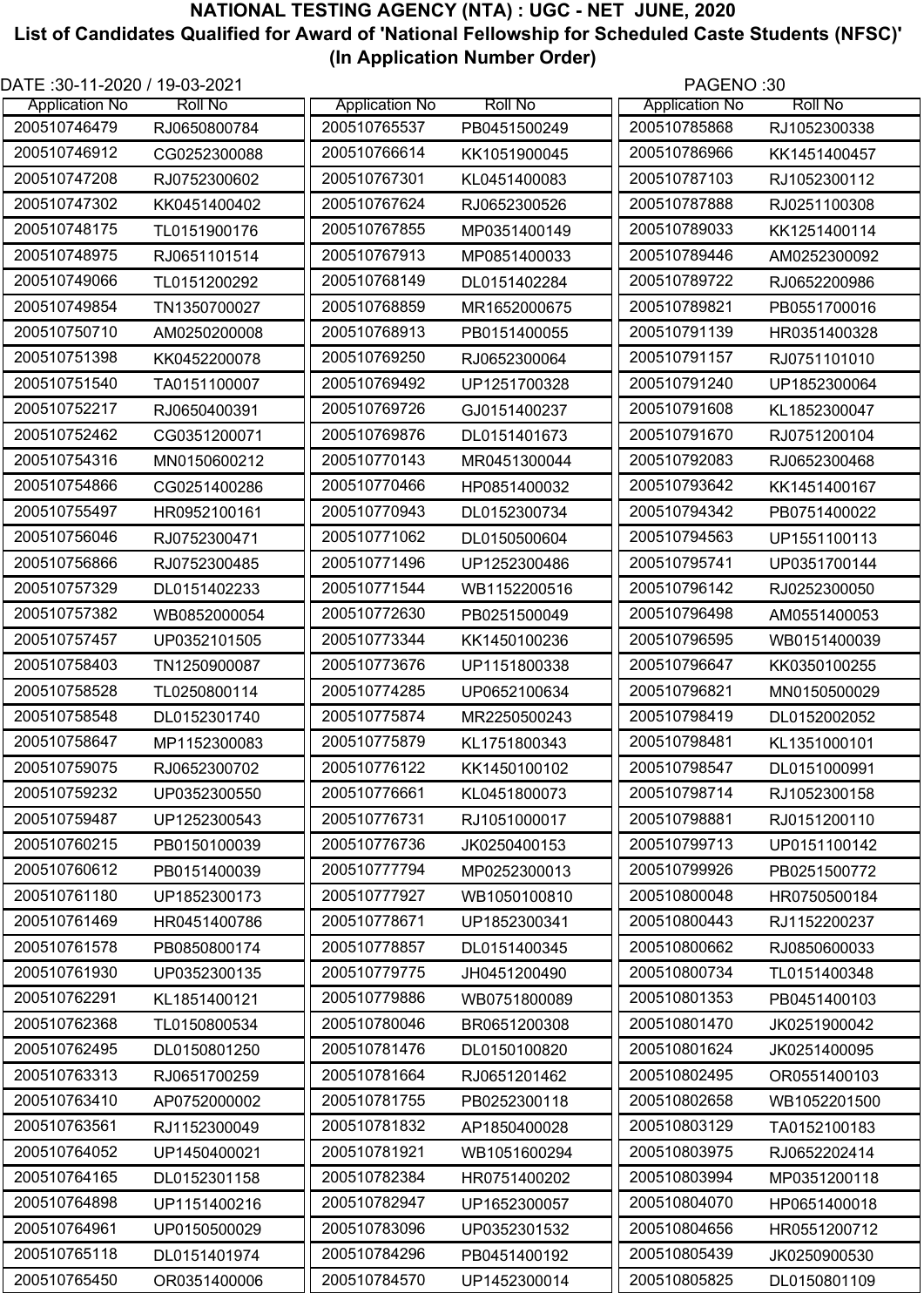| DATE: 30-11-2020 / 19-03-2021 |                |                       |                | PAGENO:31             |                |
|-------------------------------|----------------|-----------------------|----------------|-----------------------|----------------|
| <b>Application No</b>         | <b>Roll No</b> | <b>Application No</b> | <b>Roll No</b> | <b>Application No</b> | <b>Roll No</b> |
| 200510806318                  | HR0551401162   | 200510833704          | UP0152300093   | 200510852576          | UP1751700289   |
| 200510806333                  | TL0150700624   | 200510834242          | UP0151900065   | 200510853046          | KL1750900441   |
| 200510806499                  | HR0951800215   | 200510834295          | UP1251900737   | 200510853670          | RJ0152300025   |
| 200510806665                  | GJ0851900022   | 200510834469          | WB1051400301   | 200510853940          | HR0551400092   |
| 200510806741                  | AM0551800008   | 200510835826          | WB1050900649   | 200510854239          | HR0351100221   |
| 200510806862                  | HR0851400075   | 200510836318          | UP0352301788   | 200510854901          | UP0152100063   |
| 200510808655                  | MR1751400148   | 200510836643          | KL1151400199   | 200510855420          | WB1050100033   |
| 200510808879                  | HR0351400343   | 200510837290          | BR0250800023   | 200510856417          | CG0352300224   |
| 200510809972                  | KK1450100146   | 200510837331          | RJ0652200580   | 200510858195          | PB0151700081   |
| 200510810002                  | RJ0952300084   | 200510838046          | TN1151900021   | 200510858475          | KL1752100082   |
| 200510810880                  | HP0652300015   | 200510838597          | KL0451400679   | 200510859212          | HR0552300148   |
| 200510812613                  | PB1151500154   | 200510839272          | HR0551900107   | 200510860731          | HR0551800098   |
| 200510812630                  | RJ0652200194   | 200510839535          | AM0151500185   | 200510862005          | MP0750500203   |
| 200510812742                  | JK0251000136   | 200510839715          | RJ0851100236   | 200510862125          | KL1851400347   |
| 200510813728                  | GJ0151900139   | 200510839888          | UP0652300481   | 200510862195          | TN1450700169   |
| 200510814438                  | BR0750800786   | 200510840772          | KK1252000046   | 200510862282          | UP1452300043   |
| 200510814468                  | TN1350200074   | 200510840789          | PO0150300112   | 200510863629          | AP1851700733   |
| 200510815050                  | KL0452300003   | 200510840832          | MP0352300040   | 200510865475          | HR0751400252   |
| 200510816325                  | RJ1051400092   | 200510841033          | JK0251200365   | 200510865844          | KK0451400865   |
| 200510817133                  | KK1451400230   | 200510841592          | WB0252200143   | 200510866395          | WB1151900152   |
| 200510817541                  | KL0451500042   | 200510842402          | RJ1052200167   | 200510866964          | KL0151400154   |
| 200510818669                  | KK1450100524   | 200510843298          | RJ0151400241   | 200510867104          | UP1451400118   |
| 200510818844                  | TL0151900145   | 200510843360          | RJ0752300045   | 200510867631          | HR0351400047   |
| 200510820167                  | RJ0650800605   | 200510843468          | HR0552000684   | 200510869411          | MP0350700058   |
| 200510821720                  | PB0150800005   | 200510843595          | MP0751700251   | 200510869679          | KL0451400845   |
| 200510821855                  | TL0151200238   | 200510844484          | TN0150200478   | 200510869718          | RJ1052300320   |
| 200510821907                  | RJ0751400221   | 200510844942          | MP1551400017   | 200510870130          | JK0251900015   |
| 200510822468                  | RJ0752300643   | 200510845410          | RJ0752300008   | 200510870592          | GJ0251400021   |
| 200510823488                  | HR0551401252   | 200510845460          | DL0151400146   | 200510871059          | WB1050900979   |
| 200510824136                  | BR0750900242   | 200510845498          | DL0151402166   | 200510871461          | CH0151300095   |
| 200510824864                  | RJ0852300129   | 200510847077          | DL0151401868   | 200510871759          | RJ0551000092   |
| 200510825289                  | CG0151800119   | 200510847090          | HR0451400082   | 200510874015          | DL0152301058   |
| 200510825294                  | UP1251200453   | 200510847441          | KK0850100053   | 200510874664          | RJ0652300566   |
| 200510826916                  | RJ0650200139   | 200510847544          | TL0151200193   | 200510874707          | PB0851500467   |
| 200510827156                  | KL0951400275   | 200510848052          | RJ0652300324   | 200510874743          | HP0652100032   |
| 200510827911                  | UP0352300295   | 200510848377          | TL0750400128   | 200510874782          | WB1150900184   |
| 200510828309                  | RJ0651202725   | 200510848789          | TL0151200455   | 200510874918          | KK0451401522   |
| 200510828472                  | UP0150700091   | 200510849152          | HR0450700168   | 200510874957          | TL0151501104   |
| 200510829894                  | RJ0751100673   | 200510849257          | AP1851200071   | 200510877262          | WB0252100176   |
| 200510830204                  | AM0450400022   | 200510850400          | UP0450100004   | 200510877352          | UP0352300597   |
| 200510830441                  | UP0152100086   | 200510850437          | UP1552300098   | 200510877535          | PB0851500346   |
| 200510830551                  | DL0152300350   | 200510851106          | WB0850600092   | 200510877816          | UP1352300040   |
| 200510831353                  | WB1150200105   | 200510851129          | UP1251000285   | 200510878667          | MR1650700790   |
| 200510831933                  | UP0850200041   | 200510851694          | KL0451400401   | 200510878934          | DL0152300918   |
| 200510832692                  | TL0150200138   | 200510852253          | RJ1052300132   | 200510879014          | PB0150500096   |
| 200510833095                  | WB1151100940   | 200510852316          | AM0150800124   | 200510879931          | HR0951200073   |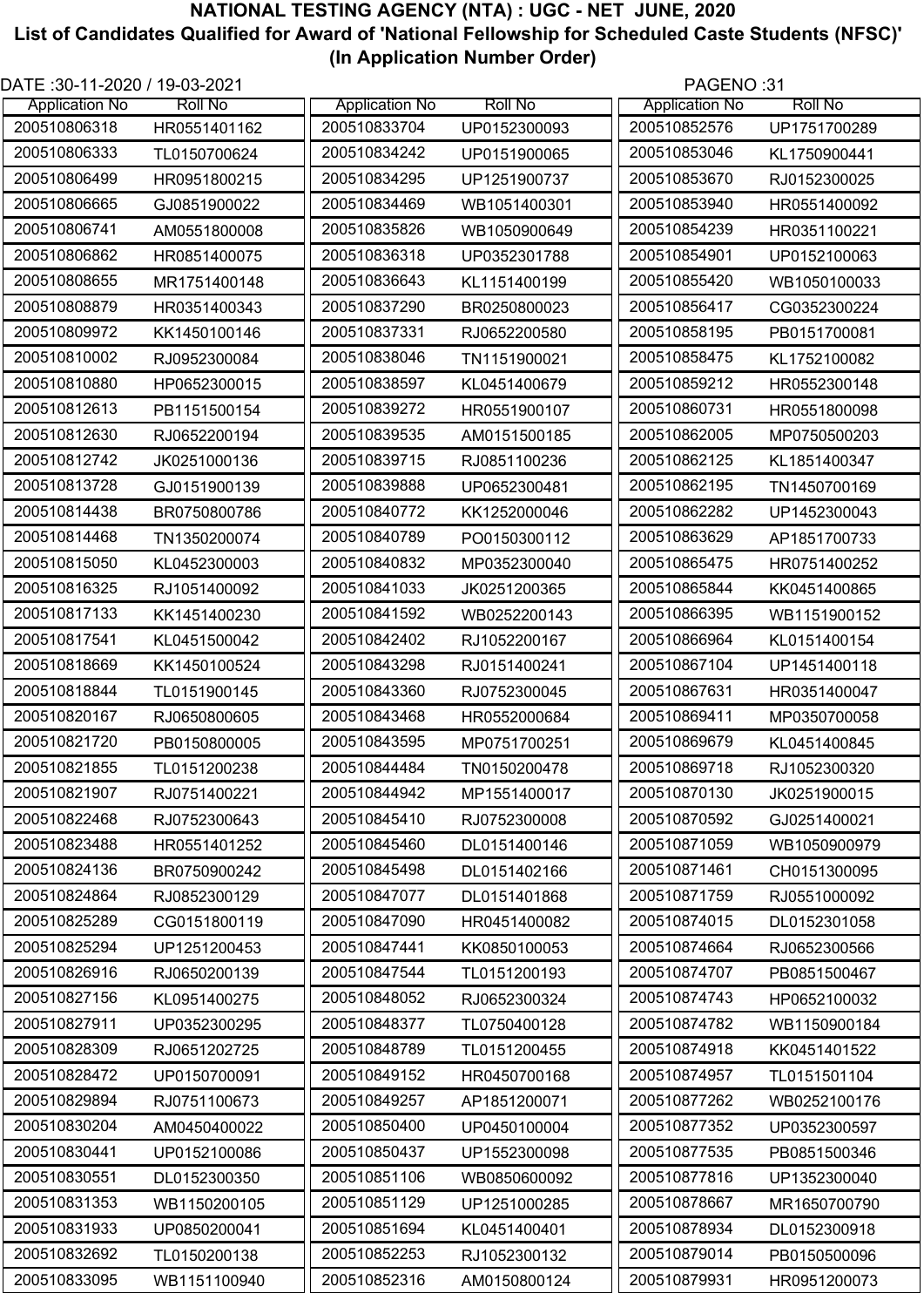| DATE :30-11-2020 / 19-03-2021 |                |                       |                | PAGENO:32             |                |
|-------------------------------|----------------|-----------------------|----------------|-----------------------|----------------|
| <b>Application No</b>         | <b>Roll No</b> | <b>Application No</b> | <b>Roll No</b> | <b>Application No</b> | <b>Roll No</b> |
| 200510880476                  | HR0750800195   | 200510914908          | UP0352301777   | 200510942269          | RJ0952300419   |
| 200510880985                  | KK0451401105   | 200510916887          | UP0951700414   | 200510942300          | MP0750700003   |
| 200510881199                  | UP1851901815   | 200510917925          | DL0151202982   | 200510942836          | TL0451400059   |
| 200510881269                  | HP0651200375   | 200510918496          | PB0251500748   | 200510942953          | CH0152100082   |
| 200510881432                  | UP0451100112   | 200510918582          | JK0251900185   | 200510943323          | WB1152200394   |
| 200510882586                  | KK0451400243   | 200510919046          | DL0152200786   | 200510943477          | UP1851201137   |
| 200510883888                  | DL0151103256   | 200510919161          | TN0852100045   | 200510944709          | TN0851400303   |
| 200510884386                  | JK0251200760   | 200510919287          | UP1151400183   | 200510944769          | UP0352302115   |
| 200510884673                  | HR0551400567   | 200510919555          | WB1152200640   | 200510944873          | DL0151200343   |
| 200510884865                  | HP0151700009   | 200510922439          | MP0351300220   | 200510945106          | RJ0652300748   |
| 200510885310                  | JK0252300005   | 200510923326          | KL1851400415   | 200510945288          | DL0151402136   |
| 200510887681                  | WB0251000059   | 200510923798          | UP0352301967   | 200510945669          | HR0951400432   |
| 200510888100                  | MR2752000001   | 200510924204          | JH0452000138   | 200510946984          | BR0752300243   |
| 200510888595                  | RJ1152300183   | 200510924473          | UP1152300142   | 200510947603          | UP0251400055   |
| 200510889032                  | HR0551400361   | 200510924593          | RJ0152300099   | 200510947928          | RJ0151400217   |
| 200510890701                  | WB1050100139   | 200510924933          | UP1852300594   | 200510948658          | RJ0152300188   |
| 200510891013                  | DL0150800634   | 200510925140          | MR1752300002   | 200510948809          | MP0851400118   |
| 200510892213                  | MR1751800114   | 200510925950          | MR1750700023   | 200510949642          | TL0750700046   |
| 200510892341                  | MP0351100029   | 200510926757          | UP0451600122   | 200510950462          | UP0151800054   |
| 200510892563                  | UP0852300262   | 200510926785          | UP1152300206   | 200510950465          | MR1651400632   |
| 200510893325                  | JH0351800027   | 200510926894          | RJ0552300142   | 200510951539          | CH0150700484   |
| 200510894421                  | HR0551400184   | 200510927045          | DL0150400724   | 200510952037          | RJ1151400252   |
| 200510895369                  | UK0151900187   | 200510927651          | WB1052000146   | 200510953304          | UP1851400386   |
| 200510895476                  | WB0250100304   | 200510928604          | MP1251100052   | 200510954570          | TN1451800016   |
| 200510895852                  | WB0750100103   | 200510929648          | MR0350700071   | 200510955055          | CH0151900203   |
| 200510896531                  | HR0551400202   | 200510930293          | CG0252300158   | 200510955301          | DL0152000247   |
| 200510897563                  | BR0751100846   | 200510930541          | DL0151400350   | 200510957669          | RJ0651202917   |
| 200510897836                  | DL0150900246   | 200510930563          | KL1851000143   | 200510958079          | MR1751400264   |
| 200510897916                  | HR0851400175   | 200510931108          | RJ1052300315   | 200510958703          | UP0651200105   |
| 200510898635                  | HR0951400235   | 200510932213          | PB0852100038   | 200510958836          | KL0451400539   |
| 200510901098                  | MR0350700076   | 200510932394          | KL0451400398   | 200510959213          | TN0850900183   |
| 200510901346                  | PB0550800106   | 200510932821          |                | 200510959392          |                |
| 200510902731                  |                | 200510933918          | KL1151400068   | 200510960685          | DL0150300671   |
| 200510905247                  | UP1752300021   | 200510934755          | PB0251200470   | 200510961099          | UP1252300409   |
|                               | UK0150200096   |                       | MR1451400032   |                       | WB1051101473   |
| 200510905399                  | RJ0651102600   | 200510935203          | MR1351700020   | 200510962225          | HR0950500155   |
| 200510905526                  | TL0150800398   | 200510935224          | DL0151900567   | 200510962267          | HP0652300111   |
| 200510906138                  | RJ1151100542   | 200510935853          | TL0151400276   | 200510962659          | CG0252300410   |
| 200510906264                  | MP0652300087   | 200510936239          | KL1851400644   | 200510963610          | WB0752200012   |
| 200510906560                  | HR0951400033   | 200510937038          | RJ0651401258   | 200510963901          | WB0851400005   |
| 200510907164                  | BR0952400029   | 200510937565          | WB1051800400   | 200510964012          | RJ0152300061   |
| 200510908065                  | KL1851700146   | 200510938450          | HR0851400010   | 200510965644          | HR0550900248   |
| 200510908745                  | UP1252000349   | 200510940179          | UP1251701150   | 200510965948          | KL0451400723   |
| 200510912219                  | HR0151400184   | 200510940339          | JK0252300221   | 200510966302          | WB0852300015   |
| 200510913771                  | MR2251900021   | 200510940670          | RJ0552300028   | 200510966493          | RJ0752300307   |
| 200510914328                  | RJ0751201096   | 200510940978          | AP0751400052   | 200510968066          | DL0151401629   |
| 200510914519                  | HR0851400272   | 200510941449          | KK0450100693   | 200510968399          | KL1851400688   |